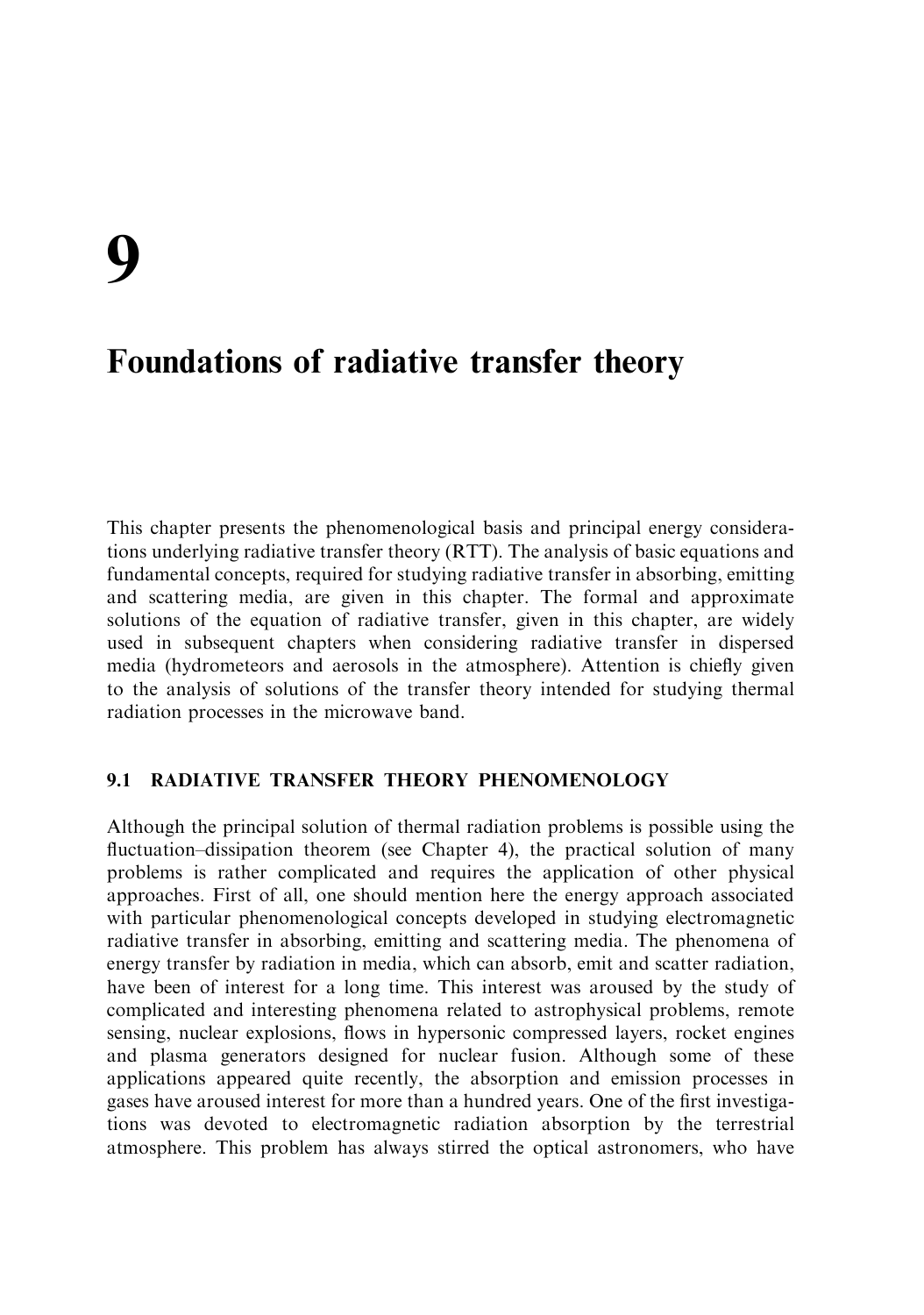observed the light from the Sun and more distant stars. The distorted spectra of black-body radiation of the Sun in the near-IR band, obtained for a number of years beginning with 1880 (see Siegel and Howell, (1972) for more details), have testified to essential wavelength dependence of emissive properties of gases in the terrestrial atmosphere. Solar radiation absorption by the cloudless atmosphere was caused, as was found later, primarily by water vapour and carbon dioxide existing in the atmosphere. As a matter of fact, these investigations were the first systematic remote studies of the Earth's atmosphere using the 'regular transmission' technique.

The emission of gases (and, later, of plasma systems) has also been of interest for astrophysicists in connection with studies of the structure of stars. Models of stellar atmospheres and of the Sun were proposed describing the energy transfer processes in these objects, after which the emission spectra, calculated on the basis of these models, have been compared with those obtained experimentally. It was these investigations, on the basis of which the phenomenological foundations were developed and radiative transfer theory was constructed and advanced both for astronomy and for remote sensing applications (Troitskii, 1954; Chandrasekhar, 1960; Sobolev, 1963; Staelin, 1969; Kondratyev and Timofeev, 1970; Malkevich, 1973; Marchuk, 1976; Marchuk et al., 1986; Sabins, 1987; Apresyan and Kravtsov, 1996; Thomas and Stamnes, 1999; Matzler, 2000). An overwhelming majority of the physical results obtained in astronomy, radio-astronomy and remote sensing was based, one way or another, on using the methodology of radiative transfer theory.

In industry the problem of emission of gases became topical in the 1920s in connection with studying heat exchange in furnaces (smelting of steel and glass), in combustion chambers of engines and later, in the 1950s and 1960s, in rocket engines (Ozisik, 1973; Siegel and Howell, 1972). At the same time, it was found that similar physical approaches and, accordingly, the equations can govern the processes of the propagation of neutrons in nuclear reactors (Murray, 1957). This undoubtedly gave a new impetus to the detailed investigation of transfer processes.

In studying radiative transfer in absorbing, emitting and scattering media, two very important features arise. First, in such media the absorption and emission of radiation occur not only at the boundaries of a system, but also at every point inside a medium. The same is true for scattering. For complete solution of the energy transfer problem it is necessary to know the volume field of temperature and physical properties of a medium at each point of a system. By a point of a system here is meant a physically infinitesimal (unit) volume of a medium, which contains a fairly large number of particles, the interaction between which can provide the local thermal equilibrium conditions (see Chapter 4). By particles here is meant either a set of macroscopic particles (aerosols, water drops, snow and ice particles, volcanic ashes or particles of another nature), or a set of quantum particles (atoms and molecules of gases).

In the first version transfer theory is considered at the macroscopic level bringing in the results of Maxwell's theory of scattering on macroscopic particles (Mie scattering theory). The properties of a physical medium, in which the process takes place,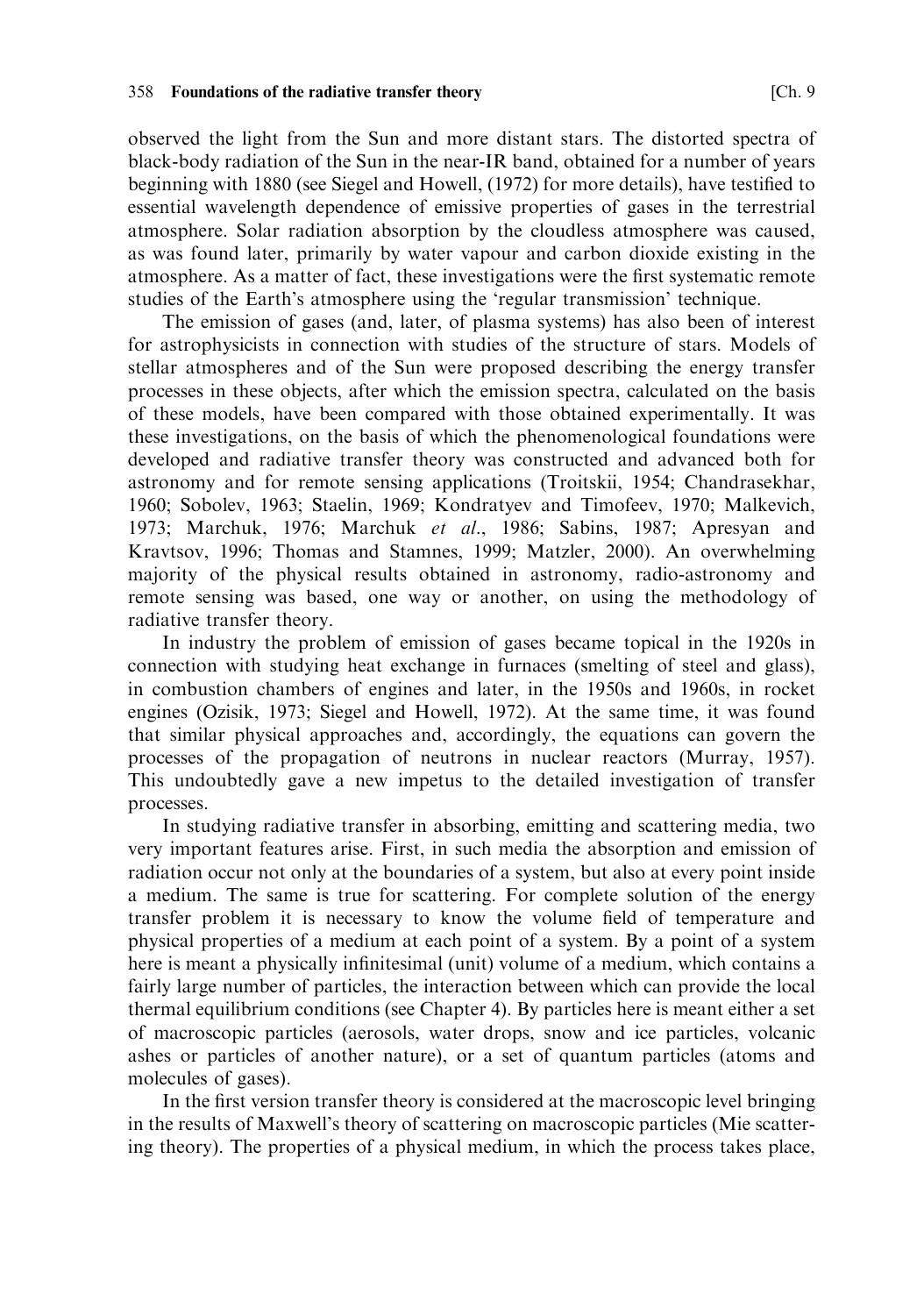are taken into account by a set of some (phenomenological in a certain sense) coefficients determined either experimentally or by calculations.

In the second version the electromagnetic field is considered as a combination of particles (the 'photon gas'), and the radiative transfer process of interest is considered as the interaction of these particles with the particles of substance on the basis of quantum-mechanical concepts (see Chapter 11 for more details).

To find the local values of radiation intensity in a medium the 'astrophysical' approach is applied (Siegel and Howell, 1972), where the complete equation of radiative transfer is solved. As it will be shown later, the radiation intensity is related to energy transferred along some selected direction. Having determined the variation of the intensity of radiation along the path of its propagation, we can get an idea of how absorption, emission and scattering processes influence radiative transfer. Such an approach is most efficient in considering the problems related to absorption and emission of the terrestrial atmosphere and to the structure of stars. and in other problems where the quantity sought is the spectral intensity of radiation at a point of the medium. The solution of a complete problem, as we shall see later, encounters considerable mathematical difficulties.

Second, the spectral characteristics of rarefied systems (gases) have much sharper changes (usually narrow lines of various types), than the spectral characteristics of solid or liquid bodies. Such a kind of noise emission is called selective radiation (see Chapter 11). The physical nature of this circumstance is well known now: it lies in the features and distinctions of the quantum-mechanical structure of gases and solid bodies. Therefore, for studying the radiation of gaseous media it is necessary, as a rule, to consider in detail the spectral characteristics (*i.e.* the so-called radio spectroscopy methods should be applied). In using approximations, based on the properties averaged over the spectrum, special caution is required. The majority of simplifications, which are introduced in solving the radiation problems of physical media, are made with the purpose of avoiding these difficulties. So the 'astrophysical' approach often undergoes serious simplification to facilitate its use in engineering calculations carried out mainly with the purpose of determining the integral (over frequencies or solid angles) of energy fluxes, rather than the differential radiation intensity (Ozisik, 1973; Siegel and Howell, 1972). However, in solving remote sensing problems such simplifications are inadmissible, since in the majority of cases very important information on polarization and the spectral characteristics of investigated objects is lost.

### 9.1.1 RTT applicability conditions

The use of RTT in relation to real media is based on some physical simplifications which allow us, generally speaking, to advance in studying radiative transfer in composite (for example, multiphase) media, where the direct use of the Maxwell theory is troublesome. It should be mentioned here that, in the majority of works on the presentation of the RTT fundamentals and application of the theory, the physical suppositions underlying this theoretical presentation are as a rule neither discussed nor analysed.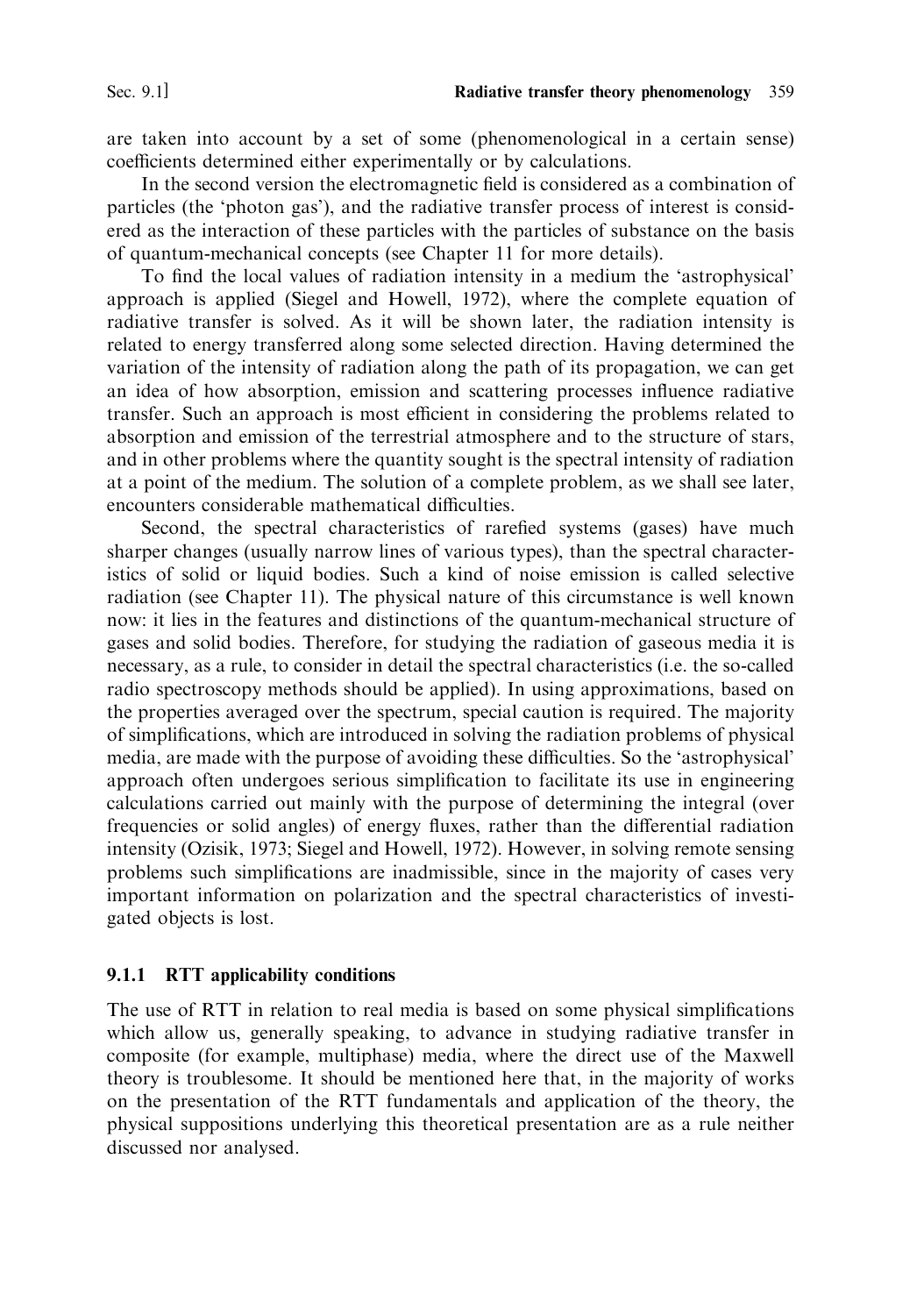- (1) The use of the geometric optics approximation, where the electromagnetic radiation wavelength is essentially lower than the scale of variation of a macrosystem's parameters. This approximation, as known, uses the beam conceptions for electromagnetic wave propagation in a medium (see section 1.6).
- (2) The use of the approximation of electromagnetic rarefaction of a medium, where the distance between particles, constituting an elementary volume of a medium, essentially exceeds the working wavelength. The original flux, falling on an elementary volume, reaches each particle. The particles do not 'shade' each other, and there is no mutual interference between the particles. Thus, the total effect of electromagnetic field interaction with a group of particles is achieved by summing the interaction effects on each particle.
- (3) The relationship between the size of individual particles and the working wavelength is arbitrary, i.e. all diffraction effects at the electromagnetic field interaction with an individual particle should be taken into account.
- (4) All processes of the external electromagnetic field interaction with a unit volume of a medium are reduced to three acts only  $-$  the absorption act, the emission act and the scattering act (see section 9.2 for more details).

These conditions will be referred to and analysed at the appropriate places in the presentation of the foundations of RTT.

#### **ENERGY TRANSFORMATION BY A VOLUME ELEMENT**  $9.2$

Consider a beam of radiation with intensity  $I_{\nu}(\mathbf{r}, \Omega)$  propagating in the absorbing, emitting and scattering medium in a given direction. The energy of radiation will decrease owing to its absorption by substance and owing to the deviation of a part of the radiation from the initial trajectory as a result of scattering in all directions. But, at the same time, the energy will increase because of thermal radiation emission by the substance volume. The absorption, scattering and emission of radiation by a substance have effect on the energy of a radiation beam that propagates in it. In this case the total balance of change of the initial intensity can be, certainly, both positive and negative. Besides, a strong inhomogeneity of the energy balance, both over the substance volume and over the observation direction, is possible. These properties have been analysed in detail in books by Chandrasekhar (1960), Sobolev (1963), Ozisik (1973), Siegel and Howell (1972). In this section we briefly consider radiation interaction with a volume element using the phenomenological concepts of three acts of radiation interaction with the substance volume element – the act of absorption, the act of emission and the act of scattering.

#### 9.2.1 The act of absorption

Consider a beam of monochromatic radiation with intensity  $I_{\nu}(\mathbf{r}, \mathbf{\Omega}')$  restricted by the elementary solid angle  $d\Omega'$  and falling along the normal to the element of surface  $dA$  of the layer of width  $dS$  (Figure 9.1). As the incident radiation propagates in the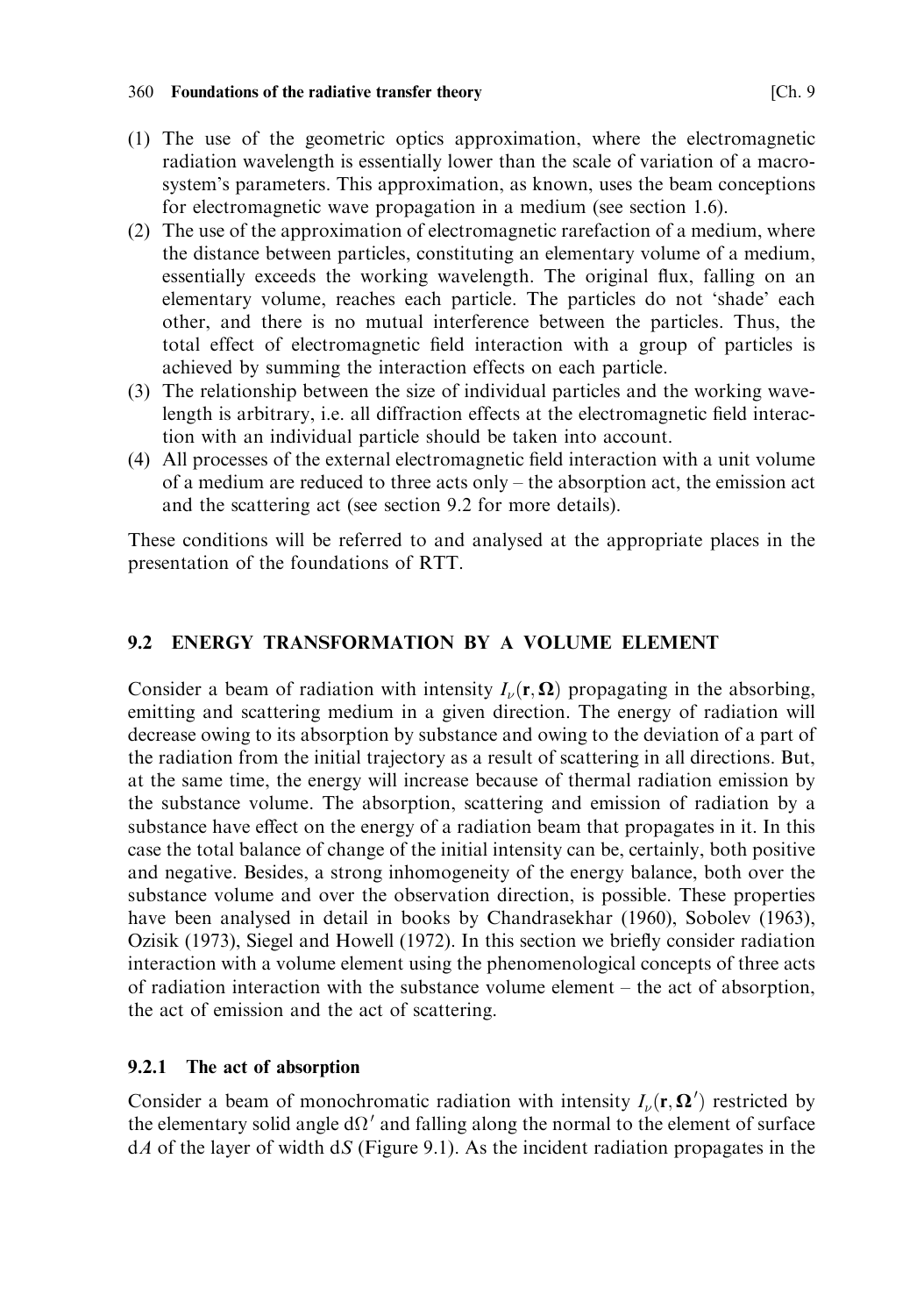

Figure 9.1. Schematic presentation of the geometry of the radiative transfer procedure by a volume element: (a) the act of absorption: (b) the act of scattering: (c) the total energy transformation

substance, the part of radiation is absorbed by this substance. Designate by  $\gamma_{\nu}(r)$  the spectral absorption coefficient, which is equal to the fraction of incident radiation, absorbed by substance over the unit of the radiation propagation path length, and has the dimension of  $(length)^{-1}$ . Then the quantity

$$
\gamma_{\nu}(\mathbf{r})I_{\nu}(\mathbf{r},\mathbf{\Omega}') \,\mathrm{d}\Omega' \tag{9.1}
$$

characterizes the absorption of the incident radiation  $I_{\nu}(\mathbf{r}, \mathbf{\Omega}')$  by substance from the direction  $\Omega'$  per unit of time, in a unit of volume dA dS and in a unit frequency band.

If the radiation falls on a volume element from all directions within the limits of a total solid angle, then expression (9.1) should be integrated over all solid angles (see section  $5.1$ :

$$
\gamma_{\nu}(\mathbf{r})\int_{0}^{2\pi}\int_{\mu'=-1}^{+1}I_{\nu}(\mathbf{r},\mu',\varphi')\,\mathrm{d}\mu'\,\mathrm{d}\varphi'.\tag{9.2}
$$

This expression characterizes the absorption, by substance, of radiation falling on a separated volume element from all directions within the limits of a spherical space, per unit of time, in a unit of volume and in a unit frequency band (with the dimension of  $W/m^3$  Hz).

### 9.2.2 The act of emission

In the problems of radiative transfer in absorbing, emitting and scattering media the supposition of a local thermal equilibrium (LTE) is used almost always with the purpose of deriving the expression for the intensity of thermal radiation of a volume element (see section 4.4). In essence, the question here is about the volumetric form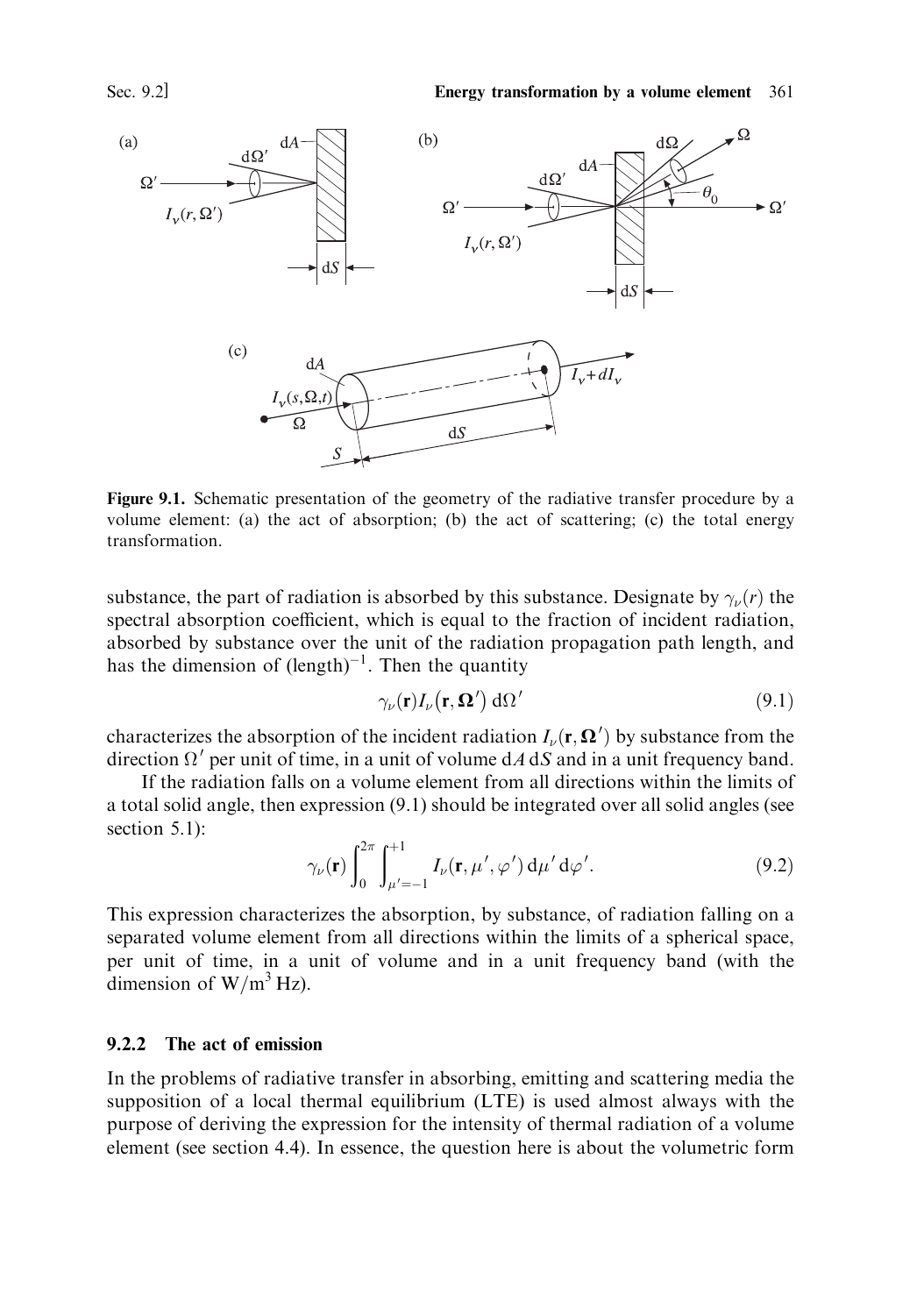of Kirchhoff's law (see section 6.3). The LTE conditions imply that any small volume element of a medium is at the local thermodynamic equilibrium, owing to which the state of any point can be characterized by local temperature  $T(\bf{r})$ . This supposition is lawful in the case where the collisions of particles in a substance occur so frequently that they result in a local thermodynamic equilibrium at each point r of a medium. In this case the emission of radiation by a volume element can be described by means of the volumetric form of Kirchhoff's law. If we designate by  $J_{\nu}(\mathbf{r})$  the radiation emitted by a unit volume of substance per unit of time, within the limits of a unit solid angle and in a unit frequency band (with dimension of  $W/(m^3 Hz St)$ , then the emission of radiation by substance can be expressed in terms of the Planck function for the intensity of radiation of an ideal black body:

$$
J_{\nu}(\mathbf{r}) = \gamma_{\nu}(\mathbf{r}) I_{\nu} \mathbf{B}[\nu, T(\mathbf{r})], \qquad (9.3)
$$

where  $I_{\nu B}(T)$  is determined by formula (6.2).

If the supposition of a local thermodynamic equilibrium is inapplicable for the studied system (this requires some special investigation), then the emission of radiation by a substance becomes a function of energetic states in the system, and the problem of radiative transfer in such media is essentially complicated.

### 9.2.3 The act of scattering

If the medium includes inhomogeneities in the form of small particles, then the radiation beam, while passing through this medium, will be scattered in all directions. For example, particles of dust or drops of water in the atmosphere scatter electromagnetic waves passing through such a medium, as well as the thermal radiation formed in other spatial parts of a medium. Thus, the general picture of thermal radiation of the whole medium may be rather complicated.

Absolutely homogeneous media do not exist in nature, except in an absolute vacuum. However, in many cases the medium can be considered to be optically (or electromagnetically) homogeneous, if the linear size of inhomogeneities is known to be considerably smaller than the radiation wavelength. For example, a cloudless atmosphere in the microwave band satisfies these conditions. One should also distinguish coherent from incoherent scattering. The scattering is called coherent if the scattered radiation has the same frequency as the incident radiation, and incoherent if the frequency of scattered radiation differs from that of the incident radiation – owing to turbulent motion of macroscopic particles in air, for instance. As a whole, the scattering problem is very complicated. A considerable literature is devoted to studying these problems (see, for instance, Ishimaru, (1978, 1991)). In this chapter we shall consider only the simplest version of coherent single scattering. Nevertheless, the scattering of microwave radiation in numerous real media is well described within the framework of this approximation.

Consider a beam of monochromatic radiation with intensity  $I_{\nu}(\mathbf{r}, \mathbf{\Omega}')$ , which propagates in the direction  $\Omega'$  within the limits of elementary solid angle d $\Omega'$ , whose axis coincides with the chosen direction, and falling along the normal to the surface  $dA$  of the elementary layer  $dS$  (Figure 9.1(b)). While the incident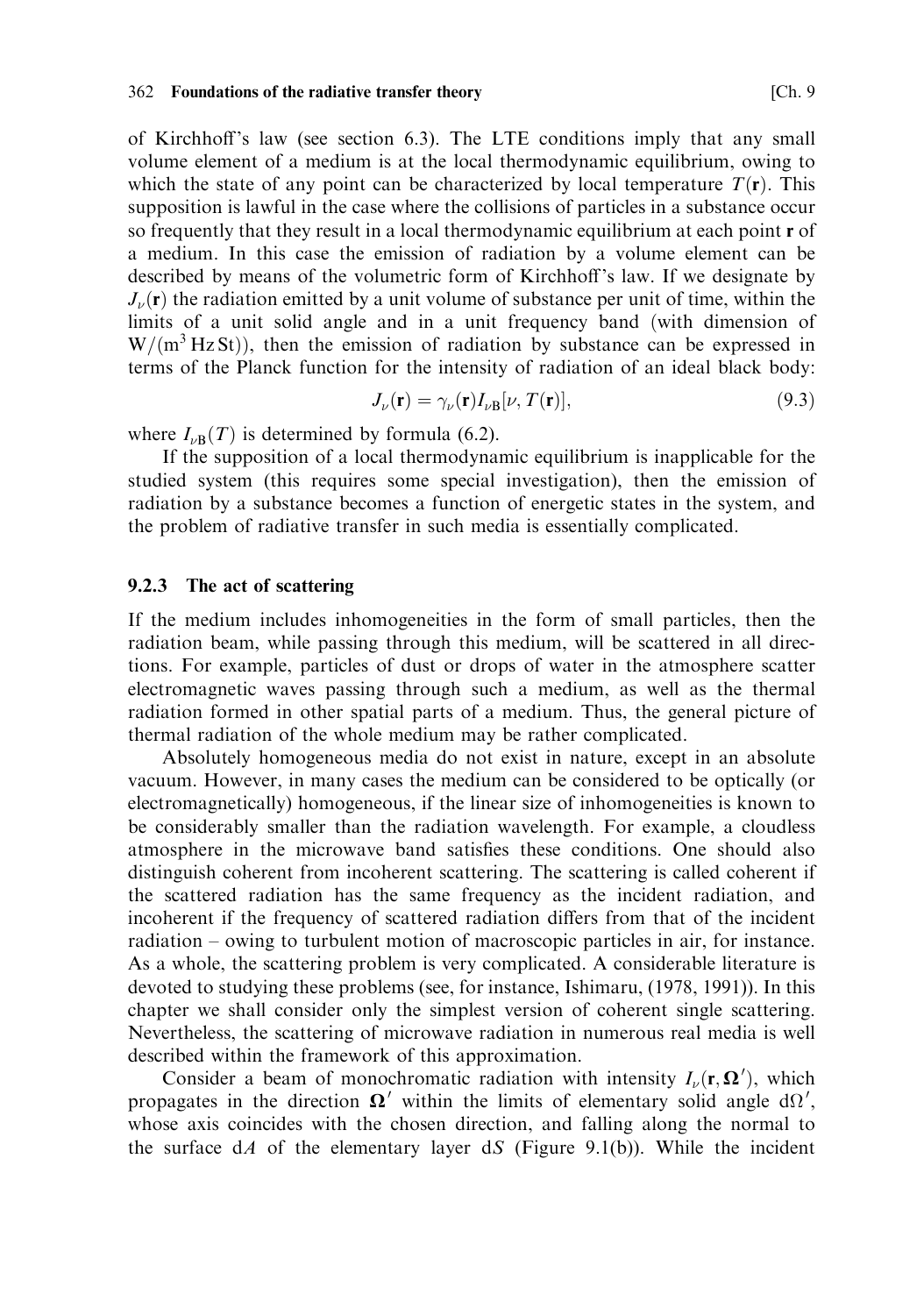radiation passes through the medium, part of it is scattered by substance. Designate by  $\sigma_{\nu}(\mathbf{r})$  the spectral scattering coefficient, which is equal to the fraction of incident radiation scattered by substance in all directions over the unit of length of the propagation path of radiation and having the dimension of  $(\text{length})^{-1}$ . Then the quantity

$$
\sigma_{\nu}(\mathbf{r})I_{\nu}(\mathbf{r},\mathbf{\Omega}') \,\mathrm{d}\Omega' \tag{9.4}
$$

characterizes the scattering, by substance, of the incident radiation  $I_{\nu}(\mathbf{r}, \mathbf{\Omega}') d\Omega'$  in all directions per unit of time, in a unit of volume and in a unit frequency band. In other words, this is the part of the energy which will be completely extracted from the external radiation beam falling on a unit volume in the direction  $\Omega'$ . However, expression (9.4) does not provide complete information on the distribution of scattered radiation over the directions. The distribution over the directions can be described by means of the phase function (or scattering indicatrix)  $p_{\nu}(\mathbf{\Omega}' \to \mathbf{\Omega})$ , normalized in such a manner, that

$$
\frac{1}{4\pi} \iint_{\Omega = 4\pi} p_{\nu}(\mathbf{\Omega}' \to \mathbf{\Omega}) \, d\Omega = 1.
$$
 (9.5)

Note that the quantity

$$
\frac{1}{4\pi}p_{\nu}(\mathbf{\Omega}' \to \mathbf{\Omega})\,\mathrm{d}\Omega\tag{9.6}
$$

has an important physical sense: it determines the probability of the fact, that the radiation, falling in the direction  $\Omega'$ , will be scattered within the limits of the elementary solid angle  $d\Omega$  in the direction  $\Omega$ , i.e. in the direction of observation. Then the quantity

$$
[\sigma_{\nu}(\mathbf{r})I_{\nu}(\mathbf{r},\mathbf{\Omega}') d\Omega'] \frac{1}{4\pi} p_{\nu}(\mathbf{\Omega}' \to \mathbf{\Omega}) d\Omega
$$
 (9.7)

characterizes the scattering, by substance, of the incident radiation per unit of time, in a unit of volume, in a unit frequency band within the limits of elementary solid angle d $\Omega$  with axis  $\Omega$ . In other words, we have the case, where the radiation, falling on the volume from the direction  $\Omega'$ , is re-scattered by a studied unit volume of substance in the direction of observation  $\Omega$ . When the radiation falls on a volume element from all directions within the limits of a spherical solid angle, the integration of (9.7) over all incident solid angles gives the expression

$$
\frac{1}{4\pi}\sigma_{\nu}(\mathbf{r}) d\Omega \iint_{\Omega' = 4\pi} I_{\nu}(\mathbf{r}, \mathbf{\Omega}') p_{\nu}(\mathbf{\Omega}' \to \mathbf{\Omega}) d\Omega', \tag{9.8}
$$

which characterizes the scattering of radiation, which falls on a volume element from all directions within the limits of a spherical solid angle and scattered within the limits of elementary solid angle  $d\Omega$  with the observation axis  $\Omega$  per unit of time, in a unit of volume and in a unit frequency band. From the viewpoint of an external observer, this part of the radiation has the character of an extra source of radiation, which is seen from observer's direction. As we shall see soon, it is this integral which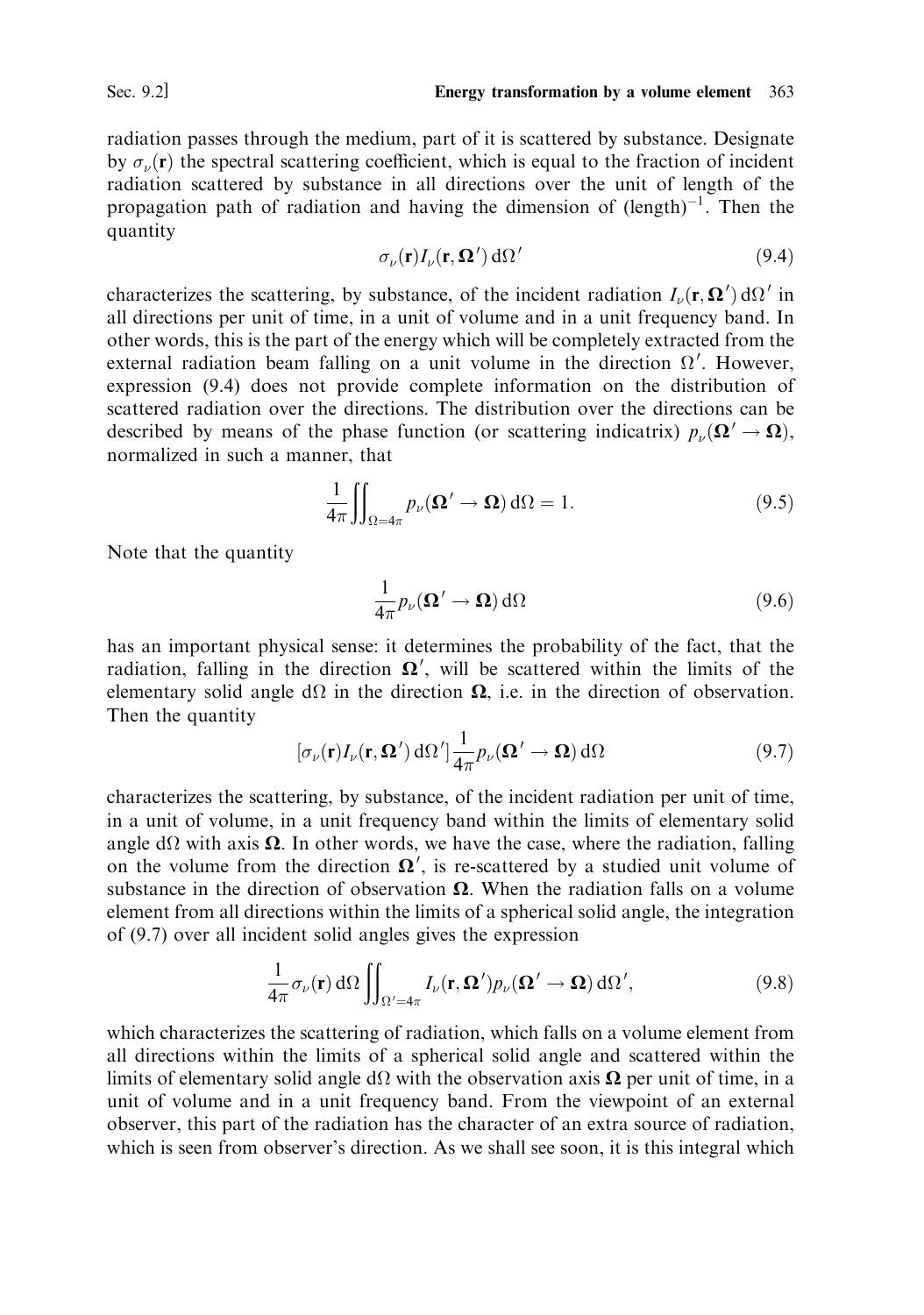presents basic mathematical difficulties in solving the problems of radiative transfer in scattering media.

In the case, where the scattering particles of a medium are homogeneous and isotropic, and possess spherical symmetry, and there is no preferential direction of scattering in a medium, the scattering indicatrix depends only on the angle  $\theta_0$ between the directions  $\Omega'$  and  $\Omega$ . It follows from the geometrical considerations (Gradshteyn and Ryzhik, 2000), that the angle  $\theta_0$  between the incident and scattered beams is determined by the expression

$$
\cos \theta_0 = \cos \theta \cos \theta' + \sin \theta \sin \theta' \cos (\varphi - \varphi') \tag{9.9}
$$

 $\alpha$ r

$$
\mu_0 = \mu \mu' + \sqrt{1 - \mu^2} \sqrt{1 - (\mu')^2} \cos(\varphi - \varphi'), \tag{9.10}
$$

where  $\theta$ ,  $\varphi$  and  $\theta'$ ,  $\varphi'$  are polar coordinates determining the directions  $\Omega'$  and  $\Omega$ , and  $\mu$ ,  $\mu'$  and  $\mu_0$  are equal to cos  $\theta$ , cos  $\theta'$  and cos  $\theta_0$ , respectively.

When the scattering indicatrix depends only on the angle  $\theta_0$ , expression (9.8) takes the form of

$$
\frac{1}{4\pi}\sigma_{\nu}(\mathbf{r}) d\Omega \int_0^{2\pi} \int_{-1}^{+1} I_{\nu}(\mathbf{r}, \mu', \varphi') p_{\nu}(\mu_0) d\mu' d\varphi', \qquad (9.11)
$$

where  $\mu_0$  is determined by formula (9.10).

The simplest scattering indicatrix for the case of isotropic (ideal) scattering is as  $follows$ 

$$
p_{\nu}(\mu_0) = 1. \tag{9.12}
$$

Thus, the total radiation emitted by the volume element per unit of time, recalculated for a unit of volume, in a unit frequency band and within a unit solid angle, whose axis represents the given direction  $\Omega$ , consists of thermal radiation and scattered radiation and can be presented as

$$
J_{\nu}(\bar{r}) + \frac{1}{4\pi} \sigma_{\nu} \iint_{\Omega' = 4\pi} I_{\nu}(\mathbf{r}, \mathbf{\Omega}') p_{\nu}(\mathbf{\Omega}' \to \mathbf{\Omega}) \, d\Omega'.
$$
 (9.13)

If Kirchhoff's law is valid and the medium does not have preferential direction of scattering, this expression takes the following form:

$$
\gamma_{\nu}(\mathbf{r})I_{\nu\mathbf{B}}[T(\mathbf{r})] + \frac{1}{4\pi}\sigma_{\nu}(\mathbf{r})\int_{0}^{2\pi}\int_{-1}^{+1}I_{\nu}(\mathbf{r},\mu',\varphi')p_{\nu}(\mu_{0})\,d\mu'\,d\varphi'.\tag{9.14}
$$

Here the first term describes thermal radiation emitted by heated substance of a unit volume, and the second term describes the radiation falling on the same volume element from all directions within the limits of a spherical solid angle and scattered in the observation direction  $\Omega$ .

Thus, as a result of the main radiation beam interaction with a unit volume of substance, two (conventionally, positive) radiation components will exist, which put the energy into the main flux recorded by an observer, and two components (conventionally, negative), which extract the energy from the main flux. As we have already noted, the total balance of change of the initial intensity can be, certainly,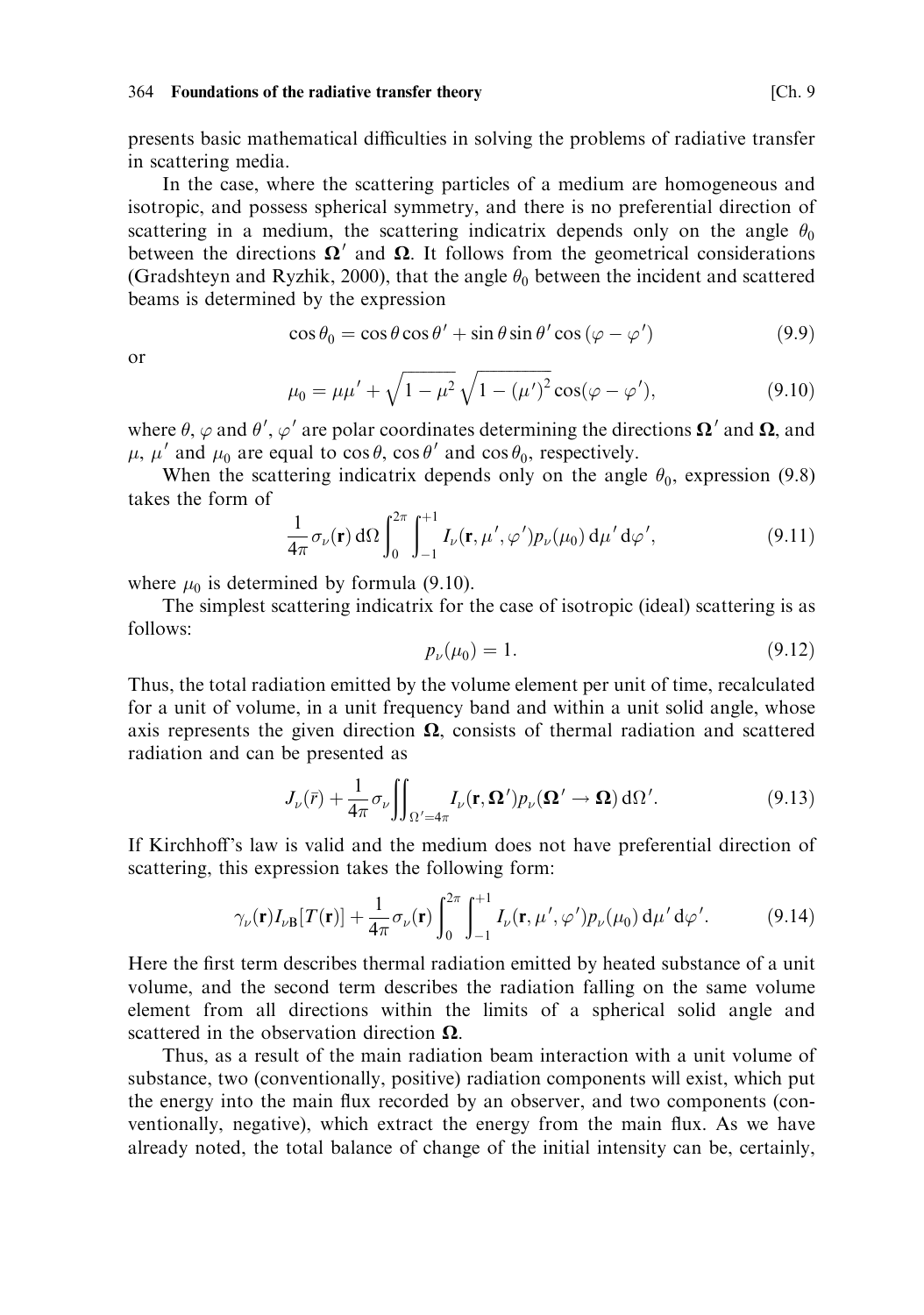both positive and negative, depending on the relationship between the processes of emission, scattering and absorption in a unit volume.

The scattering concept described above is called a single scattering regime. There exist, of course, other approaches to the description of scattering process, for example, taking into account multiple scattering. The study of such approaches is a subject for separate consideration, however; so we refer the interested reader to the specialized literature (Ishimaru, 1978, 1991).

The introduction of definitions for spectral absorption and scattering coefficients and scattering indicatrix in this paragraph was done in a purely phenomenological manner. The next important stage is the problem of attributing the values of the introduced coefficients to the structure of substance (for example, formed as a cloud of water particles). This procedure will be performed in Chapter 10. Now we shall proceed to deriving the basic equation of radiative transfer theory.

### 9.3 THE RADIATIVE TRANSFER EQUATION

The spatial-angular distribution of radiation intensity  $I_{\nu}(\mathbf{r}, \Omega)$  in a studied medium satisfies the so-called radiative transfer equation. Quite various approaches can be used for deriving this equation. It can be obtained using rigorous methods of statistical physics, by using the Boltzmann equation for radiative transfer as a transfer of photon gas. On the other hand, it is possible to use energy considerations, writing the energy balance equation for some elementary volume on the beam propagation path (Chandrasekhar, 1960; Sobolev, 1963; Ozisik, 1973). An equivalent equation was obtained in the theory of transfer of neutrons (Murray, 1957). We shall make use of the energy approach as most instinctive physically.

Consider the emitting, absorbing and scattering medium characterized by the spectral absorption coefficient  $\gamma_{\nu}(\mathbf{r})$  and spectral scattering coefficient  $\sigma_{\nu}(\mathbf{r})$ . The beam of monochromatic radiation with intensity  $I_{\nu}(\mathbf{r}, \mathbf{\Omega})$  propagates in this medium in the observation direction  $\Omega$  along the path s. We choose the elementary volume in the form of a cylinder with cross section  $dA$ , length ds, disposed in the vicinity of coordinate  $s$ , the axis of a cylinder coinciding with the direction of  $s$ (Figure 9.1(c)). (As subsequent investigations have shown, the form of a unit volume does not play any part in deriving the basic equation.) Let  $I_{\nu}(s, \Omega)$  be the radiation intensity at point s, and  $I_{\nu}(s, \Omega) + dI_{\nu}(s, \Omega)$  be the radiation intensity at point  $s + ds$ , and  $dI_{\nu}$  be the variation (positive or negative) of the intensity flux when it passes the path ds.

The quantity

$$
dI_{\nu}(s,\Omega) dA d\Omega d\nu dt \qquad (9.15)
$$

represents the difference of energies of radiation, which intersects the surface  $dA$  at points  $s + ds$  and s for the time interval dt in the vicinity of t, in the frequency band  $d\nu$  in the vicinity of  $\nu$ , and propagates within the limits of a unit solid angle d $\Omega$  with respect to the direction  $\Omega$ .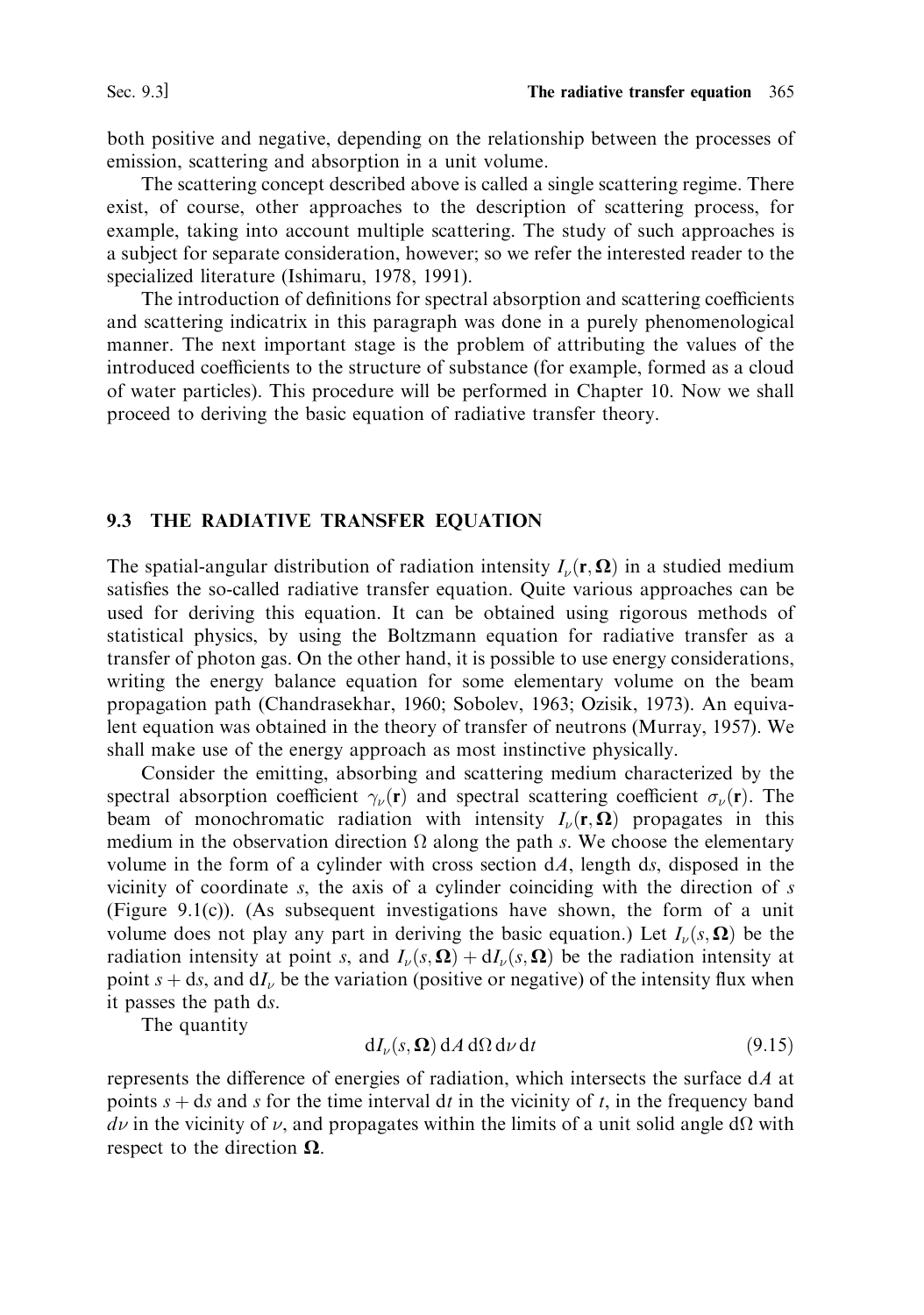Designate by  $W$  the increase of the beam radiation energy in this volume, related to a unit of volume, time (in the vicinity of t), frequency (in the vicinity of  $\nu$ ) and solid angle (with respect to the direction of observation  $\Omega$ ). Then the quantity

$$
W_{\nu} \, dA \, ds \, d\Omega \, d\nu \, dt \tag{9.16}
$$

represents the increase of the energy of radiation of a beam concluded in the elementary cylindrical volume  $dA ds$  and propagating within the limits of solid angle  $d\Omega$  with respect to the direction  $\Omega$  for the time interval dt within the frequency band  $d\nu$ .

Equating  $(9.15)$  and  $(9.16)$ , we obtain

$$
\frac{\mathrm{d}I_{\nu}(s,\Omega)}{\mathrm{d}s} = W_{\nu}.\tag{9.17}
$$

Now we can obtain the expression in the explicit form with respect to  $W_{\nu}$  using the results obtained in section 9.2. For an absorbing, emitting and scattering medium, quantity  $W_{\nu}$  is formed by the components caused by increments and losses of radiation energy:

$$
W_{\nu} = W_{\rm E} - W_{\rm A} + W_{\rm IS} - W_{\rm AS}.
$$
\n(9.18)

The first term on the right-hand side represents the radiation energy increment caused by thermal radiation of a medium and related to the unit of time, volume, solid angle and frequency. If the local thermodynamic equilibrium is established in a medium, then  $W_{\rm E}$  will be related to the Planck function and spectral absorption coefficient by relationship (9.3), i.e.  $W_{\rm E} = J_{\nu}({\bf r})$ . The second term represents the radiation energy losses caused by radiation absorption by a medium and related to the unit of time, volume, solid angle and frequency. They can be written as follows:

$$
W_A = \gamma_\nu(s) I_\nu(s, \Omega). \tag{9.19}
$$

The third term corresponds to the radiation energy increment caused by radiation falling on a medium from all directions of a spherical space and scattered by a medium in the observation direction. This quantity, like the two previous ones, is related to the unit of time, volume, solid angle and frequency. For purely coherent scattering in the isotropic medium the third term can be presented as

$$
W_{\rm IS} = \frac{1}{4\pi} \sigma_{\nu}(s) \iint_{4\pi} I_{\nu}(s, \mathbf{\Omega}') p_{\nu}(\mathbf{\Omega}') \to \mathbf{\Omega} \, d\Omega'.
$$
 (9.20)

The last term corresponds to beam energy losses due to radiation scattering by a medium, as a result of which the beams are deflected from the direction  $\Omega$ . These losses are also related to the unit of time, volume, solid angle and frequency. They can be written as follows:

$$
W_{\text{AS}} = \sigma_{\nu}(s) I_{\nu}(s, \Omega). \tag{9.21}
$$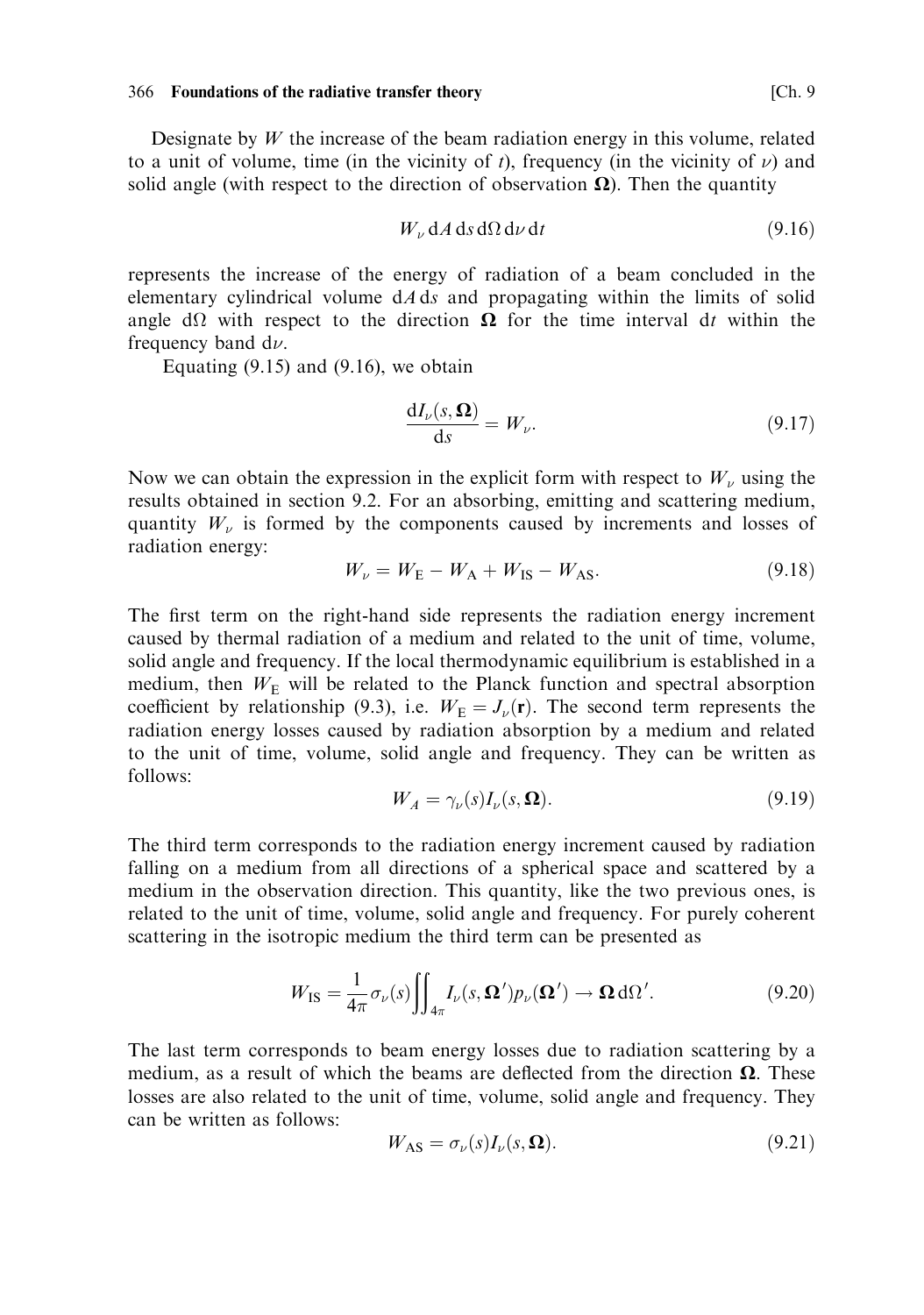The substitution of the expressions obtained into  $(9.17)$  gives the radiative transfer equation in the form of

$$
\frac{dI_{\nu}(s,\Omega)}{ds} + [\gamma_{\nu}(s) + \sigma_{\nu}(s)]I_{\nu}(s,\Omega) = \gamma_{\nu}(s)I_{\nu}B[T(s)] + \frac{1}{4\pi}\sigma_{\nu}(s)\iint_{\Omega'=4\pi} T_{\nu}(s,\Omega')p(\Omega' \to \Omega) d\Omega'.
$$
\n(9.22)

Most frequently this equation is presented in a more compact form:

$$
\frac{1}{\beta_{\nu}(s)} \frac{\mathrm{d}I_{\nu}(s,\Omega)}{\mathrm{d}s} + I_{\nu}(s,\Omega) = S_{\nu}(s),\tag{9.23}
$$

where the following designations are used:

$$
S_{\nu}(s) = (1 - \omega_{\nu})I_{\nu}B[T(s)] + \frac{1}{4\pi}\omega \iint_{\Omega' = 4\pi} I_{\nu}(s, \mathbf{\Omega}')p_{\nu}(\mathbf{\Omega}' \to \mathbf{\Omega}) d\Omega', \qquad (9.24)
$$

$$
\beta_{\nu}(s) = \gamma_{\nu}(s) + \sigma_{\nu}(s),\tag{9.25}
$$

$$
\omega_{\nu} = \frac{\sigma_{\nu}(s)}{\gamma_{\nu}(s) + \sigma_{\nu}(s)}.\tag{9.26}
$$

In these relations  $S_{\nu}(s)$  is called the source function,  $\beta_{\nu}(s)$  the spectral extinction coefficient,  $\omega_{\nu}(s)$  the spectral albedo, which represents the ratio of a scattering coefficient to the extinction coefficient. In studying the transfer processes in gaseous media the spectral albedo is often called the probability of survival of a quantum and is designated as  $\Lambda_{\nu}(s)$ . Note once again, that all definitions of medium's parameters presented above are related to the unit volume of substance, rather than to its individual components (for example, the drops of water in a cloud).

Equation  $(9.22)$  is the integro-differential partial derivative equation, since the full derivative d/ds contains partial derivatives with respect to spatial coordinates, if it is written in the explicit form for the given coordinate system, and the sought-for intensity  $I_{\nu}(s, \Omega)$  is under the sign of integral in the source function. For this reason the solution of equation (9.22) represents a very complicated problem even for the one-dimensional case. Below we shall consider some important special cases of RTT.

### 9.4 SPECIAL CASES OF THE RADIATIVE TRANSFER EQUATION

Since obtaining complete solutions of the transfer theory equation for the arbitrary case is rather troublesome, we shall consider some important special cases of RTT, whose solutions are often used in experimental and observational practice (remote sensing, radio-astronomy).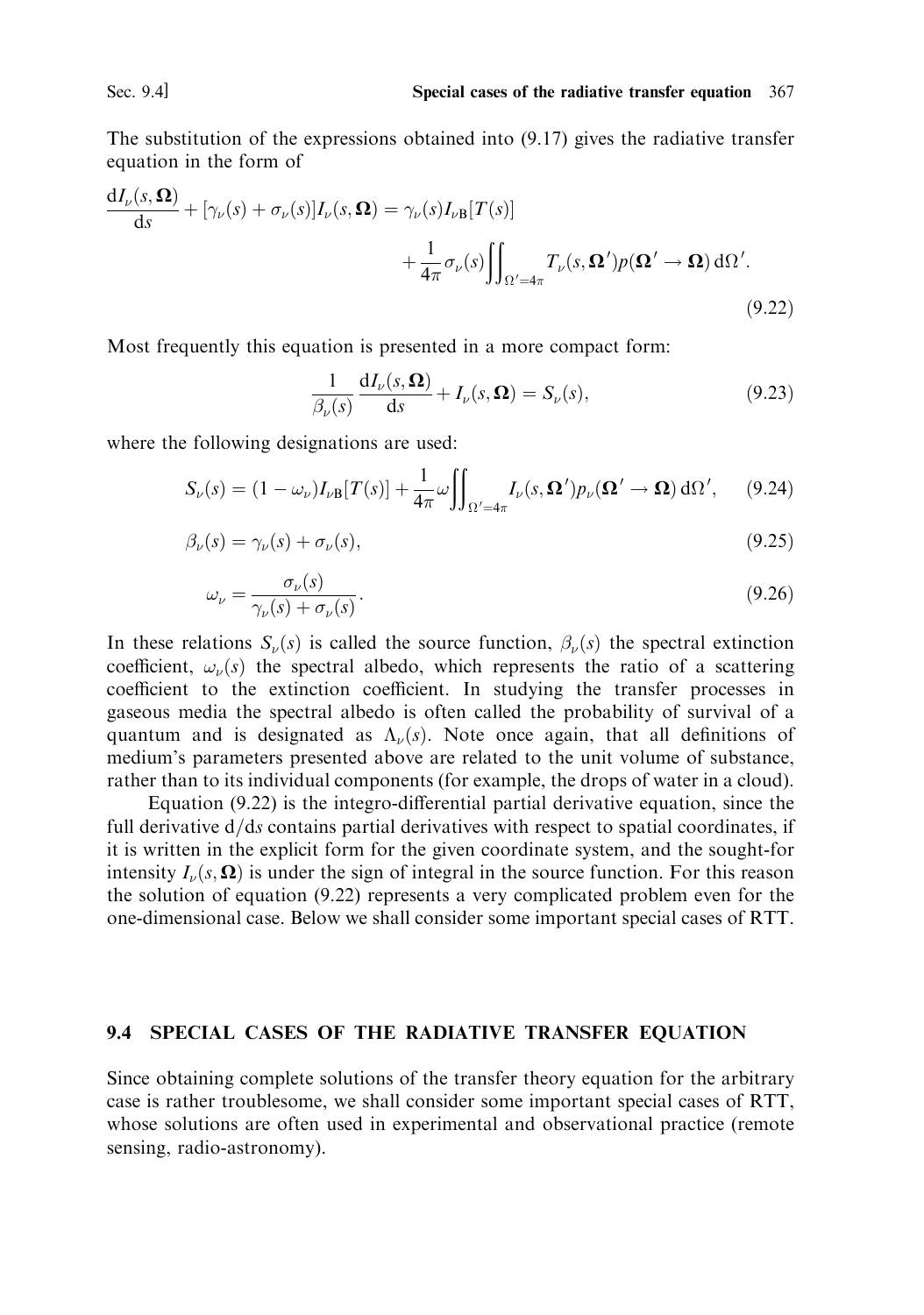### 9.4.1 A purely scattering medium

By a purely scattering medium we mean a medium that neither absorbs nor emits thermal radiation, but only scatters electromagnetic radiation, i.e. where  $\omega_{\nu}(s) = 1$ , and, hence,  $\beta_{\nu}(s) = \sigma_{\nu}(s)$ . Certainly, in such a case the scattering of the external (with respect to the medium studied) radiation takes place. Natural analogues of such media in the optical band are cloud systems in the terrestrial atmosphere, which consist of small crystals of snow and ice or of volcanic dust particles. The diffuse regime of illumination in such systems has the colloquial designation 'milk'. Important examples of such media can serve for the cloudy atmosphere of Venus and the Martian atmosphere (in the presence of dust-storms). For such media the basic equation  $(9.23)$  is simplified:

$$
\frac{1}{\beta_{\nu}(s)}\frac{\mathrm{d}I_{\nu}(s,\Omega)}{\mathrm{d}s} + I_{\nu}(s,\Omega) = \frac{1}{4\pi} \iint_{4\pi} I_{\nu}(s,\Omega') p_{\nu}(\Omega' \to \Omega) \,\mathrm{d}\Omega'. \tag{9.27}
$$

It can easily be seen, however, that the equation for scattering media is still integrodifferential and does not have any direct solution. To solve it, one resorts to special methods of solution or to simplifications (Chandrasekhar, 1960; Soboley, 1963; Ozisik, 1973).

#### The absorbing and emitting medium 9.4.2

Absorbing and emitting media are characterized by the fact, that they absorb the external radiation passing through them, and emit thermal radiation (the emitted radiation), but do not scatter it, virtually, i.e.  $\omega_{\nu}(s) = 0$  ( $\sigma_{\nu}(s) = 0$ ). Analogues of such a type of media (for the microwave band) are wide spread in nature. They include: cloud systems (small drops of water, snowflakes and hailstones), clouds of dust, sandy storms, a drop-spray phase on the sea surface, precipitation of various sorts.

For such media the basic equation  $(9.22)$  takes the form:

$$
\frac{1}{\beta_{\nu}} \frac{dI_{\nu}(s,\Omega)}{ds} + I_{\nu}(s,\Omega) = I_{\nu B}[T(s)].
$$
\n(9.28)

Unlike the basic equation  $(9.22)$  and preceding equation  $(9.27)$ , the latter equation is purely differential, and its solution can be obtained in the closed form:

$$
I_{\nu}(s,\Omega) = I_0 \exp\left(-\beta s\right) + \int_0^s I_{\nu B}[T(s)] \exp\left(-\beta s'\right) \mathrm{d}s',\tag{9.29}
$$

where  $I_0$  is the boundary condition, or, otherwise, the intensity of the external (with respect to the medium) radiation at the medium's boundary. For better visualization, we present here the one-dimensional version of the solution of equation (9.29) for a homogeneous medium with respect to the electromagnetic parameters  $(\beta_{\nu}(s) = \gamma_{\nu}(s) = \text{const})$ , but with inhomogeneous heating of the medium  $(I_{\nu B}[T(s)])$ . The first term of the solution reflects, how much the external radiation will be absorbed by the medium as the observation point advances in the medium. As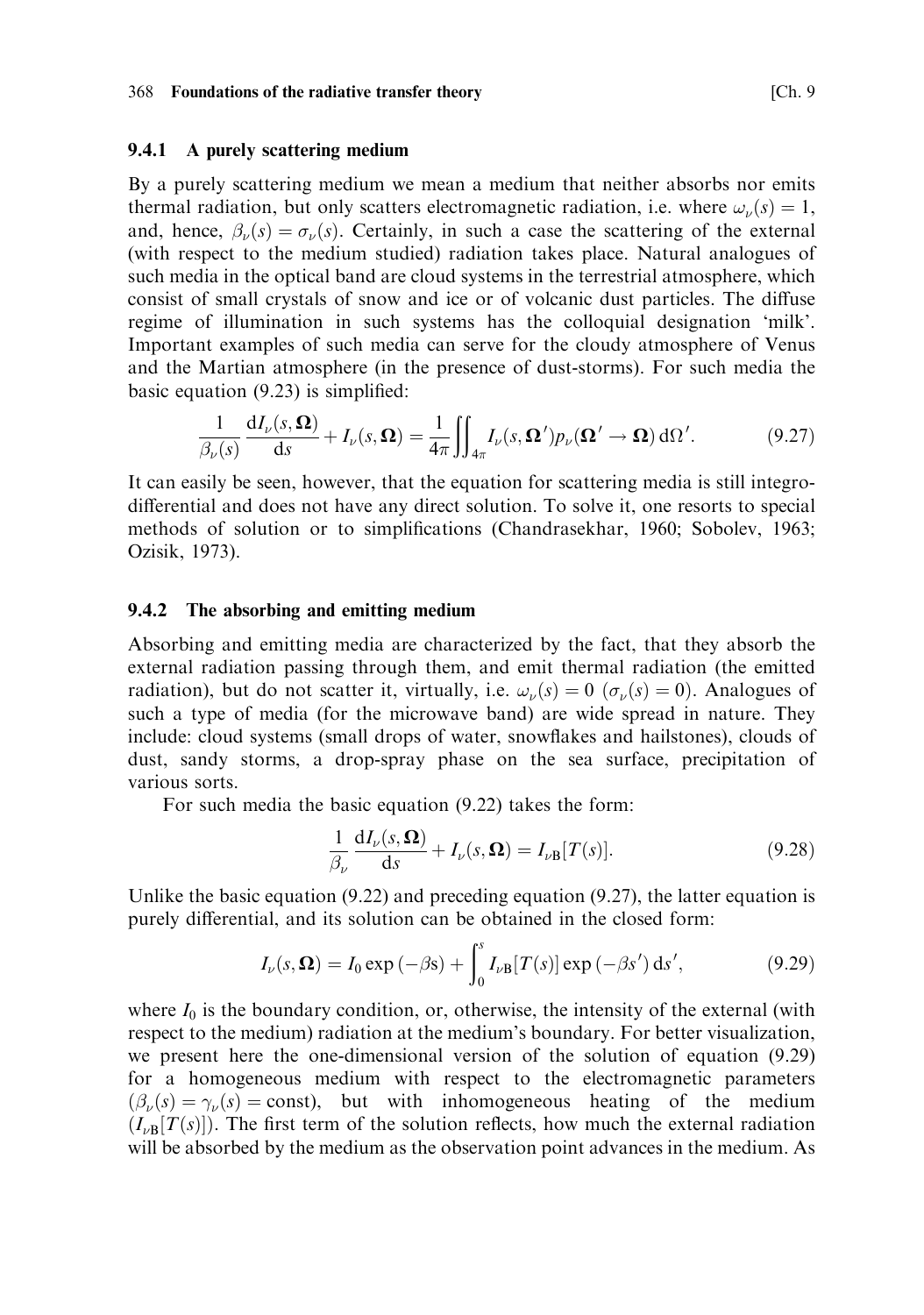

Figure 9.2. Schematic presentation of the radiative transfer passing through the absorbing and emitting one-dimensional layer.  $I_0$  is the external radiation;  $I_E$  is the emitted radiation.

should be expected, the external radiation decreases according to the exponential law. The intensity of thermal radiation of the medium is reflected in the second term value and is related to the thermal profile  $T(s)$  in a complicated manner (via the Planck function). If the medium is supposed to be not only homogeneous but also isothermal, i.e.  $T(s) = T_0 = \text{const}$ , then in this case the solution of (9.29) can be reduced to the form:

$$
I_{\nu}(\nu, s) = I_0 \exp(-\beta s) + I_{\nu B}(\nu, T_0)(1 - \exp(-\beta s)).
$$
\n(9.30)

Note that the second term in this expression is none other than the Kirchhoff law. Figure 9.2 shows schematically the relationship between two components formed after external radiation passage through the layer of homogeneous and isothermal medium. The relation obtained is important, since it is often used in experimental practice for various preliminary estimations.

### 9.4.3 Transparent medium

The non-absorbing, non-emitting and non-scattering medium is called transparent (or diathermal). For such a medium the absorption and scattering coefficients are zero. Substituting  $\sigma_{\nu}(s) = \gamma_{\nu}(s) = 0$  into equation (9.22), we obtain:

$$
\frac{dI_{\nu}(s,\Omega)}{ds} = 0; I_{\nu}(s,\Omega) = \text{const.}
$$
\n(9.31)

This implies that the radiation intensity in a transparent medium remains constant everywhere in any direction.

#### 9.4.4 The 'cold' layer approximation

The 'cold' layer approximation characterizes the situation, where the external radiation falling on a medium essentially exceeds, in its intensity, the thermal radiation of the medium, which possesses both nonzero absorption coefficient and nonzero scattering coefficient. In other words, the  $I_0 \gg I_{\nu B}[T(s)]$  condition is satisfied. A similar situation is met frequently enough under the natural conditions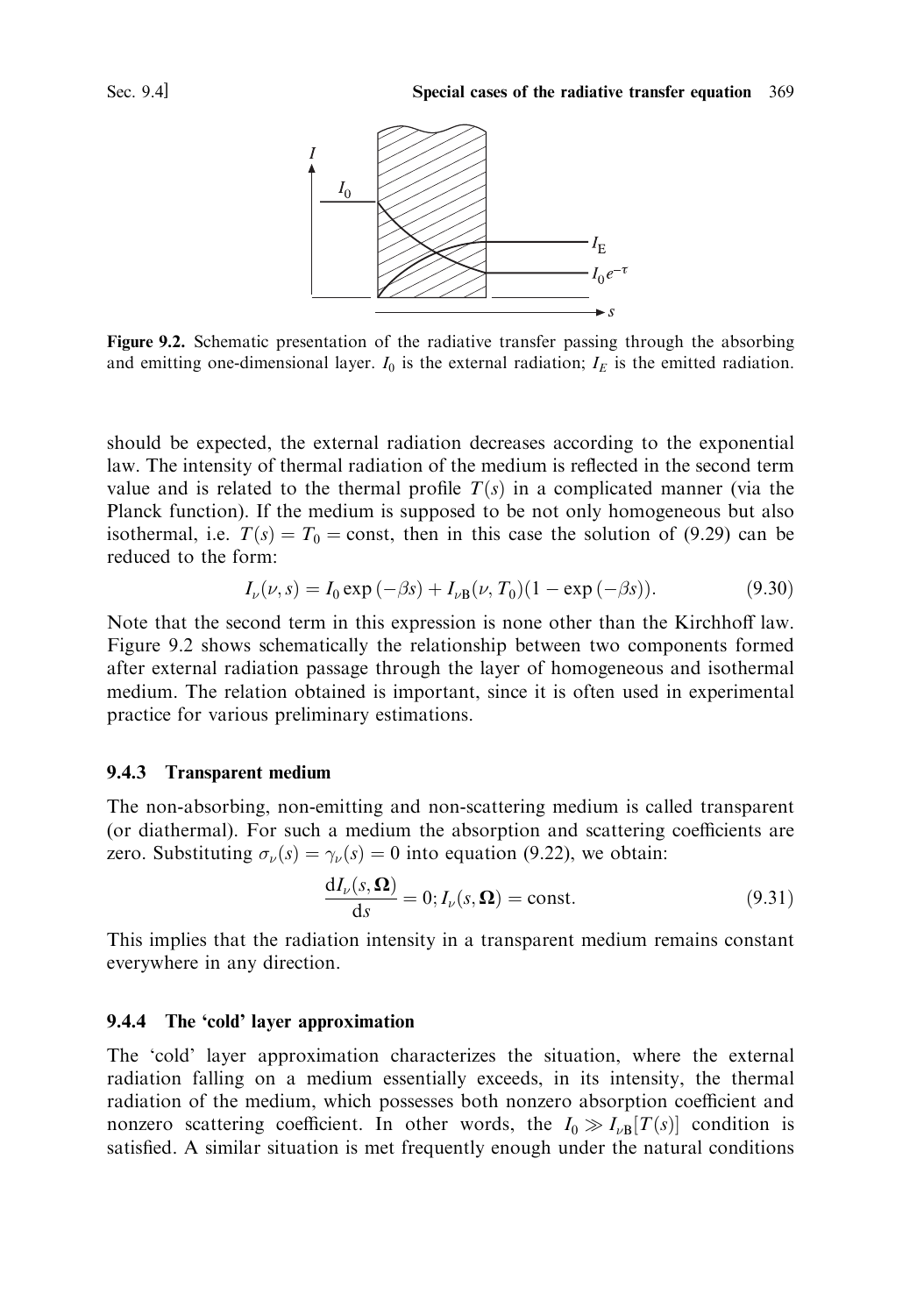as well. So, solar radiation in the optical band (under terrestrial conditions) essentially exceeds the thermal radiation of terrestrial media. The power of artificial sources (radio broadcasting, television, communications, radar sources) essentially exceeds thermal radiation of terrestrial media in the microwave band (see Chapter 1). Using this approximation for relation  $(9.29)$ , we have:

$$
I_{\nu}(s) = I_{\nu_0} \exp\left[-\int_0^s \beta_{\nu}(z) dz\right].
$$
 (9.32)

The exponential factor in this expression is often written in another form by introducing the dimensionless quantity

$$
\tau(s) = \int_0^s \beta(z) dz.
$$
\n(9.33)

The dimensionless quantity  $\tau$  is called the optical thickness (opacity) of a layer of scattering and absorbing medium having thickness s, and is a function of all values of absorption and scattering coefficients over the spatial scales from 0 to  $s$ .

It can easily be seen, that the given relation is none other than the well-known and widely used 'in optics' Bouguer law for absorbing and scattering media (Born and Wolf, 1999; Siegel and Howell, 1972). As far as the microwave sounding problems are concerned, the frameworks of application of the Bouguer law are rather limited, since in this band natural radiations have a compatible order in intensity and, therefore, various constituents should be taken into account when performing measurements under the natural conditions (see Chapters 5 and 12).

### 9.5 EQUATION OF RADIATIVE TRANSFER FOR THE **PLANE-LAYER CASE**

As we have noted, the basic equation of radiative transfer is the integro-differential equation, and obtaining its complete solution for the general three-dimensional case is a very complicated problem. However, it is quite useful to trace the formal integration of equation (9.22), so that in some important practical cases it will be possible to obtain results that satisfactorily agree with experimental and observational data. Here we should mention, first of all, the one-dimensional, plane-parallel case. This geometry is widely used in studying the terrestrial atmosphere and terrestrial surfaces over spatial scales where the Earth's curvature does not play a noticeable part.

We shall consider a medium composed of planar layers perpendicular to axis  $o_y$ , the electromagnetic properties of the medium being constant in each layer. Let  $s$  be the length measured in the arbitrary direction  $\Omega$  and  $\theta$  be the polar angle between the direction  $\Omega$  and positive direction of axis oy (Figure 9.3). The derivative with respect to direction  $d/ds$  can be expressed in terms of derivatives with respect to the spatial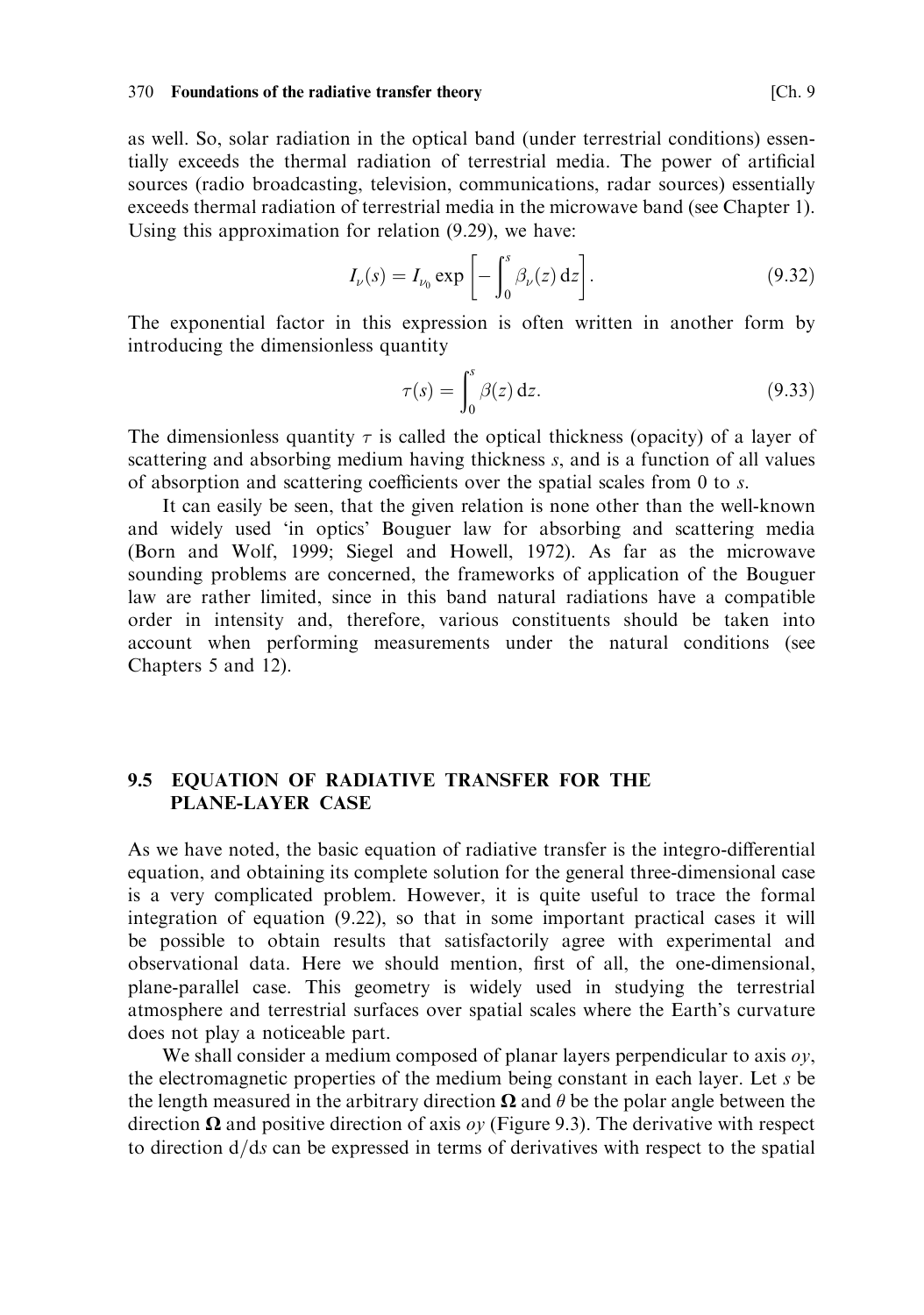



Figure 9.3. The coordinate system for the plane-parallel case. Notation is explained in the text.



Figure 9.4. The coordinate system for the formal solution of the radiative transfer equation for the plane-parallel case.  $I^+(0, \mu)$  and  $I^-(\tau_0, \mu)$  are outgoing and incident components of the sought-for radiation.  $\tau_0$  is the value of opacity for the upper boundary of a layer.



Figure 9.5. The mirror-reflecting, emissive and black boundary conditions for the radiative transfer equation solution.  $T_2$  is the temperature of the upper black-body boundary.  $T_1$  and  $\kappa(\mu)$  are the temperature and the emissivity and the lower reflecting boundary. Notation is explained in Figure 9.4.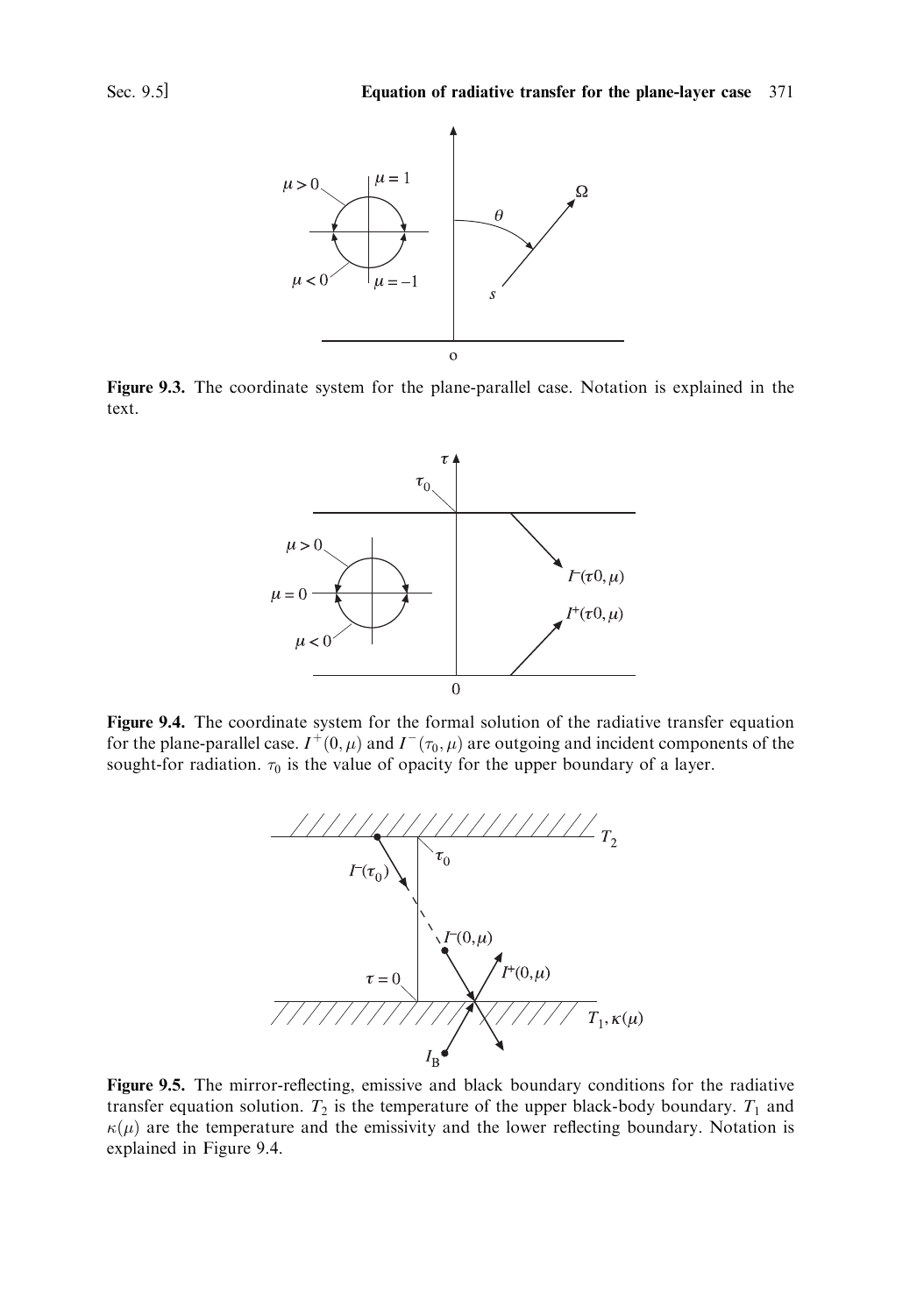coordinate  $\nu$  in the form

$$
\frac{d}{ds} = \frac{\partial}{\partial y} \frac{dy}{ds} = \mu \frac{\partial}{\partial y},\tag{9.34}
$$

where  $\mu$  is the cosine of angle  $\theta$  between the radiation transmission direction  $\Omega$  and axis  $oy$ , i.e.

$$
\mu = \cos \theta,\tag{9.35}
$$

and the partial derivatives with respect to  $x$  and  $z$  for the plane-parallel case are equal to zero. Then the equation of radiative transfer (9.21) takes the following form:

$$
\frac{\mu}{\beta_{\nu}} \frac{\partial I_{\nu}(y, \mu, \varphi)}{\partial y} + I_{\nu}(y, \mu, \varphi) = S(y, \mu, \varphi), \tag{9.36}
$$

where the source function will be written as

$$
S_{\nu}(y,\mu,\varphi) = (1 - \omega_{\nu})I_{\nu}B[T(y)] + \frac{\omega_{\nu}}{4\pi} \int_{\varphi'=0}^{2\pi} \int_{\mu'=0}^{1} p(\mu_{0})I_{\nu}(y,\mu,\varphi) d\mu' d\varphi'
$$
 (9.37)

and  $\mu_0$  is the cosine of angle between the directions of incident radiation and radiation scattered by a volume element (see equation (9.10)).

Further on, when equation (9.36) is solved mathematically, it is convenient to reduce it to the so-called dimensionless form, making use of the concept of the optical thickness of a layer  $(9.33)$ . Then equation  $(9.36)$  will take the form

$$
\mu \frac{\partial I_{\nu}(\tau, \mu, \varphi)}{\partial \tau} + I_{\nu}(\tau, \mu, \varphi) = S_{\nu}(\tau, \mu, \varphi), \tag{9.38}
$$

where

$$
S_{\nu}(\tau,\mu,\varphi) = (1-\omega_{\nu})I_{\nu B}[T(\tau)] + \frac{\omega_{\nu}}{4\pi} \int_{\varphi'=0}^{2\pi} \int_{\mu'=-1}^{+1} p(\mu_0)I_{\nu}(\tau,\mu,\varphi) d\mu' d\varphi'.
$$
 (9.39)

If the boundary conditions for the equation of radiative transfer are characterized by axial symmetry, then the intensity of radiation in the medium studied does not depend on the azimuthal angle, and equation (9.38) is simplified:

$$
\mu \frac{\partial I_{\nu}(\tau,\mu)}{\partial \tau} + I_{\nu}(\tau,\mu) - (1 - \omega_{\nu}) I_{\nu} \mathbf{B}[T(\tau)] + \frac{\omega_{\nu}}{4\pi} \int_{\mu'=1}^{+1} I_{\nu}(\tau,\mu') \int_{\varphi'=0}^{2\pi} p(\mu_{0}) d\varphi' d\mu'.
$$
\n(9.40)

To fulfil the integration over  $\varphi'$  in this relation and, thus, to essentially simplify the right-hand side of equation (9.40), one resorts to the following approach. The scattering indicatrix  $p(\mu_0)$  is expanded over the orthogonal Legendre polynomials (Gradshteyn and Ryzhik, 2000):

$$
p(\mu_0) = \sum_{n=0}^{N} a_n P_n(\mu_0); a_0 = 1,
$$
\n(9.41)

where  $P(\mu_0)$  is the Legendre polynomial of the *n*th order from the argument  $\mu$ . The physical prerequisites for choosing just such a type of orthogonal expansion are related, first of all, with the fact that the scalar wave equation for systems of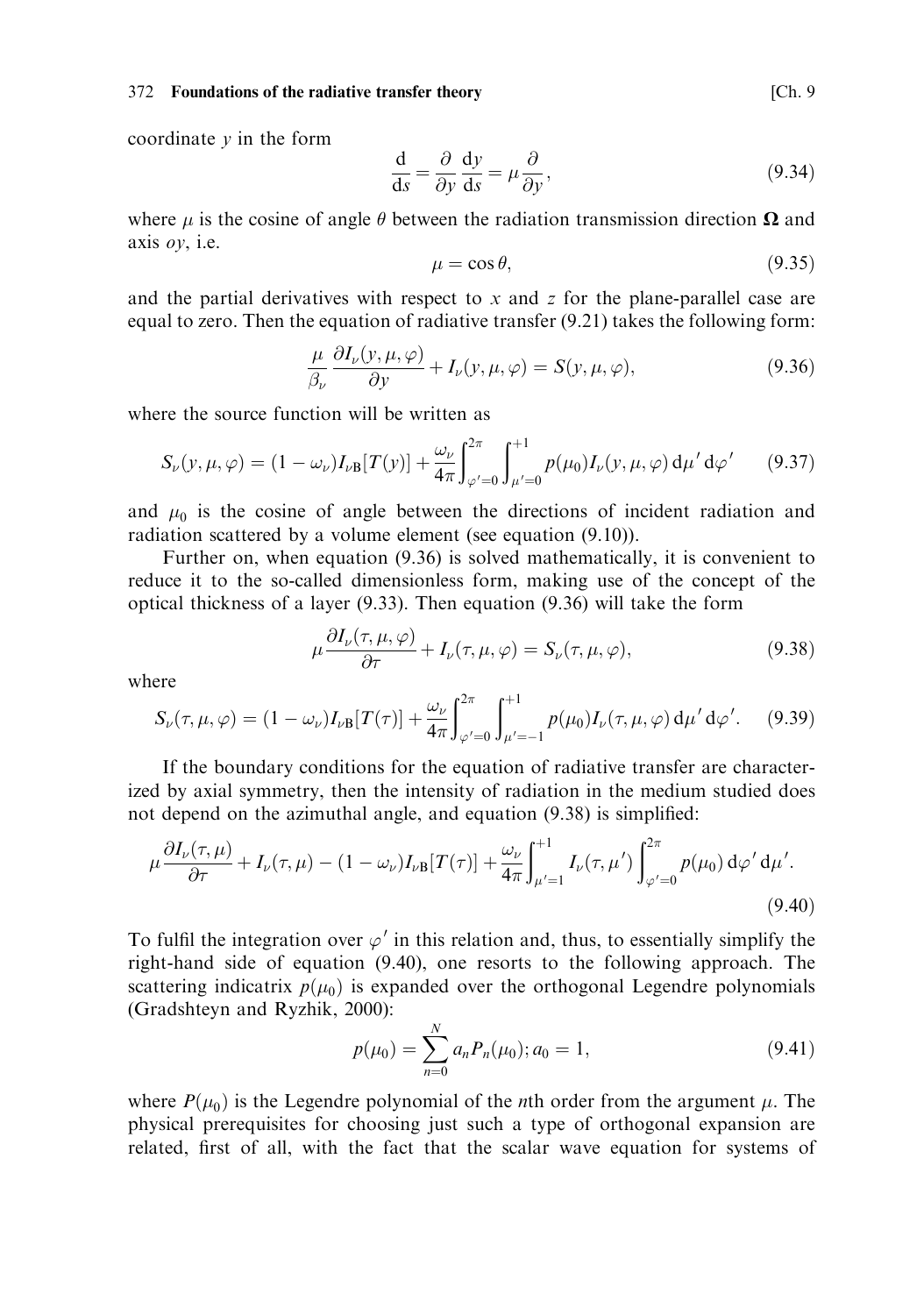particles allows, in the Maxwell theory, the following separation of angular and spatial variables and has particular solutions of the following form (Stratton, 1941):

$$
\Psi \sim \frac{\cos l\varphi}{\sin l\varphi} \{P_n(\cos \theta)\} Z_{n+1/2}(r). \tag{9.42}
$$

In this case the spherical Bessel function  $Z_{n+1/2}(r)$  can be presented in the far radiation zone as

$$
Z_{n+1/2}(r) \sim [\exp(-jkr)(kr)^{-1}], \qquad (9.43)
$$

where  $k$  is the wave number.

Thus, using the features of the orthogonal expansion over the Legendre polynomials, the internal integral in the right-hand side of relation (9.40) can be integrated, and the following expression is obtained (see Ozisik (1973) for more details):

$$
\int_0^{2\pi} p(\mu_0) \, \mathrm{d}\varphi' = 2\pi \sum_{n=0}^N a_n P_n(\mu) P_n(\mu'). \tag{9.44}
$$

The substitution of  $(9.44)$  into  $(9.40)$  represents the equation of radiative transfer in the case of axial symmetry as

$$
\mu \frac{\partial I_{\nu}(\tau,\mu)}{\partial \tau} + I_{\nu}(\tau,\mu) = (1-\omega)I_{\nu B}[T(\tau)] + \frac{\omega_{\nu}}{2} \int_{-1}^{+1} p(\mu,\mu')I_{\nu}(\tau,\mu') d\mu', \qquad (9.45)
$$

where

$$
p(\mu, \mu') = \sum_{n=0}^{N} a_n P_n(\mu) P_n(\mu'). \qquad (9.46)
$$

In this case the scattering indicatrix  $p(\mu, \mu')$  of a unit volume does not depend on the azimuthal angle. Relation (9.46) has a number of important special cases, which are widely used in observational practice. So, the case of  $N = 0$  corresponds to the so-called isotropic scattering,  $N = 1$  to the indicatrix of linearly anisotropic scattering, *i.e.* 

$$
p(\mu, \mu') = 1 + a_1 \mu \mu', \tag{9.47}
$$

and  $N = 2$  to the indicatrix of anisotropic scattering of the second order:

$$
p(\mu, \mu') = 1 + a_1 \mu \mu' + \frac{1}{4} a_2 (3\mu^2 - 1) [3(\mu')^2 - 1]. \tag{9.48}
$$

The indicatrix of the important case of so-called Rayleigh scattering can be obtained from (9.48) for  $a_1 = 0$  and  $a_2 = 1/2$ , i.e.

$$
p(\mu, \mu') = \frac{3}{8} [3 - \mu^2 + (3\mu^2 - 1)(\mu')^2].
$$
 (9.49)

Below we shall transfer to the formal solution of the equation of radiative transfer in the planar case in the presence of axial symmetry (9.45). To solve this equation, one establishes, first of all, the so-called double-flux approximation. For this purpose the unknown intensity  $I_{\nu}(\tau,\mu)$  is separated into two components: the direct (or outgoing) one  $I_{\nu}^{+}(\tau,\mu), \mu > 0$ , and the reverse (or incident) one  $I_{\nu}^{-} - (\tau,\mu)$ ,  $\mu$  < 0 (Figure 9.4). From the viewpoint of experimental practice such a separation is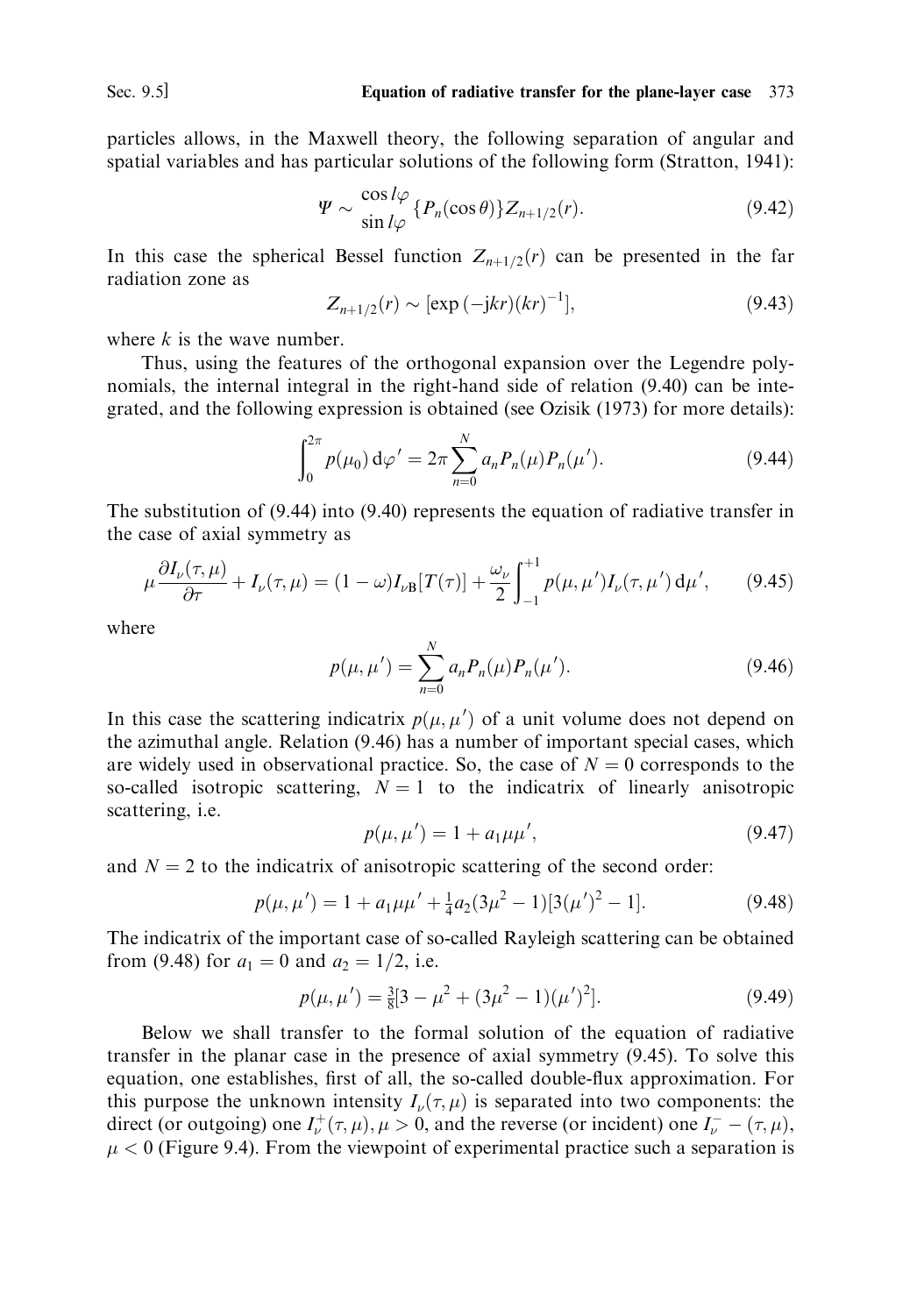quite lawful and justified since, when a receiving device is at the upper boundary of a layer, we receive radiation formed by the volume of a medium and the escaping (outgoing) from this medium. And when we are at the lower boundary of a medium, we receive radiation falling (incident) from the medium's volume on a receiving device. The separation of the intensity into two components in performing particular measurements is clear enough and, therefore, no special explanations are usually made in describing the experiments. In this approach the equations for outgoing and incident components of the sought-for radiation and the corresponding boundary conditions will be as follows:

$$
\mu \frac{\partial I_{\nu}^{+}(\tau,\mu)}{\partial \tau} + I_{\nu}^{\pm}(\tau,\mu) = S(\tau,\mu),\tag{9.50}
$$

$$
I_{\nu}^{+}(\tau,\mu)|_{\tau=0} = I_{\nu}^{+}(0,\mu); 0 < \mu \le 1,
$$
\n(9.51)

$$
I_{\nu}^{-}(\tau,\mu)|_{\tau=\tau_{0}} = I_{\nu}^{-}(\tau_{0},\mu); -1 \leq \mu < 0.
$$
 (9.52)

These equations are not independent, however, but represent an interdependent system, since they contain the source function, which can be written in this representation as:

$$
S_{\nu}(\tau,\mu) = (1 - \omega_{\nu})I_{\nu}B[T(\tau)]
$$
  
+ 
$$
\frac{\omega_{\nu}}{2} \left[ \int_0^1 p(\mu,\mu')I_{\nu}^+(\tau,\mu') d'\mu' + \int_{-1}^0 p(\mu,\mu')I_{\nu}^-(\tau,\mu') d\mu' \right].
$$
 (9.53)

The formal solution of equations  $(9.50)$  can be obtained by means of the well-known integrating multiplier method. For an outgoing flux we have:

$$
I_{\nu}^{+}(\tau,\mu) = I_{\nu}^{+}(0,\mu) \exp\left(-(\tau/\mu)\right) + \frac{1}{\mu} \int_{0}^{\tau} S(\tau',\mu) \exp\left(-(\tau-\tau')/\mu\right) d\tau' \qquad (9.54)
$$

for  $\mu > 0$ .

For an incident flux after traditional replacement of  $\mu$  by  $-\mu$  the solution has the form:

$$
I_{\tau}^{-}(\tau, -\mu) = I_{\tau}^{-}(\tau_{0}, \mu) \exp\left(-(\tau_{0} - \tau)/\mu\right) + \frac{1}{\mu} \int_{\tau}^{\tau_{0}} S_{\nu}(\tau, -\mu) \exp\left(-(\tau' - \tau)/\mu\right) d\tau'.
$$
\n(9.55)

In these relations, for example  $(9.54)$ , the first term in the right-hand side represents, in the explicit form, the contribution of radiation from the boundary surface with  $\tau = 0$ , which has attenuated on passage through a medium to depth  $\tau$  without scattering. The second term represents the contribution of the source function within the range of values from  $\tau = 0$  to  $\tau$  into the intensity of radiation at depth  $\tau$ . The terms of relation (9.55) have similar physical sense (with correction for geometry). The formal expressions (9.54) and (9.55) are not solutions in the true sense, since in the general case the source function and the intensities at the boundaries depend on the unknown intensity of radiation emitted by the medium. And, therefore, they cannot be directly used as initial expressions in solving the problem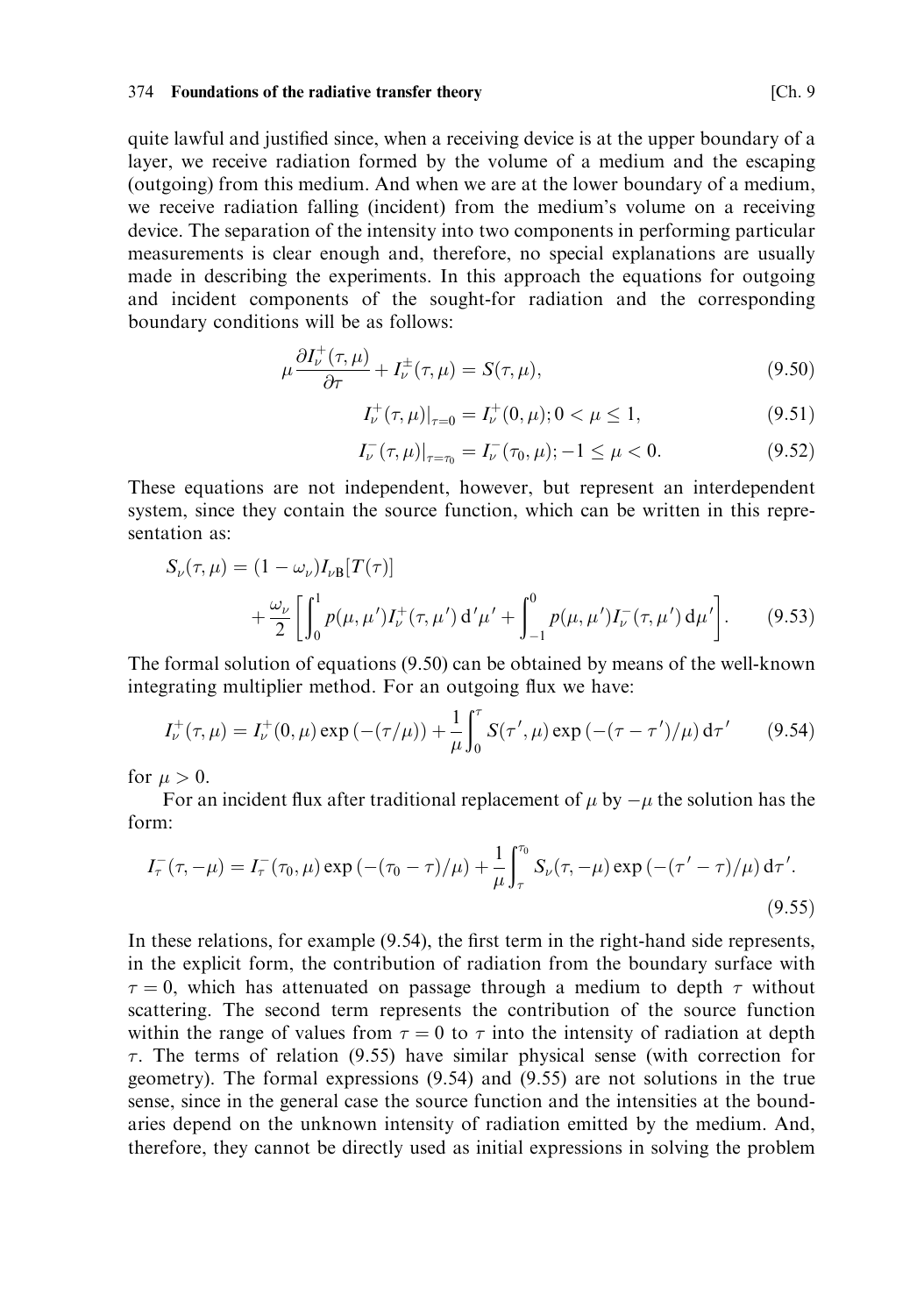under consideration. Below we shall demonstrate how the problem can be solved up to the final result for a series of important practical cases.

### 9.6 BOUNDARY CONDITIONS

In section 9.5 the formal values of functions  $I_{\tau}^{+}(\tau,\mu), \mu > 0$  and  $I_{\nu}^{-}(\tau,\mu), \mu < 0$  have been used as boundary conditions at the boundaries of  $\tau = 0$  and  $\tau = \tau_0$ , respectively. In this section we shall present explicit expressions for these boundary conditions in the case of transparent and non-transparent boundary surfaces being diffuse and mirroring reflectors.

### 9.6.1 The transparent boundaries

If the boundary surfaces  $\tau = 0$  and  $\tau = \tau_0$  are transparent, and the adjacent surrounding space is a vacuum (i.e. it does not interact with radiation), then the boundary conditions for the incident (from outside) radiation in the case of axial symmetry can be written as

$$
I_{\nu}^{+}(0,\mu) = f_{1\nu}(\mu); \mu > 0,
$$
\n(9.56)

$$
I_{\nu}^{+}(\tau_{0}, \mu) = f_{2\nu}(\mu); \mu < 0, \tag{9.57}
$$

where  $f_{1\nu}(\mu)$  and  $f_{2\nu}(\mu)$  are specified functions of parameter  $\mu$ . If the incident radiation, falling on a studied layer from outside, is constant, formulas (9.56) and  $(9.57)$  are simplified to the form

$$
I_{\nu}^{+}(0) = f_{1\nu}; \mu > 0,
$$
\n(9.58)

$$
I_{\nu}^{-}(\tau_{0}) = f_{2\nu}; \mu < 0, \tag{9.59}
$$

where  $f_{1\nu}$  and  $f_{2\nu}$  are constants.

Typical examples of such kinds of boundary conditions are solar radiation falling on the upper boundary of the terrestrial atmosphere and other extraterrestrial sources of radio-emission of galactic and extra-galactic origin.

### 9.6.2 The black boundaries

If both boundary surfaces  $\tau = 0$  and  $\tau = \tau_0$  are black (i.e. fully absorbing the incident radiation) and are maintained at constant temperatures  $T_1$  and  $T_2$ , respectively, then the spectral intensity of radiation emitted by these surfaces is described by the Planck function at the surface temperature (see Chapter 6). Then the boundary conditions can be written as:

$$
I_{\nu}^{+}(0) = I_{\nu B}(T_1), \tag{9.60}
$$

$$
I_{\nu}^{-}(\tau_{0}) = I_{\nu B}(T_{2}), \qquad (9.61)
$$

where  $I_{\nu B}(T)$  is the Planck function, whose value does not depend on the direction.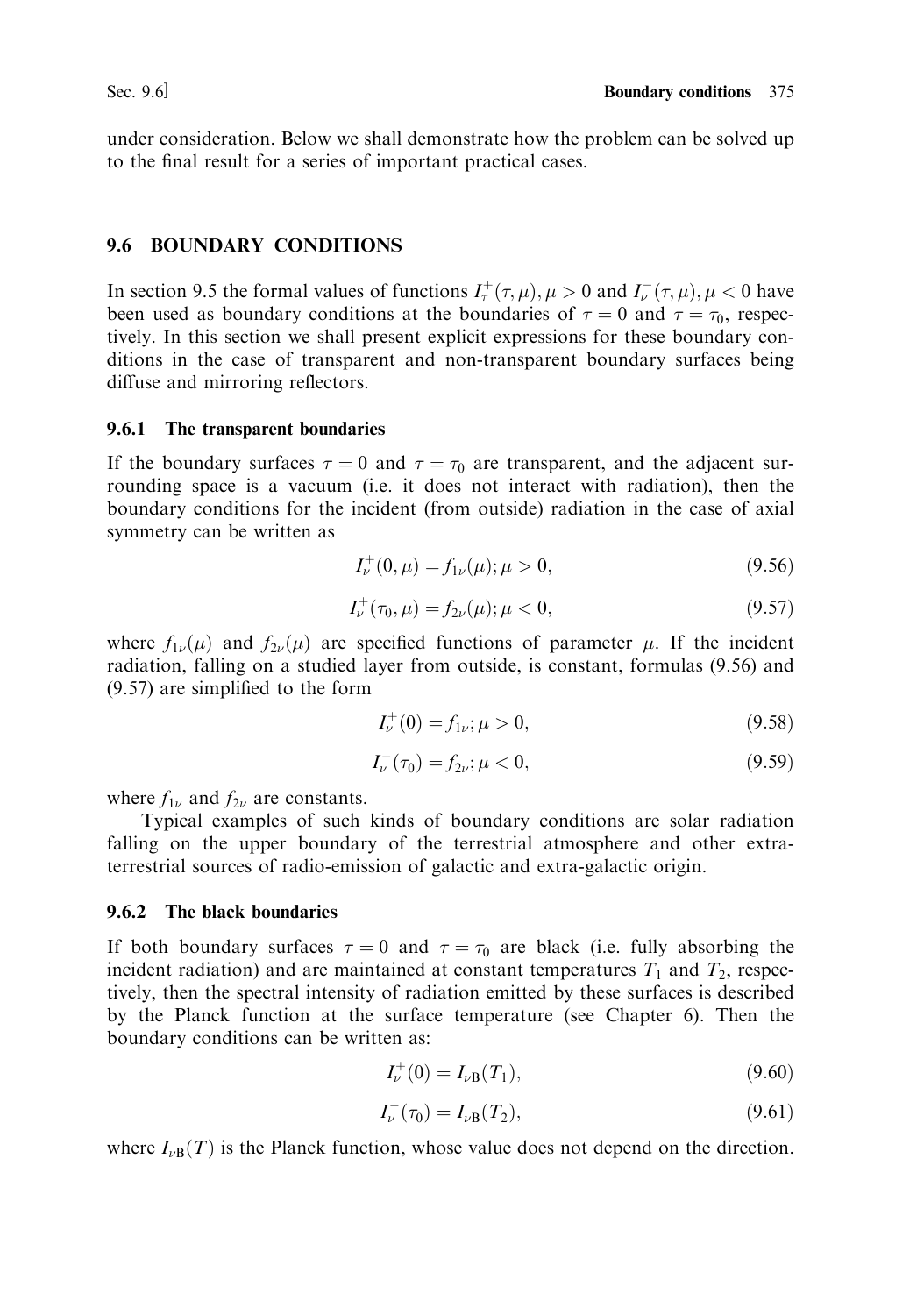A typical natural example of such a type of boundary (for the microwave band) is the upper boundary (conventional, in a certain sense) of the terrestrial atmosphere, on which falls the black-body radiation of the relic background of the universe with brightness temperature of  $T_2 = 2.7$  K.

### 9.6.3 Mirror-reflecting and black boundaries

In the microwave band, as we have already argued (see Chapter 7), some part of terrestrial surfaces can be considered in the approximation of mirror-reflecting media with a power reflection coefficient distinct from unity. Thus, such a type of boundary on the one hand will be the source of thermal radiation, and, on the other hand, will reflect the incident radiation falling on it from the studied medium.

Now we consider the situation with the boundary conditions, which is quite close to real situations in experimental practice when studying the terrestrial atmosphere. In such a case, the upper boundary represents a black body with a brightness temperature of  $2.7 K$  (see relation  $(9.61)$ ). The radiation at the lower boundary will be formed from the thermal radiation of the surface with emissivity  $\kappa_1(\mu)$  and temperature  $T_1$  and from re-reflected radiation with the Fresnel power coefficient  $|R(\mu)|^2$ , which was formed at the lower boundary of a studied layer. In virtue of the fact that the emissive and reflective properties of the surface depend on the polarization of radiation received by a receiving system, the outgoing flux under these conditions will also possess polarization properties, though distinct from the polarization properties of the surface itself. Corresponding examples will be considered below.

So, for the conditions at the upper black-body boundary and at the lower reflecting boundary (Figure 9.5) the unknown boundary conditions can be presented in the form:

$$
I^{-}(\tau_0) = I_{\nu \mathbf{B}}(T_2), \tag{9.62}
$$

$$
I_{\nu}^{+}(0,\mu) = \kappa(\mu)I_{\nu B}(T_1) + |R_{\nu}(\mu)|^2 I_{\nu}^{-}(0,\mu). \tag{9.63}
$$

We shall repeatedly use the boundary conditions of type  $(9.62)$  and  $(9.63)$  hereafter.

#### **RADIATIVE TRANSFER IN THE EMITTING AND**  $9.7$ **ABSORBING MEDIUM**

One of the most important particular cases in the radiative transfer theory is the approximation of emitting and absorbing medium (without scattering, i.e.  $\omega = 0$ ). This approximation is especially widely used in the microwave band. For the conditions of purely gaseous terrestrial atmosphere, without the presence of hydrometeors, the relation  $\omega = 0$  is met accurately. But even in the presence of hydrometeors at wavelengths greater than 1 cm this condition is met to a good accuracy (see Chapter 10). For this reason, we shall present in this section the explicit expressions of radiation intensity for some particular observational schemes.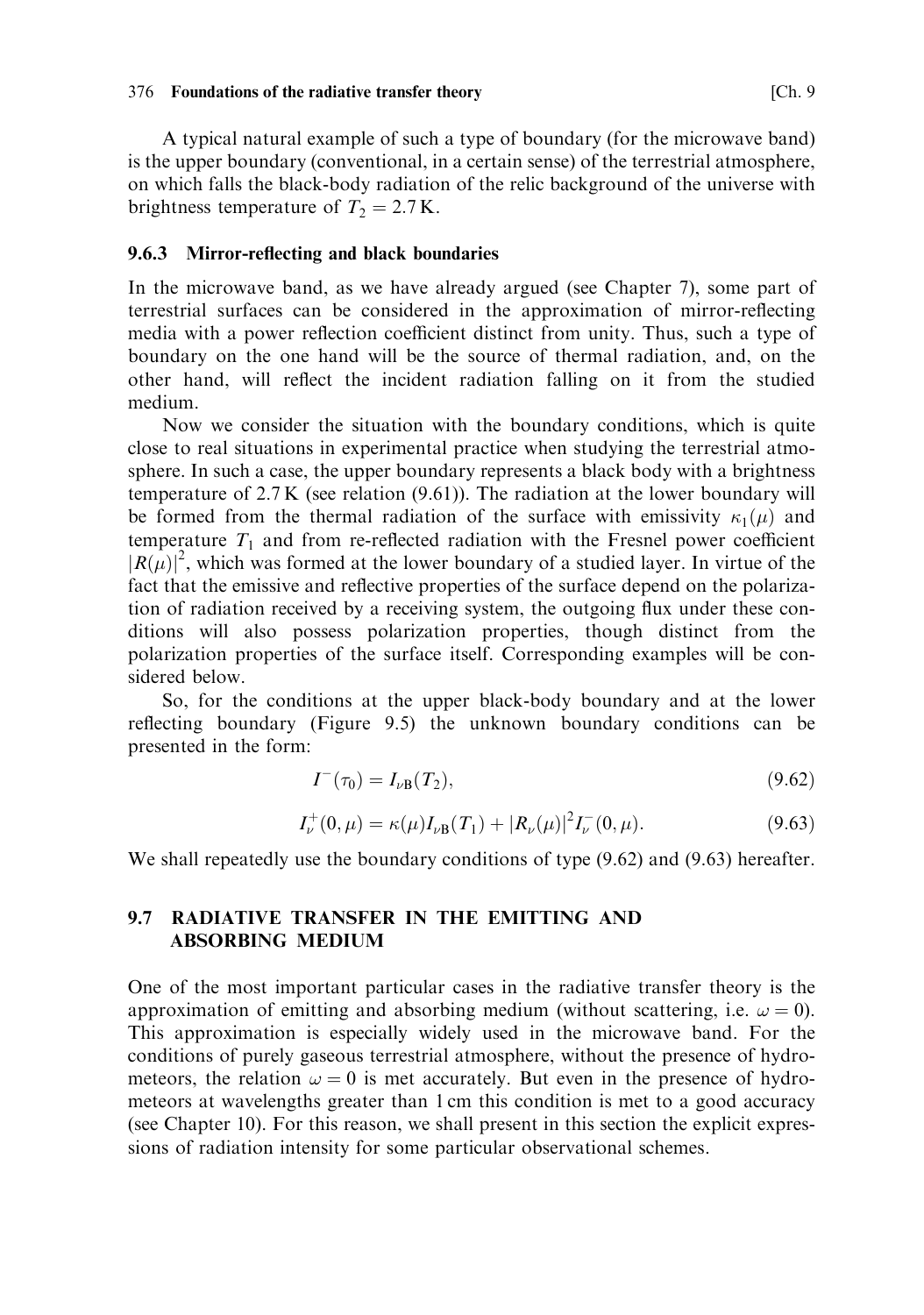

Figure 9.6. The measurement scheme for recording the outgoing radiation by the aircarrier (A) (aircraft) inside the atmosphere and by a satellite (S) outside the atmosphere. Notation is explained in the text.

Figure 9.6 presents the measurement scheme for recording the outgoing radiation in the conventional electrodynamically homogeneous, non-isothermal atmosphere over the solid (or liquid) surface. The recording microwave device is installed either on an aircraft inside the atmosphere at the given altitude (the dimensionless coordinate  $\tau$ ), or on a satellite outside the atmosphere. We shall suppose that outside the conventional atmosphere the attenuation in a medium is absent; therefore, for a satellite version the altitude coordinate can be  $\tau = \tau_0$ .

As we have already noted, the Rayleigh-Jeans approximation is valid in the microwave band, and, hence, we can proceed to presentation of the solution of  $(9.54)$  and  $(9.55)$  in the form of brightness temperatures. Then the source function will be equal to  $S(\tau) = T_0(\tau)$  and, thereby, it reflects the non-isothermal character of the atmosphere.

Thus, the complete solution for outgoing radiation, which is recorded at the dimensionless altitude  $\tau(h)$ , will be equal to:

$$
T_{\rm B}^+(\tau,\mu) = T_{\rm B}^+(0,\mu) \exp\left(-(\tau/\mu)\right) + \frac{1}{\mu} \int_0^{\tau(h)} T_0(\tau') \exp\left(-(\tau-\tau')/\mu\right) d\tau'; \mu > 0.
$$
\n(9.64)

The boundary condition at the lower boundary will be formed from two components – the thermal radiation of the surface and the incident radiation from the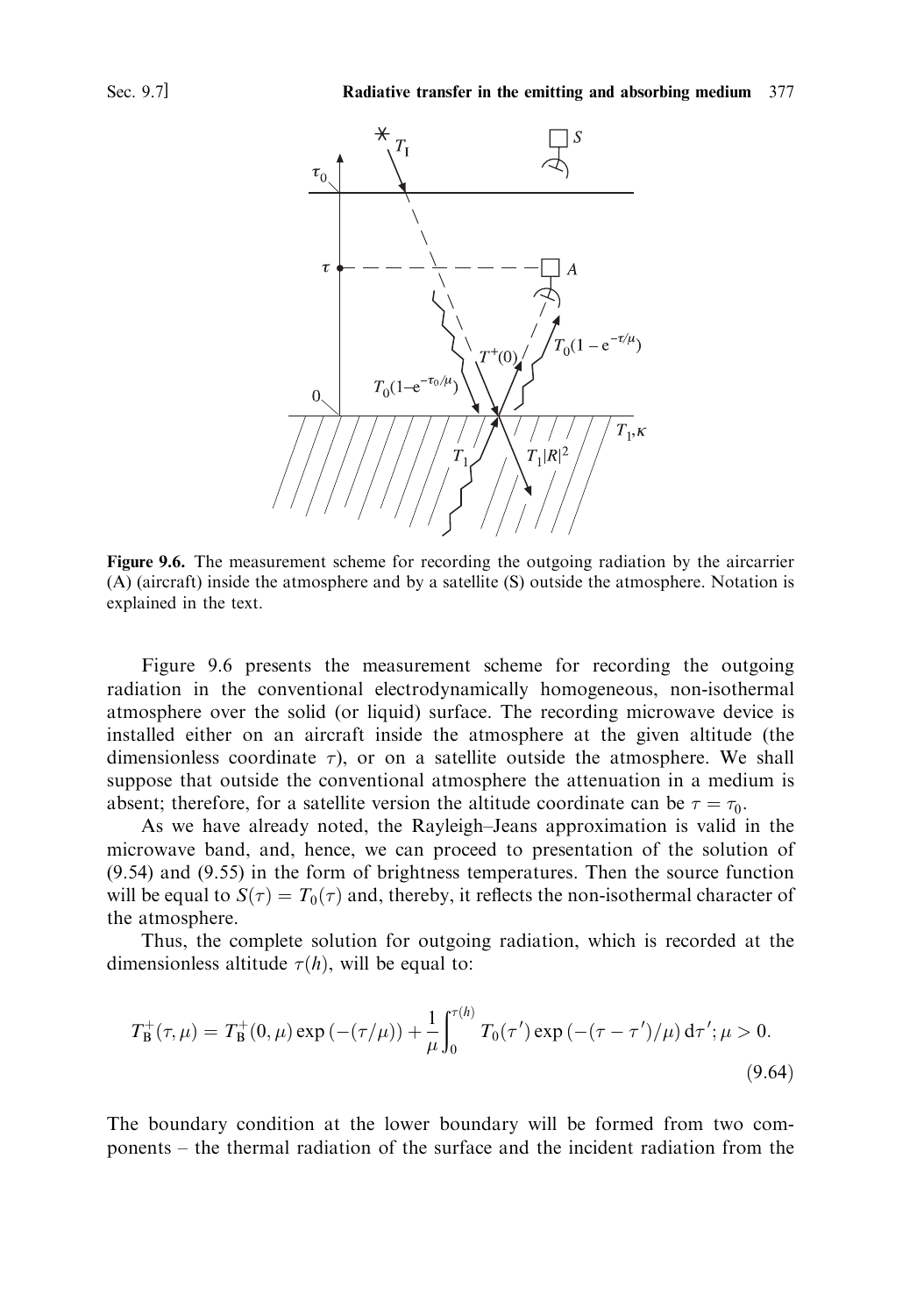atmosphere, re-reflected by this surface:

$$
T_{\rm B}^+(0,\mu) = \kappa(\mu)T_2 + |R(\mu)|^2 T_{\rm B}^-(0,-\mu). \tag{9.65}
$$

In its turn, the incident radiation, falling from the atmosphere to the lower boundary, will also consist of two components – the external radiation (the radiation of illumination)  $T_1$  fallen on the upper atmosphere's boundary and attenuated in the atmosphere medium, and the thermal radiation of the atmosphere formed inside the atmosphere. The complete solution for incident radiation at the lower boundary will take the form:

$$
T_{\rm B}^-(0, -\mu) = T_{\rm I} \exp\left(-(\tau_0/\mu)\right) + \frac{1}{\mu} \int_0^{\tau_0} T_0(\tau') \exp\left(-(\tau'/\mu)\right) d\tau'; \mu > 0. \tag{9.66}
$$

For greater physical clarity we assume the atmosphere to be isothermal, i.e.  $T_0(\tau) = T_0$ . Note that the isothermal approximation for atmospheric problems should be used with great caution, since it is known from the thermohydrodynamics that such atmospheres are dynamically unstable under gravity conditions.

So, the expressions for the isothermal atmosphere will be as follows:

$$
T_{\mathbf{B}}^{+}(\tau,\mu) = T_{\mathbf{B}}^{+}(0,\mu) \exp\left(-(\tau/\mu)\right) + T_{0}[1 - \exp\left(-(\tau/\mu)\right)],\tag{9.67}
$$

$$
T_{\rm B}^+(0,\mu) = \kappa(\mu)T_2 + |R(\mu)|^2 [T_{\rm I} \exp\left(-(\tau_0/\mu)\right) + T_0(1 - \exp\left(-(\tau_0/\mu)\right))]. \tag{9.68}
$$

Note that the outgoing recorded radiation consists of two components  $-$  the contribution of the atmosphere itself and the contribution from the surface and external radiation. As we have already noted, all these components possess identical statistical properties and cannot be distinguished by this criterion. So, it is necessary to use the polarization features of total radiation to separate various components. Note that the last term in these expressions is none other than the numerical expression of Kirchhoff's law.

The obtained expressions for outgoing radiation  $(9.64)$  and  $(9.67)$  are widely used in various modifications in experimental microwave remote sensing practice.

#### $9.8$ **FEATURES OF RADIATION OF A HALF-SPACE WITH THE** SEMI-TRANSPARENT ATMOSPHERE

In this section we shall consider in more detail the features of radiation of the surface-atmosphere system and also will present the observational techniques that are used in studying the electromagnetic properties of the atmosphere.

For physical clarity we shall consider the simplest isothermal version, where both the atmosphere and the surface are at the same thermodynamic temperature  $T_0$ , and external radiation is absent, i.e.  $T_1 = 0$ . Using relation (9.67), we obtain in this case the expression for the outgoing flux intensity at the upper boundary for observation into the nadir ( $\mu = 1$ ) in the following form:

$$
T_{\rm B}(\tau_0,0) = T_0[1 - |R(0)|^2 \exp(-2\tau_0)]. \tag{9.69}
$$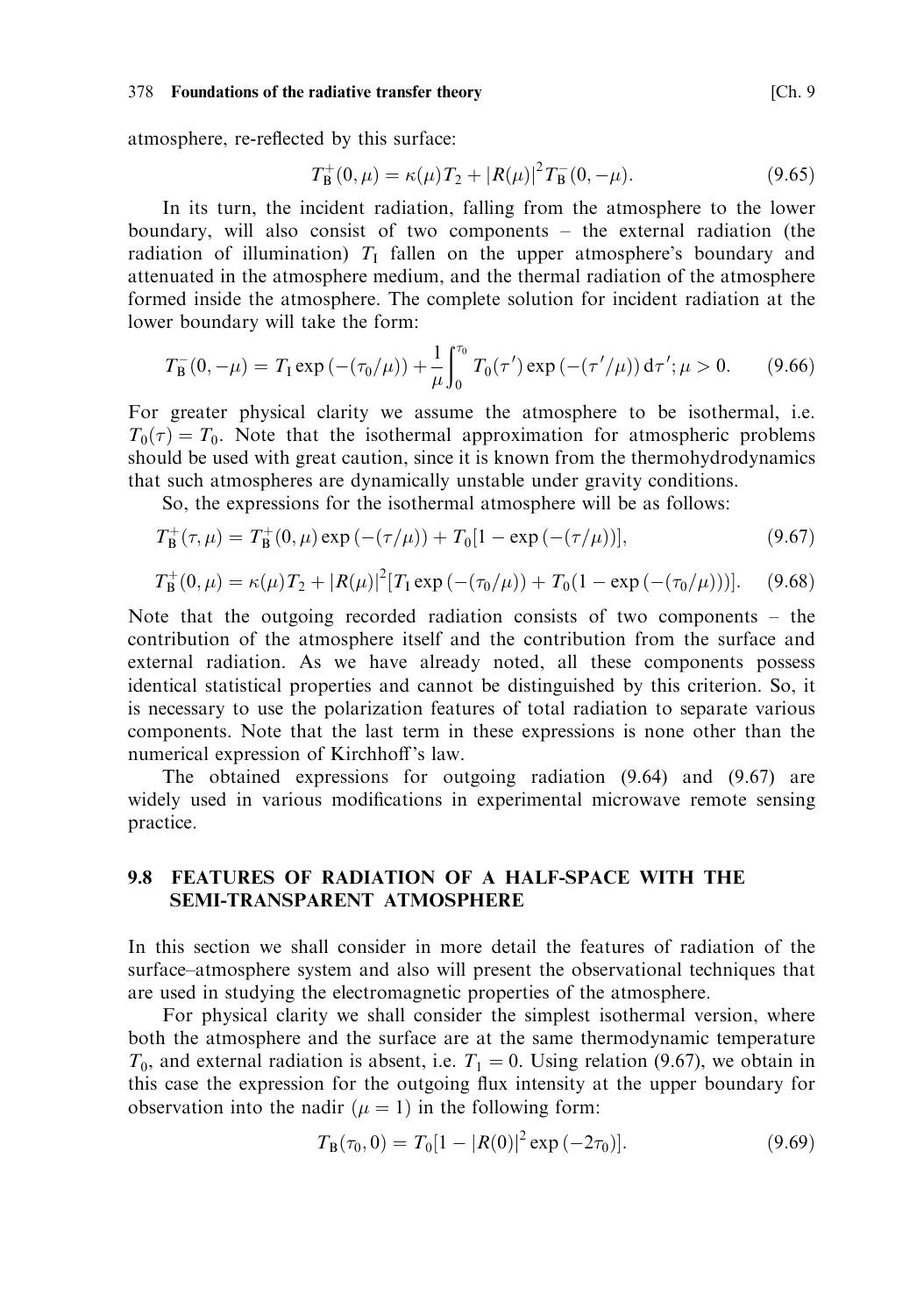#### Sec. 9.8] Features of radiation of a half-space with the semi-transparent atmosphere 379

It follows from this relation that the emissivity of the surface-atmosphere system  $\kappa_{SA}$  will be equal to:

$$
\kappa_{SA}(\tau_0, 0) = 1 - |R(0)|^2 \exp(-2\tau_0). \tag{9.70}
$$

Recall that in the absence of the atmosphere the surface emissivity  $\kappa_S$  will be

$$
\kappa_{\mathbf{S}}(\tau_0, 0) = 1 - |R(0)|^2. \tag{9.71}
$$

Note that the doubled value of the optical thickness (path) in the exponent is physically related to the fact that three types of radiation make contribution to the total radiation in a statistically independent manner, namely: (1) the thermal outgoing radiation of the atmosphere, (2) the re-reflected incident radiation of the same atmosphere, and (3) the thermal radiation of the surface.

#### 9.8.1 **Brightness contrast**

Note that in experimental practice are brightness contrast is important in studying complex geophysical objects. Suppose we are interested in the brightness contrast at observation of the surface-atmosphere system and surface only. In this case the expression for the brightness contrast can be presented as:

$$
\Delta T_{\rm B}(\tau_0,0) = T_{\rm BSA}(\tau_0,0) - T_{\rm BS}(\tau_0,0) = T_0 |R(0)|^2 (1 - \exp(-2\tau_0)),\tag{9.72}
$$

and the emissivity contrast can be written as:

$$
\Delta \kappa = \kappa_{SA} - \kappa_{S} = |R(0)|^2 (1 - \exp(-2\tau_0)).
$$
\n(9.73)

If the homogeneous atmosphere possesses semi-transparent properties, i.e.  $t < 1$ . then in this case, expanding the exponential function into a series and retaining the first two terms, we shall have

$$
\Delta T_{\mathcal{B}}(\tau_0, 0) \cong T_0 |R(0)|^2 2\gamma h, \tag{9.74}
$$

$$
\Delta \kappa(\tau_0, 0) \cong |R(0)|^2 2\gamma h. \tag{9.75}
$$

The relations obtained give rise to some important consequences, which are widely used in experimental practice. First, the brightness contrast is always positive in the presence of absorbing and emitting atmosphere. However, as we shall see below, the situation can drastically change when scattering is present in the atmospheric formations. Second, the value of contrast for a semi-transparent atmosphere is proportional to the electrodynamic properties of the atmosphere medium, and, knowing the values of temperature and atmosphere's height from accompanying measurements, we can obtain the value of attenuation in the atmosphere substance. Third, as the value of the optical path of the atmosphere increases (via increasing the height or attenuation in the atmosphere), the emissive properties of a system will tend to the properties of black-body radiation (Figure 9.7). In this situation the information on the surface and the electrodynamic properties of the atmosphere will be completely 'blocked' (see Chapter 6).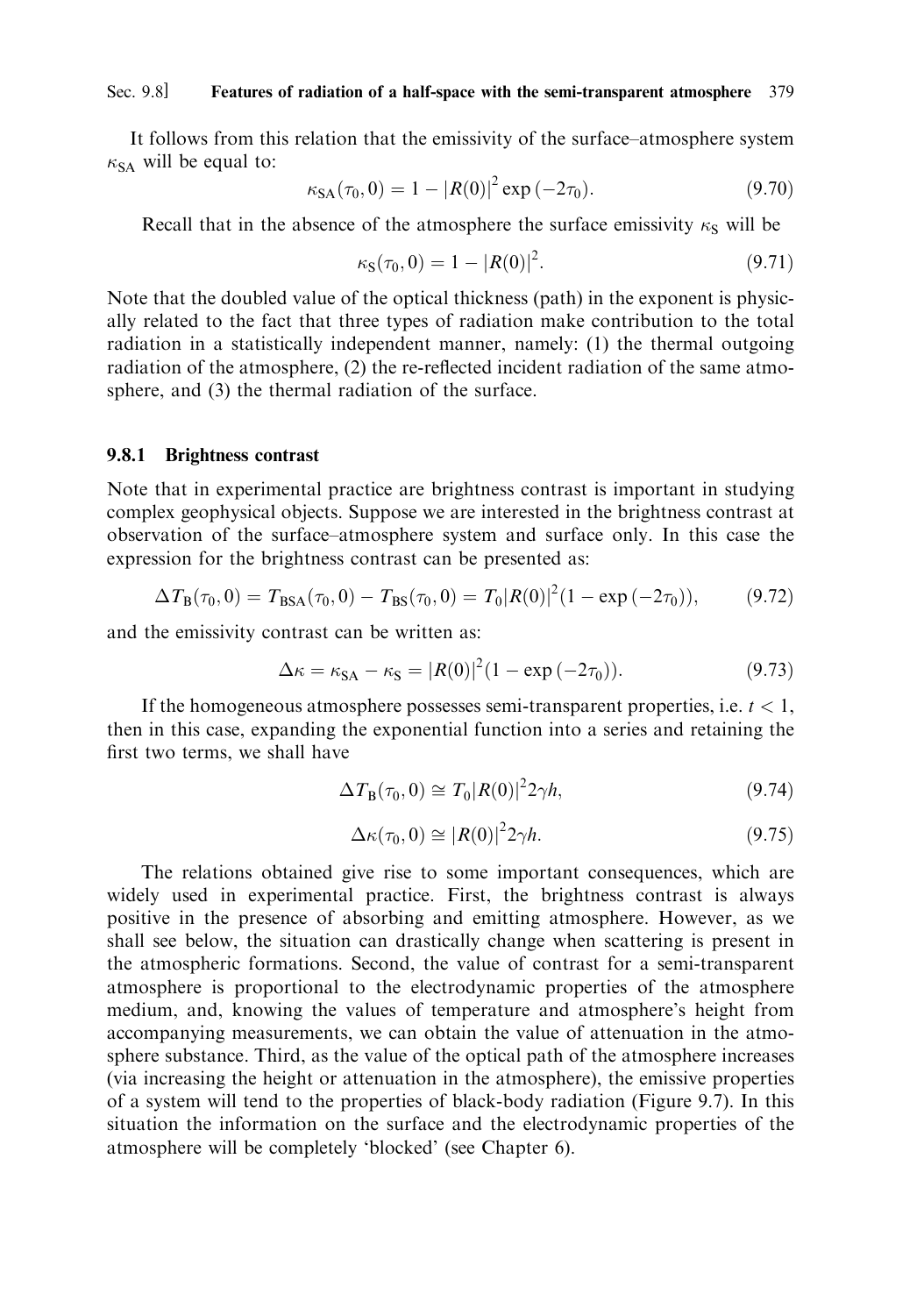

Figure 9.7. Emissivity of the atmosphere–surface system as a function of the atmospheric optical thickness. The symbol  $\kappa$ s presents the surface emissivity;  $\kappa$ <sub>SA</sub> is the atmospheresurface system emissivity.

By virtue of this circumstance, in experimental practice the atmosphere is subdivided (fairly conventionally, of course) into three types: the transparent atmosphere with  $\tau < 0.05$  (and, accordingly, with the emissivity contrast  $\Delta \kappa$  < 0.1); the non-transparent atmosphere with system emissivity  $\kappa_{SA} > 0.95$  and accordingly,  $\tau \geq 1.6$ , and the semi-transparent atmosphere with optical path values in the range of  $0.05 < t < 1.6$  (Figure 9.7). It can easily be seen that the measurements in the semi-transparent atmosphere will be most informative for remote sensing, as we shall see below.

#### 9.8.2 **Angular measurements**

By virtue of the fact, that the emitting half-space possesses polarization properties (see Chapter 7), these properties will reveal themselves (in a rather peculiar manner, however, as we shall see later) in measurements of the surface-atmosphere system as well.

So, for the isothermal, planar surface–atmosphere system under observation at angle  $\theta$  we obtain from relations (9.67) and (9.68) the following value for the outgoing radiation intensity:

$$
\kappa_{SA}(\mu) = 1 - |R_i(\mu)|^2 \exp(-2\tau_0/\mu). \tag{9.76}
$$

where  $i = H, V$  are the horizontal and vertical components of an outgoing flux, respectively, and  $\mu = \cos \theta$ .

As we already know, the emissivity of the planar half-space (both components) tends to zero as the observation angle tends to  $90^{\circ}$ , and, accordingly, the Fresnel coefficient tends to unity. However, it can easily be seen from (9.73), that for  $\theta \rightarrow 90^{\circ}$ and, passing to the other complementary angle  $\alpha = 90^{\circ} - \theta$ , the limiting value of  $\kappa_{SA}$ can be written as:

$$
\kappa_{\text{SA}}(\alpha) \cong 1 - \exp(-2\tau_0/\alpha) \to 1 \tag{9.77}
$$

for any values of the optical path of the atmosphere. In other words, the radiation of the surface-atmosphere system represents black-body radiation at grazing observation angles (Figure 9.8). In such a case measurement of the surface's properties and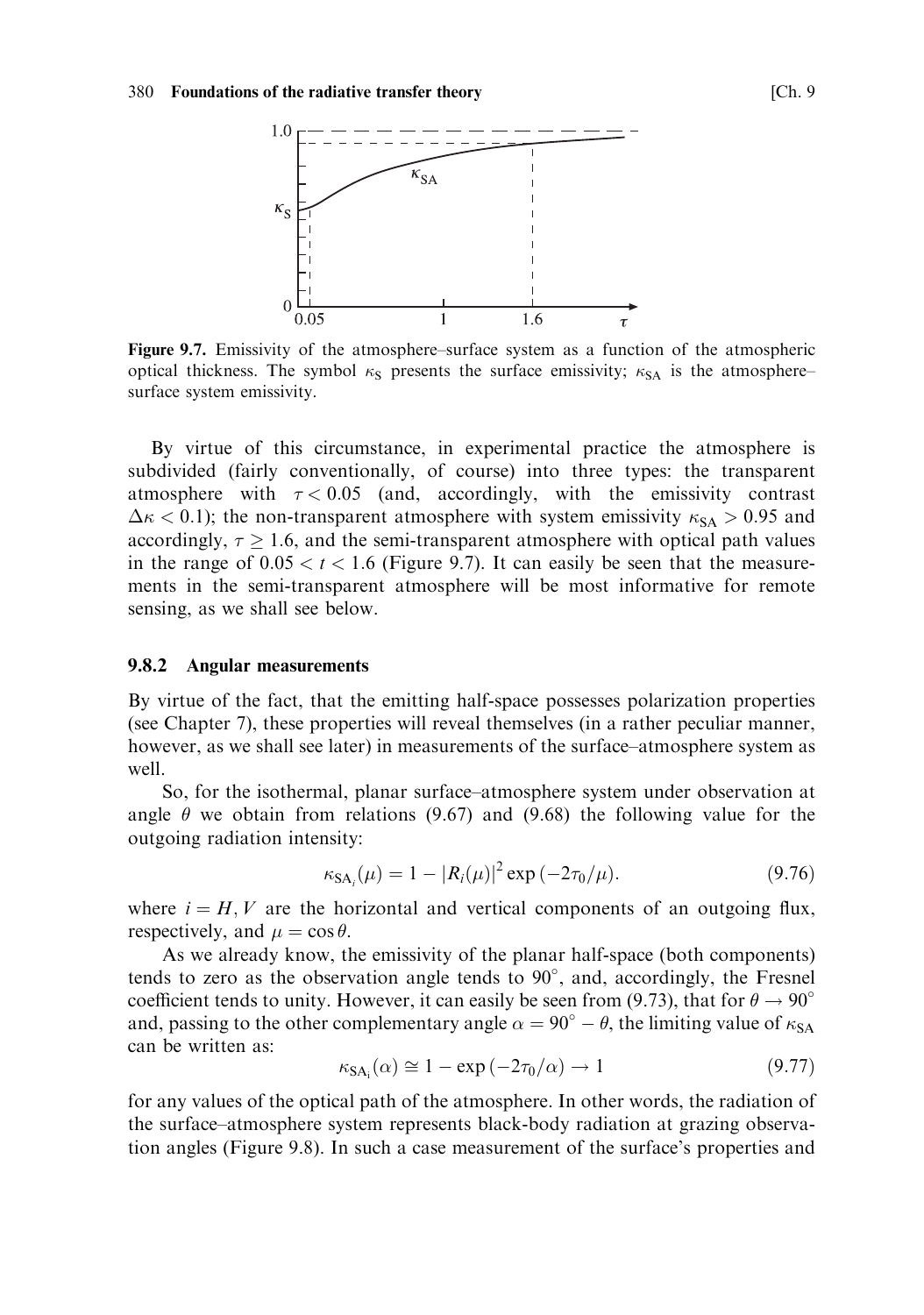

Figure 9.8. Polarization dependences of the atmosphere–surface system (solid lines) and of the surface (dashed lines).

of the electrodynamic properties of the atmosphere is impossible. The physical sense of such a paradoxical (at first sight) situation is related to the initial specifying of a plane-layered model of the atmosphere. In real atmosphere investigation practice it is necessary, of course, to take into account the sphericity of the atmosphere, which eliminates the paradoxical effect mentioned. It is important to note that such an observation mode, which is called the limb method of studying the atmosphere, has been widely disseminated recently, since it makes it possible to record and study in detail very fine features of radiation both of the terrestrial atmosphere (Hartmann et al., 1996; Masuko et al., 2000), and of the atmospheres of planets (Mars, in particular) as well.

### 9.8.3 The oblique section method

The features of thermal signal transmission on oblique tracks allow us to use some measurement techniques, very useful in observations, which are generically called the oblique section method. This method was proposed and developed in radioastronomical practice. Now it is used, with various modifications, in remote observation as well.

The observational scheme of the oblique section method is as follows. The instrument is situated at the lower boundary of the atmosphere layer and records the intensity of an incident flux (9.66). If there is a strong thermal source with brightness temperature  $T_{BS}$  outside the atmosphere, then the total intensity of an incident flux can be written as

$$
T_{\rm B}^{-}(\mu) = T_{\rm BS} \exp\left(-\tau_0/\mu\right) + T_0(1 - \exp\left(-\tau_0/\mu\right)),\tag{9.78}
$$

(for the sake of convenience we have replaced  $\mu$  with  $-\mu$ ).

Here the first term describes the received radiation from the extraneous (external) source, and the second term corresponds to the contribution of the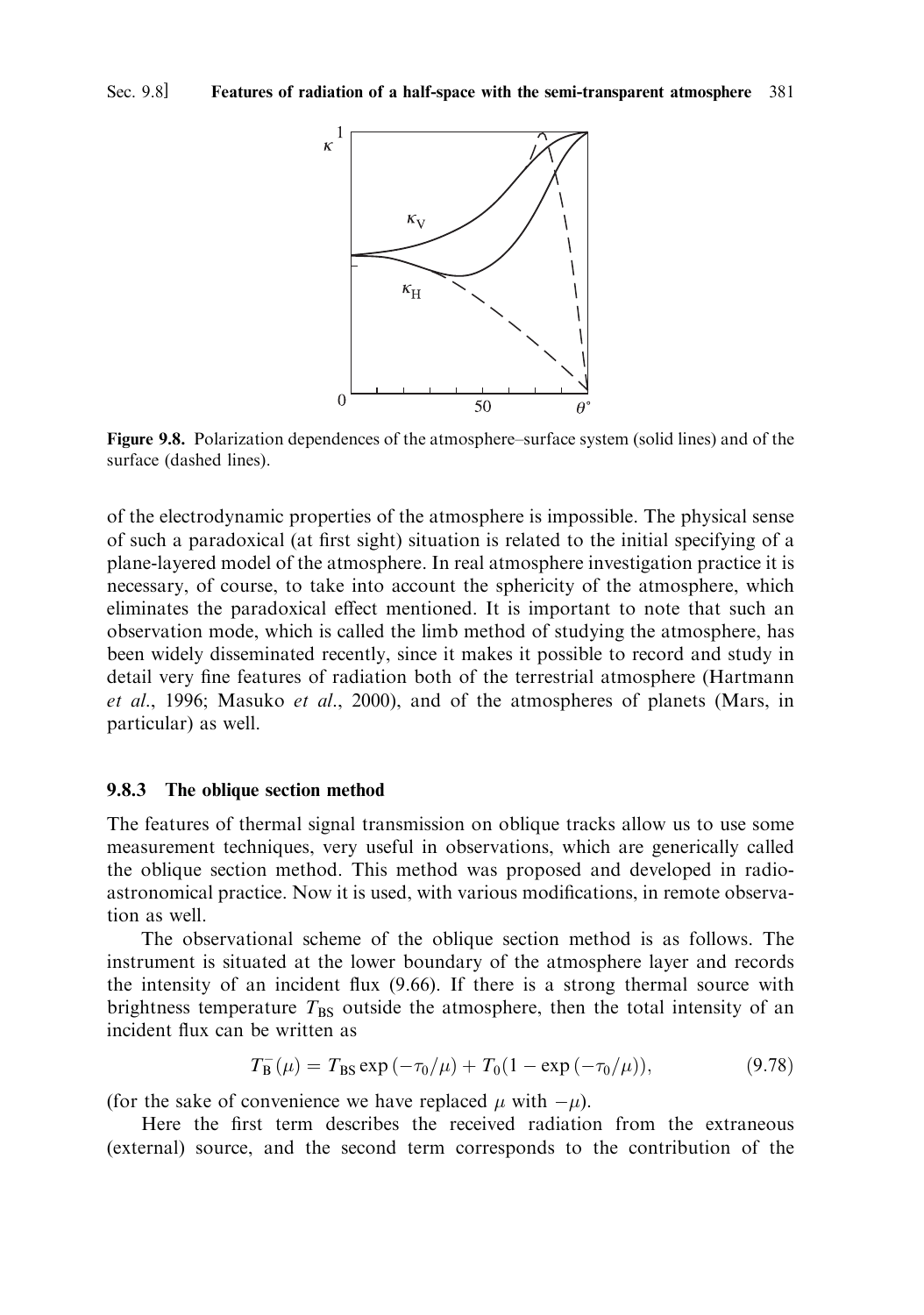thermal radiation of the atmosphere. This makes it possible to follow one of two experimental techniques: either to study source intensity variations as the source passes across the sky (for 'regular transmission'), or to use forced scanning over the observation angle at reception of thermal radiation of the atmosphere. Each of these techniques possesses both positive and negative features in their direct use in observational practice (Haroules and Brown, 1968; Gorelik et al., 1975).

A principal feature of the oblique section method is the circumstance that the variation of the angular dependence of a received signal in various modifications is identical, namely, as a secant of the observation angle. This makes it possible to essentially simplify the measurements, that is, to avoid absolute radiothermal measurements and pass to the mode of relative measurements. The latter approach is, of course, much easier and more reliable both methodologically and in respect of the technological implementation.

To better understand the essence of the oblique section method we rewrite the expression for an incident flux in the following form:

$$
\frac{T_{\rm B} - T_0}{T_{\rm BS} - T_0} = \exp(-\tau_0 \sec \theta). \tag{9.79}
$$

Differentiating over the parameter  $\sec \theta$ , we obtain from (9.76) the following expression:

$$
-\frac{1}{T_{\rm B} - T_0} \frac{\mathrm{d}[T_{\rm B}(\theta) - T_0]}{\mathrm{d}(\sec \theta)} = \tau_0 \exp(-\tau_0 \sec \theta),\tag{9.80}
$$

and, substituting here the expression for an exponential function from  $(9.79)$ , we find the relation sought:

$$
\tau_0 = -\left(\frac{1}{T_B - T_0}\right) \frac{\mathrm{d}(T_B - T_0)}{\mathrm{d}(\sec \theta)}.
$$
\n(9.81)

And, passing to finite differences, we shall have

$$
\frac{\Delta[T_{\rm B}(\theta) - T_0]}{T_{\rm B}(\theta) - T_0} = -\tau_0 \,\Delta(\sec \theta). \tag{9.82}
$$

Thus, quantity  $\tau_0$  can be determined from the relative measurements of variations of the external signal intensity as a function of  $\sec \theta$ .

A similar approach can also be used in measuring the thermal radiation of the atmosphere (the second term in expression  $(9.78)$ ). Performing a similar operation, we shall obtain the expression for the optical path in the form:

$$
\tau_0 = \frac{1}{T_B - T_0} \frac{d(T_B - T_0)}{d(\sec \theta)}.
$$
\n(9.83)

In other words, the optical path value can be obtained as a tangent of the angle of a slope of the plot of relative variations of thermal radiation versus  $\sec \theta$ . As an indicative example, we shall present the data of measurements of thermal radiation of a cloudless atmosphere (for clear weather conditions), carried out simultaneously at two frequencies: 19 GHz and 35 GHz (Figure 9.9) (Haroules and Brown, 1968). It follows from the measurement data, that under the meteorological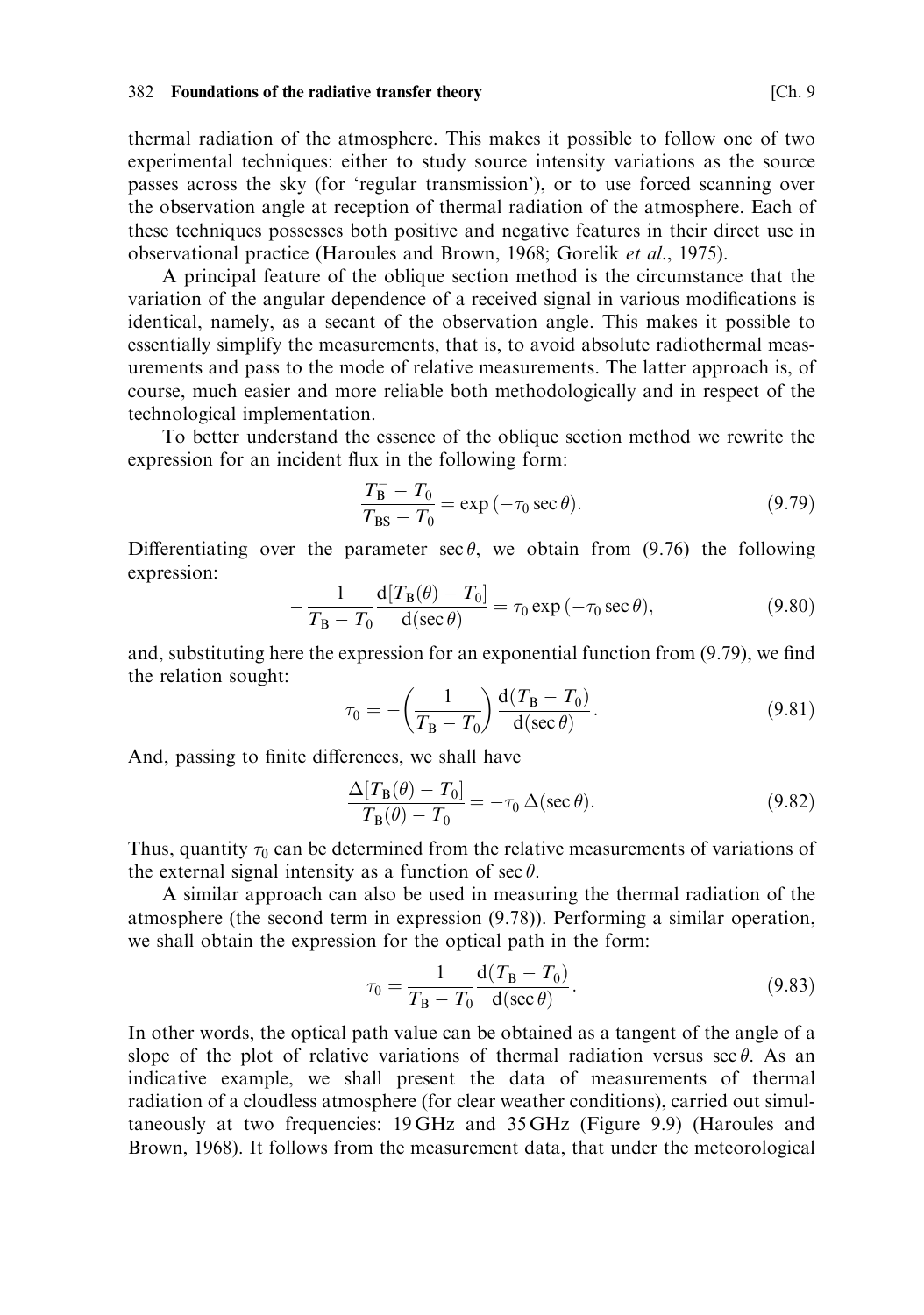

Figure 9.9. Measured atmospheric opacity at 19 (squares) and 35 GHz (circles) under clear weather conditions (temperature,  $4^{\circ}$ C; pressure 1000.9 mbar; water vapour 2.4 g/m<sup>3</sup>) (Haroules and Brown, 1968).

conditions studied the opacity of the terrestrial atmosphere at the frequency of 19 GHz was found to be 0.035, and at the frequency of 35 GHz, 0.06. It follows from this result that under the meteorological conditions studied the state of the atmosphere can be characterized as a transparent atmosphere.

A final objective of this kind of experiment is obtaining spectral characteristics of absorption of the atmosphere within a wide wavelength range, which, in its turn, determines the physicochemical and aggregate composition of the atmosphere (see Chapters 10 and 11).

#### $9.9$ RADIATIVE TRANSFER IN THE EMITTING, ABSORBING AND **SCATTERING MEDIUM**

To evaluate the contribution of scattering to radiative transfer, we consider a model situation where we shall take into account the full scattering losses, but disregard the contribution of rescattering (see section 9.2). In other words, the source function will be taken into account as it is written in relation (9.53); however, we shall still disregard the contribution of the integral, i.e. we let  $p(\mu_0) = 0$ . This model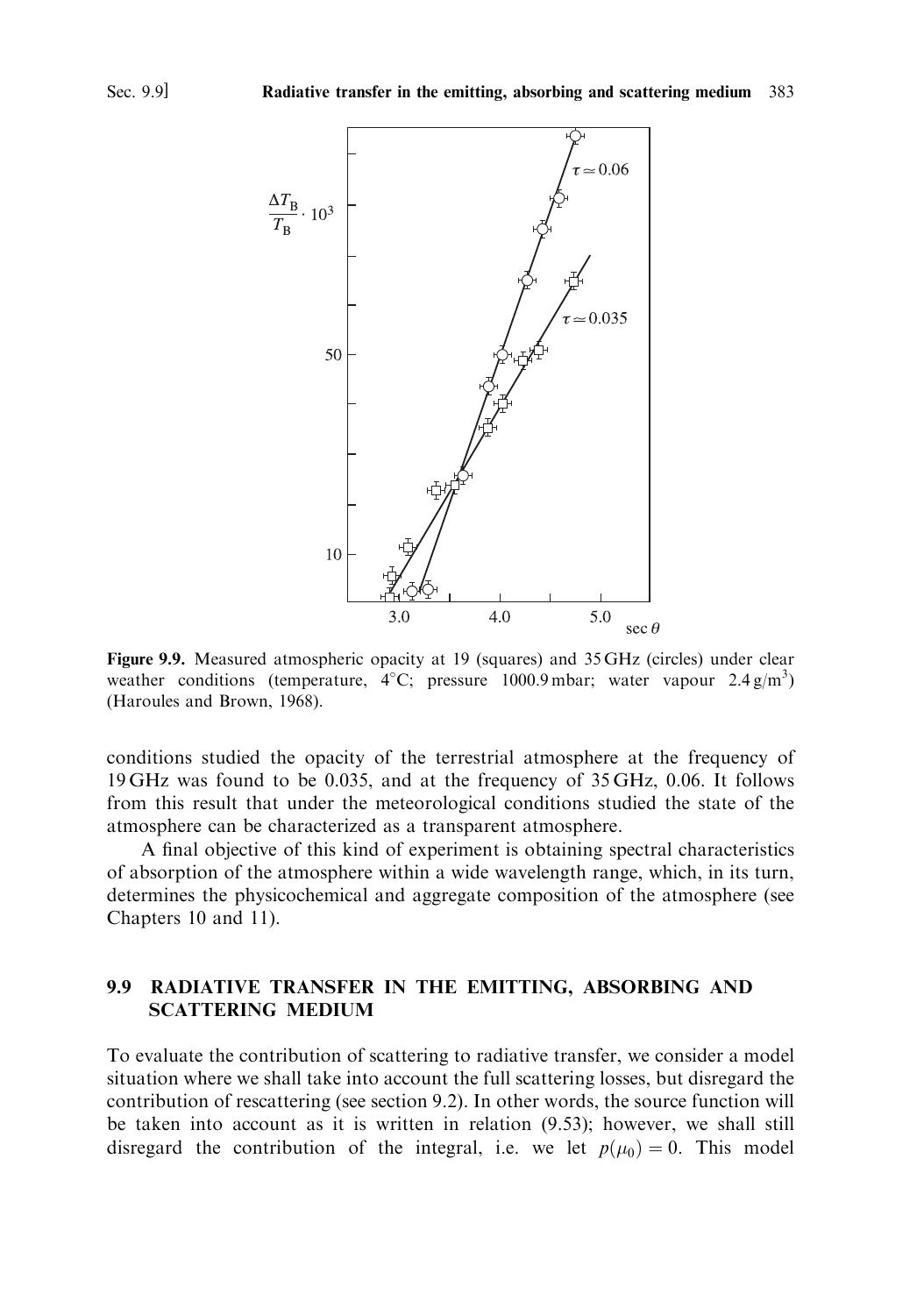approach makes it possible to evaluate the upper boundary of possible losses during radiative transfer in a scattering medium.

The values of scattering albedo for particles in the terrestrial atmosphere for the millimetre and centimetre bands vary within very wide limits, from 0.1 to 0.7. In the optical band, however, the albedo in cloudy systems can reach the values of 0.99 and greater.

Taking into account the model approach conditions, we obtain from relations  $(9.54)$  and boundary conditions  $(9.63)$  the expression for an outgoing flux at the upper boundary of the atmosphere in the form of

$$
T_{\rm B}^+(\tau_0,\mu) = \kappa T_2 \exp\left(-\tau_0/\mu\right) + (1+|R(\mu)|^2 \exp\left(-\tau_0/\mu\right))(1-\omega)T_0(1-\exp\left(-\tau_0/\mu\right))\tag{9.84}
$$

It follows from the expression obtained that, as  $(\tau_0/\mu) \to \infty$ , the limiting value of intensity tends to  $(1 - \omega)T_0$ . In other words, under such conditions the surfaceatmosphere system emits as a black-body emitter, but with essentially lower effective thermodynamic temperature. In this case one sometimes says, that the 'cooling' of a medium occurs because of 'the inner radiative scattering losses'. The incident radiation, falling on a volume element and scattered by it, will be subjected to further multiple scattering on other medium's elements and, eventually, will dissipate in a medium. The processes of multiple scattering in scattering media are, certainly, very complicated and represent a subject of independent investigation (Marchuk, 1976; Ishimaru, 1978, 1991).

As we have already noted, of importance in the observational practice are background contrasts  $-$  the difference between radiation of the surface-atmosphere system and radiation of the surface only. Making easy transformations using (9.84), we obtain the expression the radiothermal contrast at observation of the nadir:

$$
\Delta T_{\rm B}(\mu=1) = T_0 |R|^2 (1 - \exp(-2\tau_0)) \left[ 1 - \frac{\omega}{|R|^2} \frac{1 + |R|^2 \exp(-\tau_0)}{1 + \exp(-\tau_0)} \right]. \tag{9.85}
$$

And, assuming the atmosphere to be transparent ( $\tau \ll 1$ ), we simplify expression  $(9.85)$  to the form:

$$
\Delta T_{\rm B} \cong T_0 |R|^2 2\tau_0 \left[ 1 - \frac{\omega}{2} \frac{1 + |R|^2}{|R|^2} \right].
$$
 (9.86)

Let us analyse the relations obtained. First, it should be noted at once that the contrast in the presence of scattering atmosphere (unlike non-scattering atmosphere) can have both positive and negative sign. Second, the contrast depends, in a rather complicated manner, not only on the properties of the atmosphere itself, but on the emissive properties of the surface. If the surface is rather 'cold' in the radiothermal sense, i.e.  $\kappa \to 0$ , then the value of contrast is positive and can be presented as

$$
\Delta T_{\rm B} = T_0 (1 - \exp(-2\tau_0)) (1 - \omega) \approx T_0 2\tau_0 (1 - \omega). \tag{9.87}
$$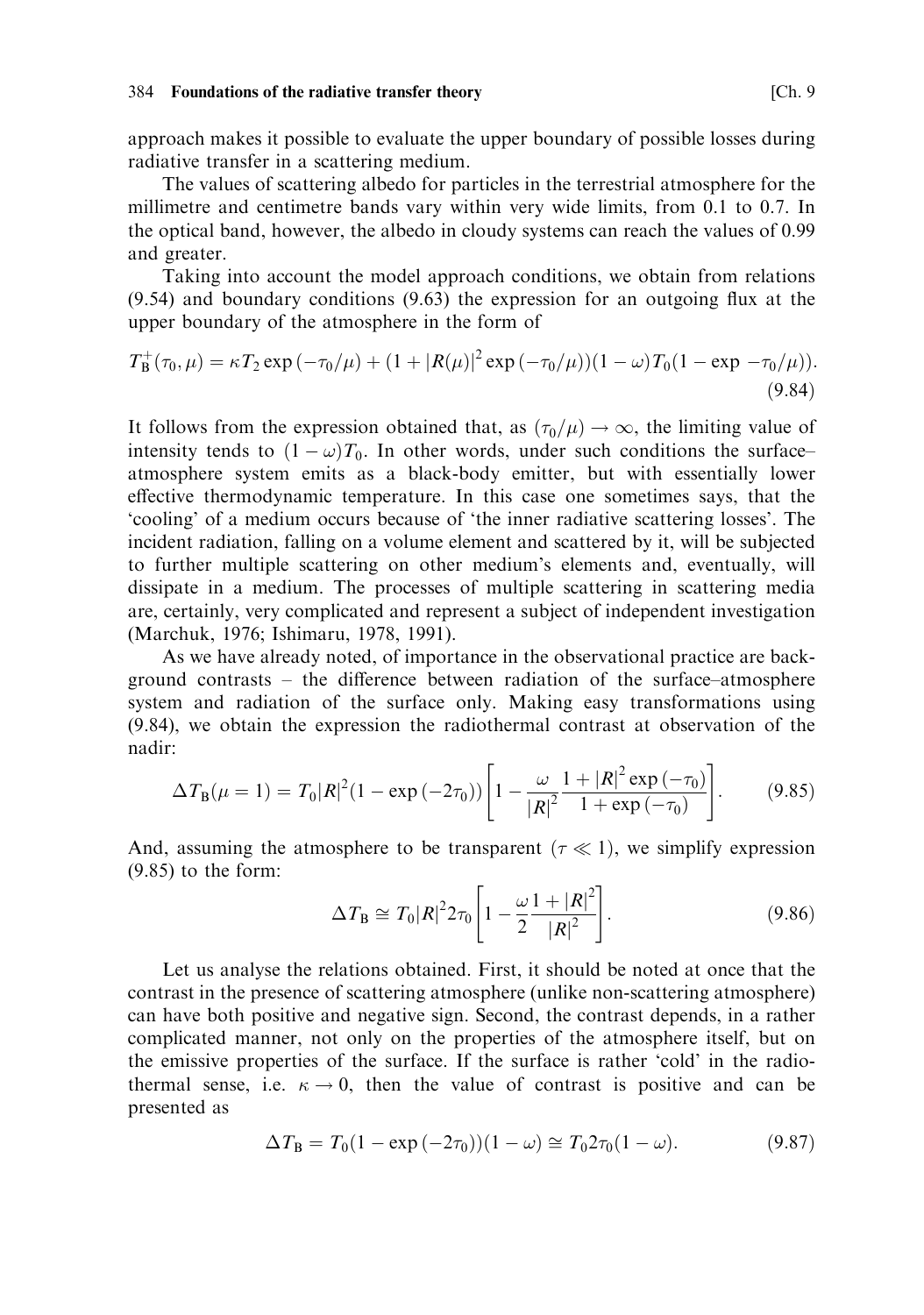In the opposite case, for 'warm' 'black-body' surfaces  $(\kappa \rightarrow 1)$ , the situation is reversed: the contrast is negative, and its value can be written as:

$$
\Delta T_{\rm B} = -T_0 \omega (1 - \exp(-2\tau_0)) \approx -2T_0 \omega \tau_0. \tag{9.88}
$$

From relation (9.86) it can also easily be seen that at a certain value of surface emissivity the value of contrast will be zero. This value of  $\kappa$  can be estimated as

$$
\kappa \cong \frac{2(1-\omega)}{2-\omega}.\tag{9.89}
$$

It can be seen from this relation that, for example, for a cloud with albedo  $\omega = 0.7$ the surface emissivity, for which the effect of presence of a cloud is absent, will be equal to  $\kappa = 0.5$ .

The physical meaning of the obtained results is rather transparent. In the case of 'warm' surfaces, the scattering cloud does not compensate in a full measure for those scattering losses of radiation, outgoing from the surface, which are introduced by the cloud itself. In the case of 'cold' surfaces the situation is the reverse - the cloud not only fully compensates scattering losses, but, in addition, makes its own contribution into the total radiation, thus providing a positive contrast.

The importance of the model situation, considered above, lies in the fact that this simple example clearly demonstrates the important fact that the scattering can drastically change the whole radiation energetics in an emitting and scattering system.

## 9.10 RADIATION OF THE INHOMOGENEOUS AND NON-**ISOTHERMAL HALF-SPACE**

Making use of the formal solution of the basic transfer equation  $(9.54)$  and  $(9.55)$ , we obtain the explicit expression for radiation intensity in another important case – for a medium with stratified electromagnetic and thermal parameters. We mean the nonisothermal half-space with inhomogeneous electromagnetic properties. The natural analogues of such media are widespread: they include both inhomogeneous soils and grounds with complicated moisture and temperature profiles, inhomogeneous vegetation with a complicated internal thermal regime, the non-isothermal surface microscopic layer of the ocean, inhomogeneous rocks, and surface layers of the Moon, Mars and other planets.

So, we shall consider the absorbing and emitting medium (without scattering,  $\omega = 0$ ) with arbitrary profiles of electromagnetic properties  $\gamma(z)$  and temperature  $T_0(z)$  (here z denotes the layer depth from the surface). We shall consider, for convenience, the solution of  $(9.52)$  for an incident flux at the lower boundary of a layer:

$$
I_{\nu}^{-}(0,\mu) = I^{-}(\tau_{0},\mu) \exp(-\tau_{0}/\mu) + \frac{1}{\mu} \int_{0}^{\tau_{0}} S(\tau',\mu) \exp(-\tau'/\mu) d\tau'. \tag{9.90}
$$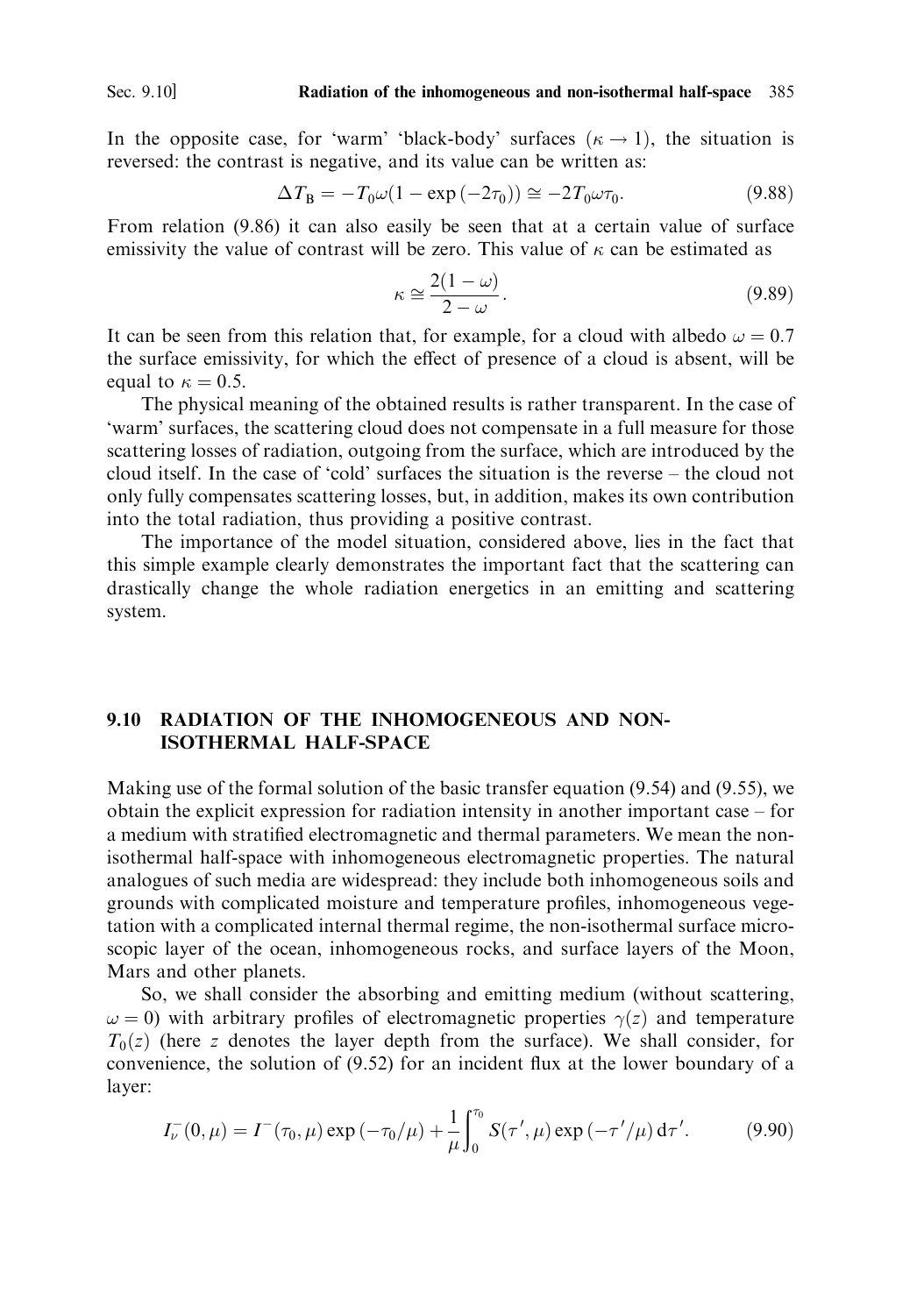Since we consider the half-space, we shall tend  $\tau_0 \rightarrow \infty$  and pass from the dimensionless optical path to the dimensional layer depth z. Then we use the presentation of intensity in terms of the brightness temperature. And, finally, after some transformations we shall have the expression for the so-called effective temperature  $T_{\rm ef}$  of the non-isothermal and inhomogeneous half-space, measured from the internal side of a layer, in the form:

$$
T_{\rm ef}(\theta) = \int_0^\infty T(z)\gamma(z)\frac{1}{\cos\theta}\exp\left\{-\frac{1}{\cos\theta}\int_0^z \gamma(z')\,\mathrm{d}z'\right\}\mathrm{d}z.
$$
 (9.91)

Since in considering half-spaces the coordinate z in the positive direction is usually pointed to the depth of a layer, we change the coordinate system from what was accepted earlier in studying the atmospheres to the opposite one. Note also that angle  $\theta$  in expression (9.91) represents an internal angle in a medium (rather than the external observation angle  $\theta_0$  related to  $\theta$  by Snell's law). A fairly complicated functional dependence of the electrodynamic properties of a medium under the sign of integral is explained by the following circumstance. Any unit layer in a medium absorbs that radiation which passes through it from underlying layers and, at the same time, it emits thermal energy that will be partially absorbed by overlying layers. The intensity expressed in (9.91) is formed directly under the halfspace boundary; and, finally, that energy will escape into free space, which is proportional to the following value:

$$
T_{\mathrm{B}i}(\theta_0) = [1 - |R_i(\theta_0)|^2] T_{\mathrm{ef}}(\theta), \qquad (9.92)
$$

where  $i = H, V$  (horizontal and vertical polarizations).

It is important to note that the internal radiation of a medium, described in terms of effective temperature, does not possess polarization properties. The radiation acquires these properties only after intersecting the planar boundary.

By virtue of the aforementioned specificity of thermal radiation formation, it can easily be concluded from expression (9.91) that the depth of the layer at which the basic part of emitted energy can be formed has a quite finite value. We have already made this estimation for moist soils in section 8.8. For this purpose we shall consider the isothermal medium with homogeneous parameters and variable lower limit (the depth). Then at observation into the nadir we obtain the expression for the brightness temperature in the form:

$$
T_{\mathbf{B}}(z) = [1 - |R(0)|^2] T_0 (1 - \exp(-\gamma z)). \tag{9.93}
$$

It directly follows from this result, that the effective depth  $z_{\text{ef}}$  of homogeneous space, which forms 90% of radiation intensity intensity (the so-called skin layer of radiation), equals the following value:

$$
z_{\rm ef} = \frac{2.3}{\gamma} = 0.18 \frac{\lambda}{\sqrt{\frac{\varepsilon_1}{2} \left( \sqrt{1 + \text{tg}^2 \delta} - 1 \right)}},\tag{9.94}
$$

where  $\varepsilon_1$  and tg $\delta$  are electrical parameters of an emitting medium.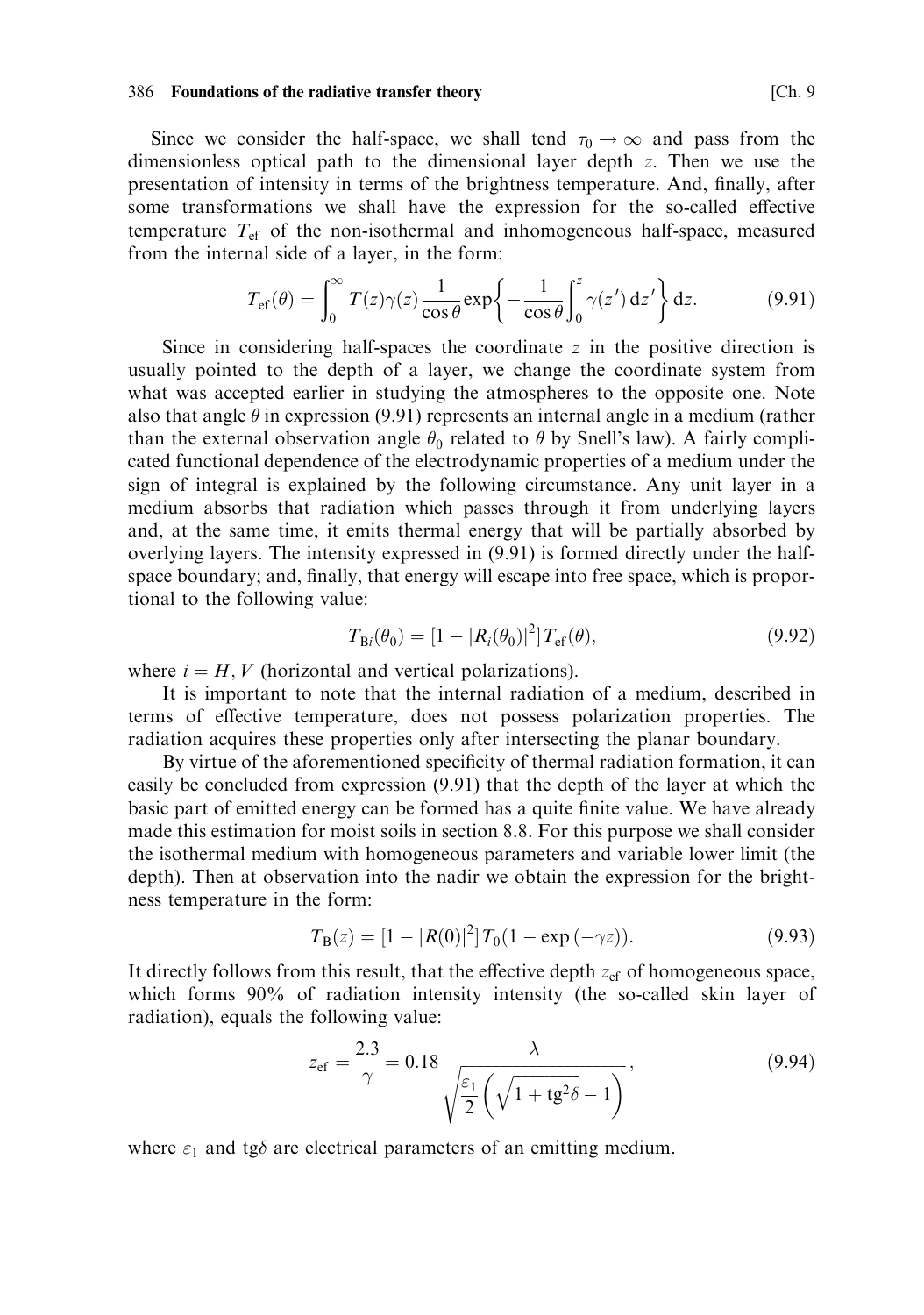Sec. 9.10]

If the medium is transparent, i.e. tg $\delta \ll 1$ , then the above expression is simplified:

$$
z_{\rm ef} \cong 0.36 \frac{\lambda}{\sqrt{\varepsilon_1} \, \text{tg}\delta}.
$$
\n(9.95)

It can easily be seen from this relation, that for terrestrial media the values of effective depths vary within very wide limits. So, for the glacial ice, whose electrical parameters are  $\varepsilon_1 = 3$  and tg $\delta \approx 0.001$ , for the decimetre wavelength band (30 cm for instance) the effective depth will be 63m. In the same wavelength band for fresh water  $(t = 0^{\circ}C)$   $(\varepsilon_1 = 80$  and tg $\delta \approx 0.04$ ) the effective depth will be about 30 cm, whereas for salt water, under the same conditions,  $z_{\text{ef}} \approx 1.3$  cm. In the millimetre band (8 mm) the skin layer of radiation for an aqueous medium will be 1 mm only.

If the emitting medium is highly inhomogeneous in electrical and temperature parameters, then the direct estimation of a skin layer from relations (9.94) and (9.95) is unacceptable, strictly speaking, since the picture of internal radiation can be very complicated (see section 7.7.2).

It is interesting to note that if we transfer to the isothermal case  $(T_0(z) = T_0)$ , then the complex integral (9.91) for effective temperature transforms to the value  $T_0$ regardless of the profile of electrodynamic properties of a medium. In other words, the semi-infinite isothermal medium represents a black-body emitter for any values of electrodynamic properties and profiles.

Comparing the expression obtained with relation (7.100), we can easily see their full identity. However, at the same time, both the limits of applicability of radiative transfer theory and clear limitations in using this theory become obvious (see section 7.7.3). This is due to the fact that in the presence of electrical losses in the studied medium (tg $\delta \neq 0$ ) Snell's law should be used, strictly speaking, in the complex form and, hence, the value of angle  $\theta$  inside the medium will also be complex. Thereby expression (9.91) loses its physical sense as radiation intensity. Thus, strictly speaking, the results of radiative transfer theory are applicable for transparent media only. However, some special investigations, carried out beyond the radiative transfer theory framework (Shulgina, 1975; Sharkov, 1978; Klepikov and Sharkov, 1983), have shown, in fact, that the situation is not so dramatic. The contribution of absorbing properties of a medium to refractive characteristics of a medium is quite small (see section 7.7.3). And, therefore, the transfer theory results can be successfully used for media with considerable absorption (such as sea water) as well.

The aforementioned formulas (9.91) and (9.92) are widely used in analysing the emissive properties of inhomogeneous and non-isothermal media, both for remote sensing applications and in radio-astronomy. So, it was from radioastronomical (remote) observations, using the transfer theory results, that the features of the thermal regime of the subsurface layers of the Moon were revealed and, it was by means of Krotikov's relations (8.52) that the physicochemical properties of surface and subsurface layers of the Moon were first determined (Troitskii, 1954, 1967; Tikhonova and Troitskii, 1970). These results served as a basis for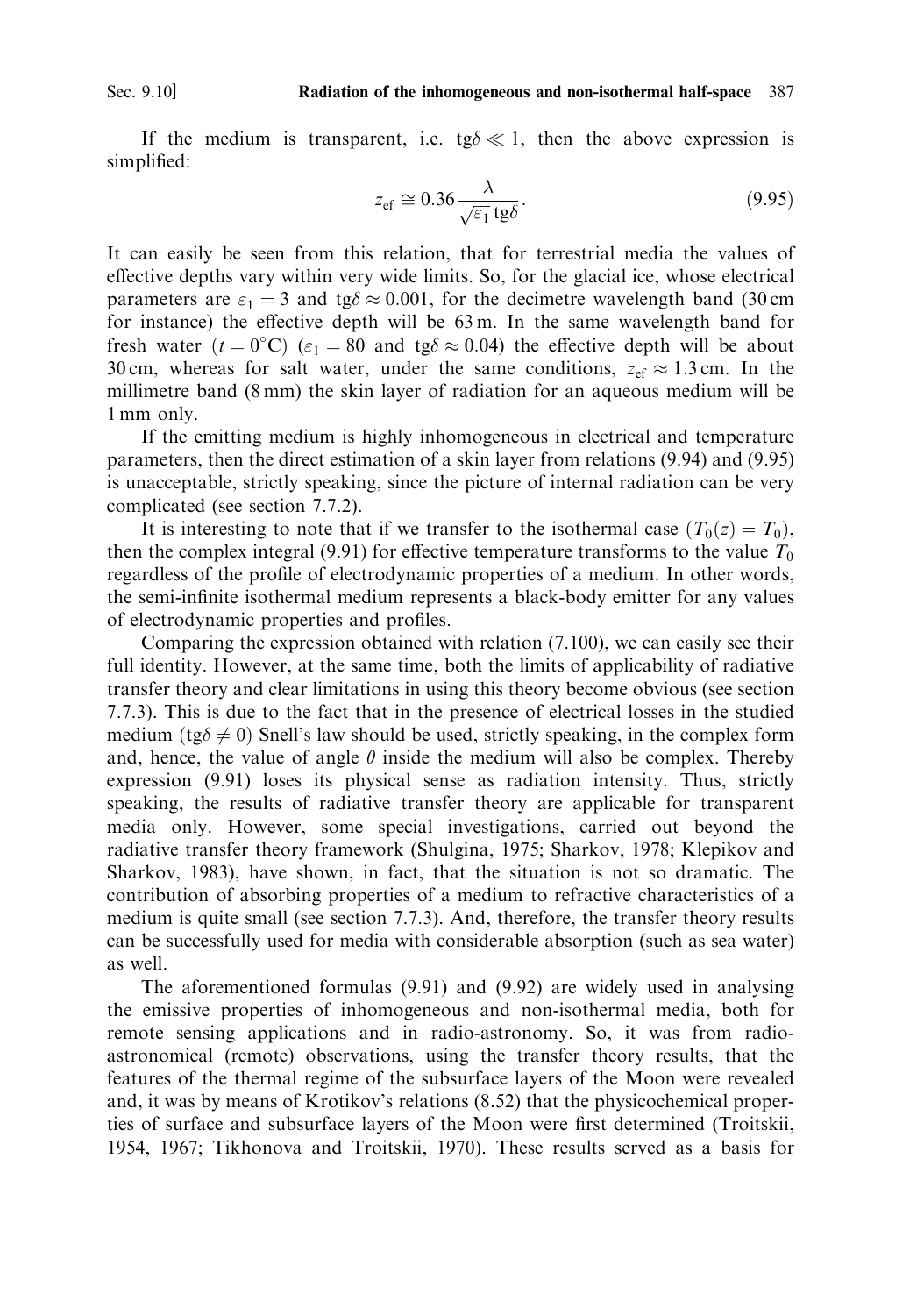developing the modules designed for landing on the lunar surface. Similar investigations have been subsequently carried out for the Martian surface as well.

#### $9.11$ APPROXIMATE METHODS FOR SOLUTION OF THE **COMPLETE TRANSFER EQUATION**

The mathematical difficulties that arise in solving the complete integro-differential equation of the transfer theory  $(9.23)$  have resulted in the appearance of a series of approximate approaches and methods for solution of the radiative transfer equation. At present, the approximate methods of solution of the radiative transfer equation form an independent mathematical discipline. Here it should be noted that quite different (initially) physical prerequisites are laid down in various approaches, and, therefore, the spheres of applicability of these methods are very different from each other. As a result, the matching of solutions of various approximate methods among themselves, sometimes represents, a very complicated problem in itself. So, in the approximations of thin-optical and thick-optical layers (the latter is also called the diffusive approximation, or the Rosseland approximation) simplifications are used that follow from the corresponding limiting value of the medium's thickness. In Eddington's and Schuster-Schwarzchild's approximations the simplifications are related to the introduction of some special assumptions on the angular distribution of radiation intensity. In the method of exponential approximation of a core the integro-exponential functions in the formal solution are replaced by the exponents. The spherical harmonics method and the Gaussian quadratures method are the most well-developed techniques allowing us to obtain high-order approximations using fairly simple procedures.

In this paragraph we shall describe two of the aforementioned approximate methods for solution of the radiative transfer equation in the schematic form. For more detailed study of the approximate methods we can recommend the reader the following papers on the same subject: Chandrasekhar, 1960; Sobolev, 1963; Malkevich, 1973; Ozisik, 1973; Marchuk, 1976; Marchuk et al., 1986; Sabins, 1987: Thomas and Stamnes, 1999; Barichello et al., 1998. The approximate methods are necessary from two points of view. First, they provide various simple methods for the solution of fairly complicated radiative transfer problems. In this case, however, their application is limited by the circumstance that the accuracy of the approximate method cannot be estimated without comparing it to the accurate solution or to the results obtained from accurate solutions of the Maxwell electromagnetic theory. Therefore, in using the approximate methods for studying particular natural media, some caution should be exercised, since the accuracy of any approximate method is not always clear enough. Second, in solving the reverse remote sensing problems, of principal significance is the possibility of describing the radiation of a studied natural medium by means of fairly simple analytical formulas. The use of numerical models (such as the Monte Carlo method) (Marchuk, 1976) does not allow to form the algorithms for reverse problems.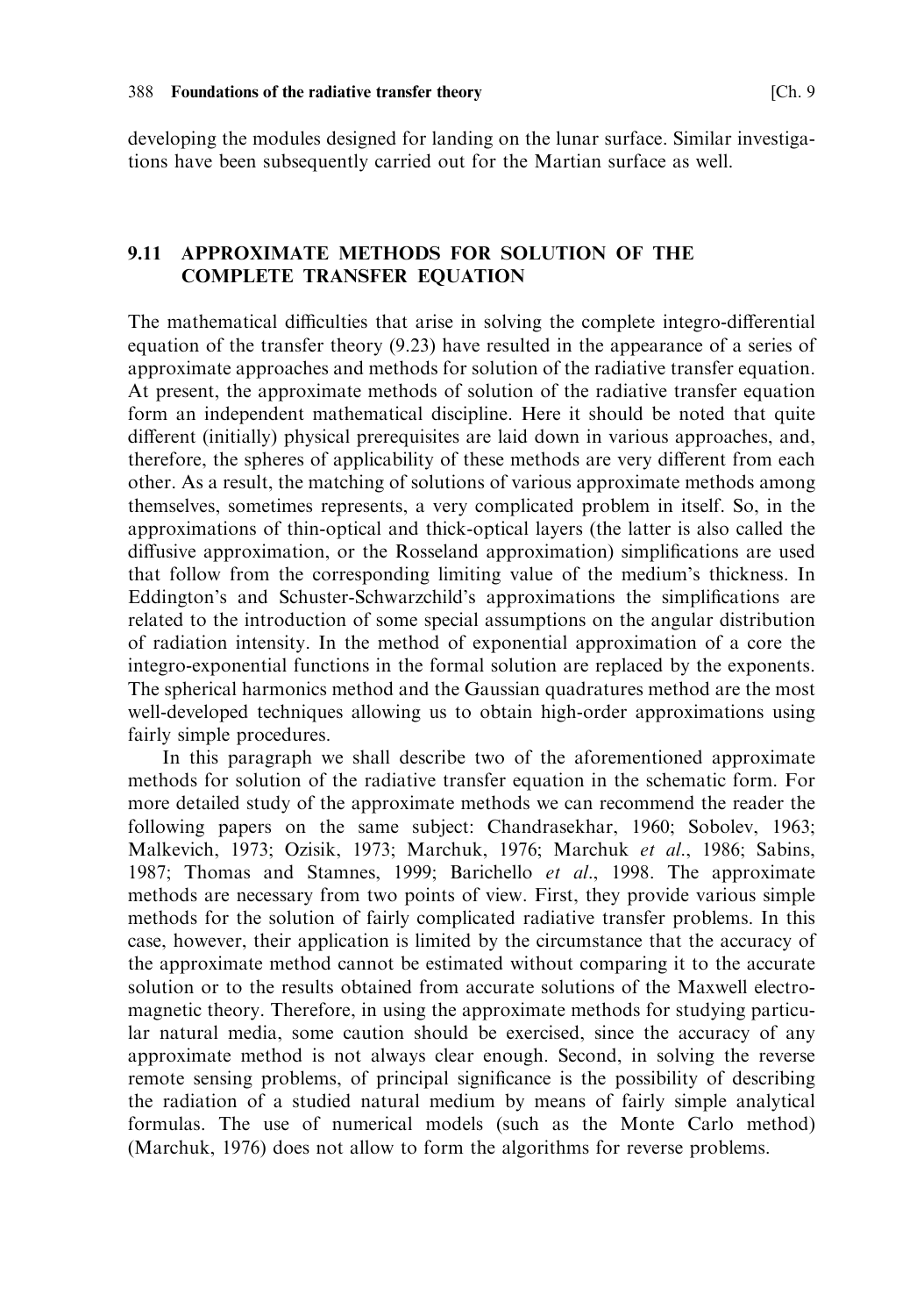#### Sec. 9.11] Approximate methods for solution of the complete transfer equation 389

### 9.11.1 The spherical harmonics method

The spherical harmonics method enables one to obtain the approximate solution of the radiative transfer equation by using the initial assumption on a special form of an unknown solution. The physical basis for such a choice is the feature of electromagnetic energy scattering on particles, which allows for separating the angular and spatial variables in the Maxwell theory (Stratton, 1941). This method was first proposed by J. H. Jeans in 1917 in connection with the problem of radiative transfer in stellar atmospheres. The detailed description of the method of spherical harmonics as related to radiative transfer can be found in a series of papers (Chandrasekhar, 1960; Sobolev, 1963; Ozisik, 1973; Marchuk, 1976; Thomas and Stamnes, 1999; Barichello et al., 1998).

Consider the radiative transfer equation for a planar layer of a grey medium under axial symmetry conditions:

$$
\mu \frac{\partial I_{\nu}(\tau, \mu)}{\partial \tau} + I_{\nu}(\tau, \mu) = (1 - \omega)I_{\mathcal{B}}[T(\tau)] + \frac{\omega}{2} \int_{-1}^{+1} p(\mu, \mu') I(\tau, \mu') d\mu', \tag{9.96}
$$

where it is supposed that the volume element scattering indicatrix can be presented in the form of expansion over the Legendre polynomials, but, unlike (9.46), with the other coefficients:

$$
p(\mu, \mu') = \sum_{n=0}^{\infty} (2n+1) f_n P_n(\mu) P_n(\mu'). \qquad (9.97)
$$

Suppose that the unknown radiation intensity  $I_{\nu}(\tau,\mu)$  can also be expanded in a series over the Legendre polynomials in the following special form, separating spatial and angular coordinates:

$$
I(\tau,\mu) = \sum_{m=0}^{\infty} \frac{2m+1}{4\pi} P_m(\mu) \Psi(\tau).
$$
 (9.98)

If function  $\Psi_m(\tau)$  is known, then the radiation intensity can be found from (9.98). For this reason we shall analyse in more detail the determination of function  $\Psi_m(\tau)$ . The substitution of expansions  $(9.97)$  and  $(9.98)$  into the basic equation  $(9.96)$  after some simplifications, determined by the orthogonality properties of the Legendre polynomials and by their recurrent formula (Ozisik, 1973), we obtain the system of ordinary differential equations with respect to function  $\Psi_m(\tau)(m = 0, 1, 2, \ldots)$ :

$$
(m+1)\Psi'_{m+1} + m\Psi'_{m-1} + (2m+1)(1 - \omega f_m)\Psi_m = 4\pi (1 - \omega)I_{\mathcal{B}}[T(\tau)]\delta_{0m}, \quad (9.99)
$$

where  $f_0 = 1$  and prime denotes the differentiation with respect to  $\tau$ .

For example, for the simplest isotropic scattering it is necessary to let in equation (9.96) all functions  $f_m$  equal to zero, except  $f_0$ , which is equal to unity.

Equations (9.96) form an infinite system of ordinary differential equations with an infinite number of unknown functions  $\Psi_m(\tau)$ . In practice, however, systems with a finite number of equations  $m = N$  are considered, where the term  $\Psi'_{m+1}(\tau)$  is neglected. The aforementioned procedure is certainly very important for the final solution and, hence, it should be substantiated from the physical point of view.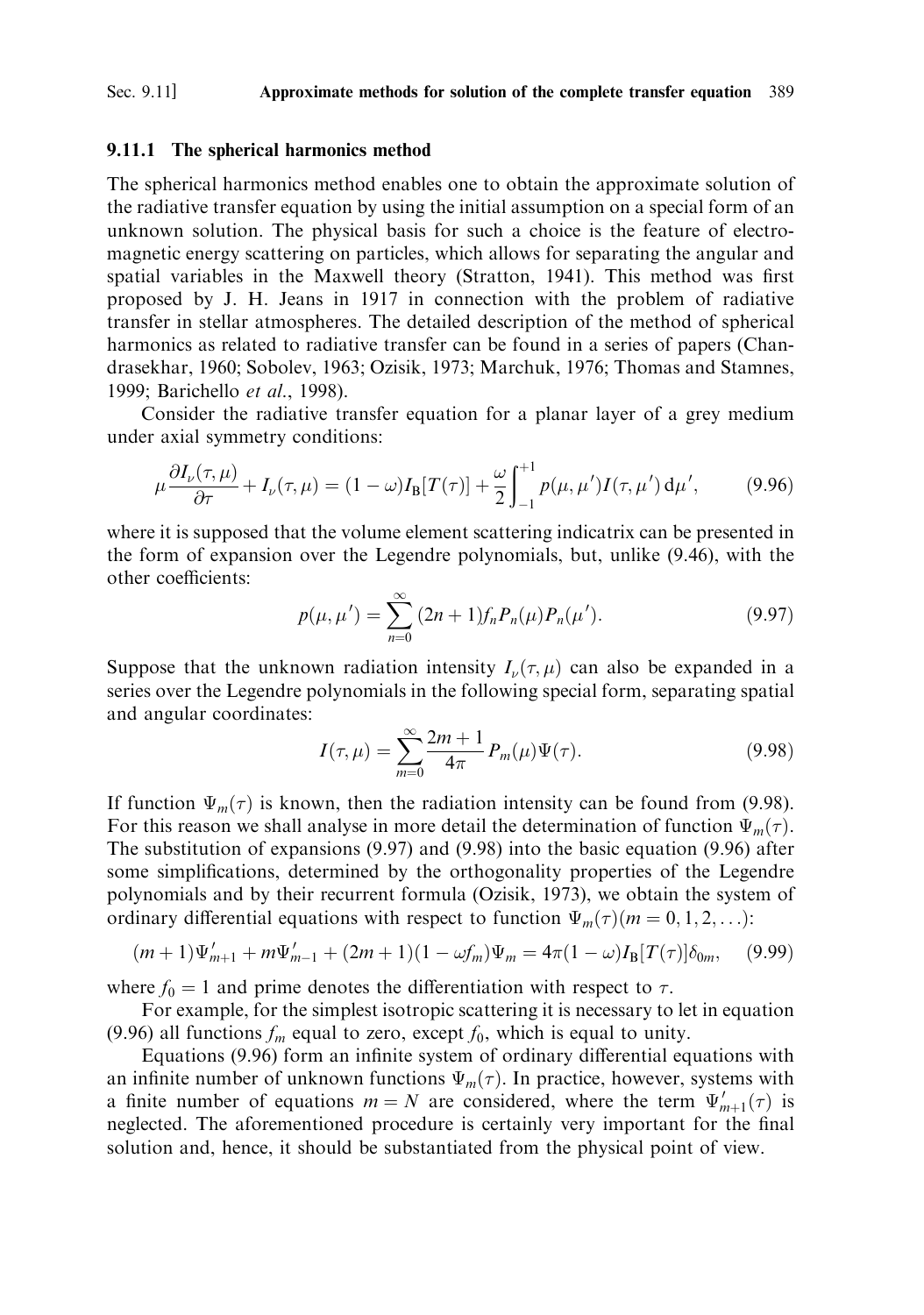As a result, the following system of equations is obtained:

$$
\Psi'_1 + (1 - \omega)\Psi_0 = 4\pi(1 - \omega)I_B[T(\tau)]
$$
  

$$
2\Psi'_2 + \Psi'_0 + 3(1 - \omega f_1)\Psi_1 = 0
$$
  
...  

$$
N\Psi'_{N-1} + (2N+1)(1 - \omega f_N)\Psi_N = 0
$$
\n(9.100)

which represents the system of  $N+1$  linear ordinary differential equations with  $N+1$  unknown functions  $\Psi_0$ ,  $\Psi_1, \dots, \Psi_N$  and is called the  $P_N$  approximation.

The solution of system  $(9.100)$ , as known, can be written as a sum of the solution of the corresponding system of homogeneous equations and a particular solution. The latter, however, cannot be accurately determined until the function of blackbody radiation intensity (i.e. the thermal regime inside the medium) is known. Let us find the solution of the system of homogeneous equations in the form of

$$
\Psi_m^{\rm H}(\tau) = g_m \exp(k\tau); m = 0, 1, \dots, N,
$$
\n(9.101)

where  $g_m$  are arbitrary constants, and k are unknown exponent indices. The substitution of (9.101) into the system of homogeneous equations, obtained from (9.100), gives the following system of  $N+1$  homogeneous algebraic equations with respect to coefficients  $g_m$ :

$$
k[(m+1)g_{m+1} + mg_{m-1}] + (2m+1)(1 - \omega f_m)g_m = 0,
$$
\n(9.102)

where  $m = 0, 1, 2, ..., N$ ,  $f_0 = 1$  and  $g_{N+1} = 0$ .

In the case of isotropic scattering, we let  $f_0 = 1$ , and  $f_m = 0$ ( $m \neq 0$ ).

Then  $(9.102)$  is simplified and takes the form of

$$
k[(m+1)g_{m+1} + mg_{m-1}] + (2m+1)(1 - \omega \delta_{0m})g_m = 0.
$$
 (9.103)

For the system of homogeneous algebraic equations (9.103) to possess a nontrivial solution, the determinant, composed of coefficients of the equations, should be equal to zero. Thus, as a result of performing the procedure mentioned, we obtain the allowable values of  $k_i$  for each value of  $\omega$ . Then for each of  $k_i$  the set of  $g_m(k_i)$  values  $(m = 0, 1, 2, \dots, N)$  is determined from equation (9.102), after which the solution of the system of homogeneous equations for isotropic scattering, obtained from (9.100), can be written in the form of

$$
\Psi_m^{\rm H}(\tau) = \sum_{i=0}^{N} A_i g_m(k_i) \exp(k_i \tau); m = 0, 1, 2, ..., N.
$$
 (9.104)

The complete solution for function  $Y_m(t)$  can be presented as

$$
\Psi_m(\tau) = \Psi_m^{\mathrm{H}}(\tau) + \Psi^{\mathrm{P}},\tag{9.105}
$$

where the particular solution  $\Psi^P(\tau)$  depends on the spatial distribution of radiation intensity of an ideal black body, i.e. on the internal thermal regime in the medium. The unknown coefficients  $A$  appearing in  $(9.104)$  are found from the boundary conditions of a problem. Once functions  $\Psi^P(\tau)$  are determined, the unknown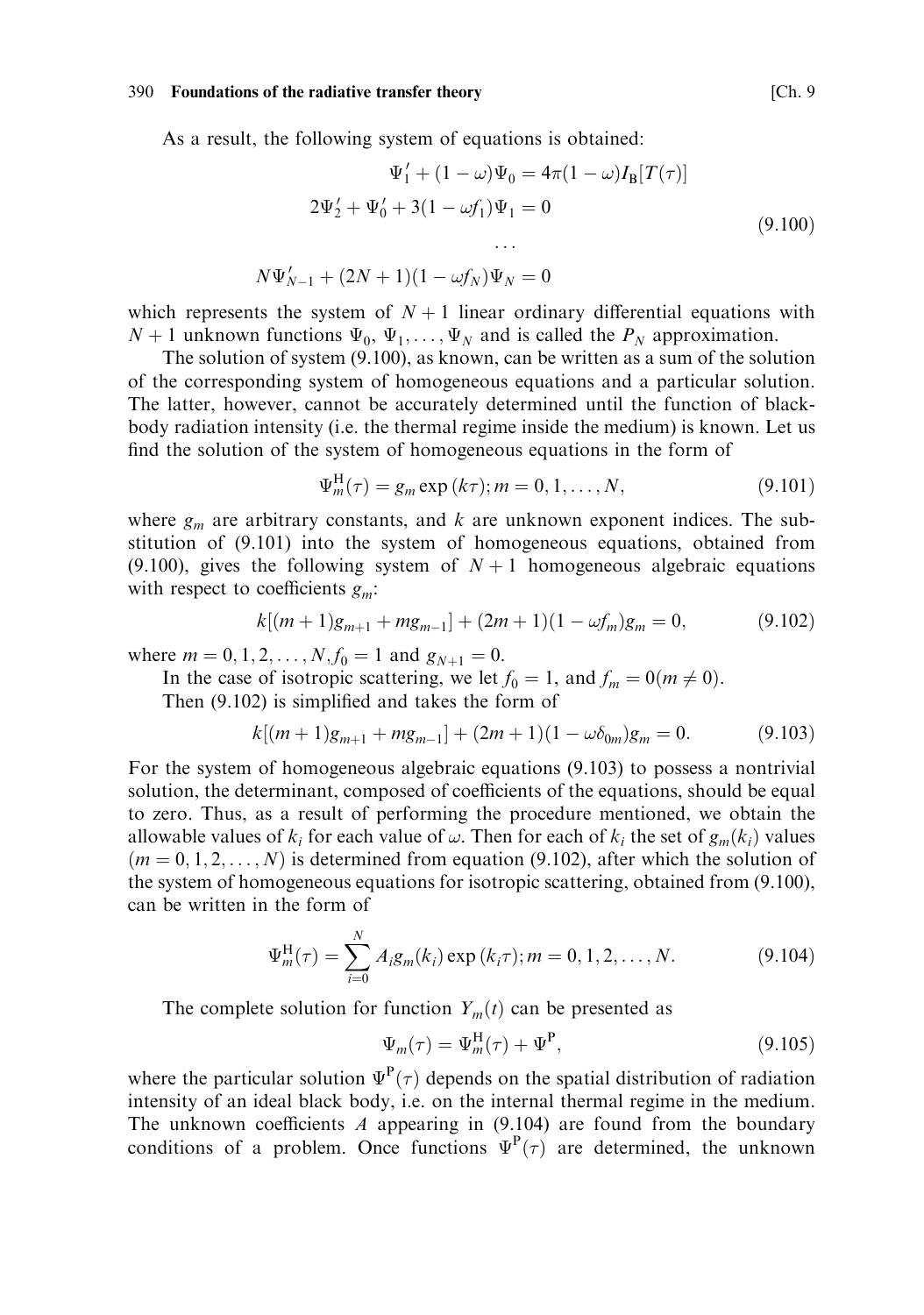#### Sec. 9.11] Approximate methods for solution of the complete transfer equation 391

distribution of radiation intensity is found by formula (9.98). Here we note that there are also many other presentations of the solution of (9.104) related specifically to particular physical problems (Chandrasekhar, 1960; Sobolev, 1963; Ozisik, 1973; Barichello et al., 1998).

As a particular case, we shall consider below the  $P_1$ -approximation for isotropic scattering. This approximation is obtained from (9.100), if we accept  $N = 1, f_m = \delta_{0m}$ and neglect the term  $d\Psi_2(\tau)/d\tau$ , i.e.

$$
\Psi'_{1}(\tau) + (1 - \omega)\psi_{0}(\tau) = 4\pi(1 - \omega)I_{B}(T) \n\Psi'_{0}(\tau) + 3\Psi_{1}(\tau) = 0.
$$
\n(9.106)

Rearranging the equations of system (9.106), we shall have the expressions for  $\Psi_0$ and  $\Psi_1$  separately:

$$
\frac{d^2 \Psi_0}{d\tau^2} = 3(1 - \omega) [\Psi_0 - 4\pi I_B(T)]
$$
\n
$$
\frac{d^2 \Psi_1}{d\tau^2} = (1 - \omega) \left[ 3\Psi_1 + 4\pi \frac{d}{d\tau} I_B(T) \right].
$$
\n(9.107)

After determining function  $\Psi_0$  from the solution of equation (9.107) and taking into account (9.106), we obtain the expression for the unknown intensity

$$
T(\tau,\mu) = \frac{1}{4\pi} \left[ \Psi_0(\tau) - \mu \frac{d\Psi_0(\tau)}{d\tau} \right]
$$
\n(9.108)

The expressions for  $\Psi_0$  will include both the boundary conditions and the thermal regime features. In the theory of stellar atmospheres (Sobolev, 1963) this approximation of a complete solution of the spherical harmonics method is called the Eddington approximation.

In remote sensing the spherical harmonics method (in the  $P_2 - P_4$  approximation format) has been widely used in studying the thermal radiation of both small dispersed systems (non-precipitation clouds, aerosols) and medium dispersed systems (drizzle-type precipitation clouds), where the scattering still does not make a noticeable contribution to the total radiation balance of a system (see Chapter 10).

#### 9.11.2 The Gaussian quadratures method

The Gaussian quadratures method makes it possible to obtain the approximate solution of the radiative transfer equation via the approximate presentation of integrals in the basic equation by the so-called Gaussian quadratures and subsequent transformation of the initial integro-differential equation into the system of ordinary differential equations.

We separate the unknown intensity into the direct (outgoing) component  $I(\tau, \mu)$ ,  $\mu \in (0, 1)$ , and the reverse component  $I(\tau, \mu)$ ,  $\mu \in (-1, 0)$ , as we have already done it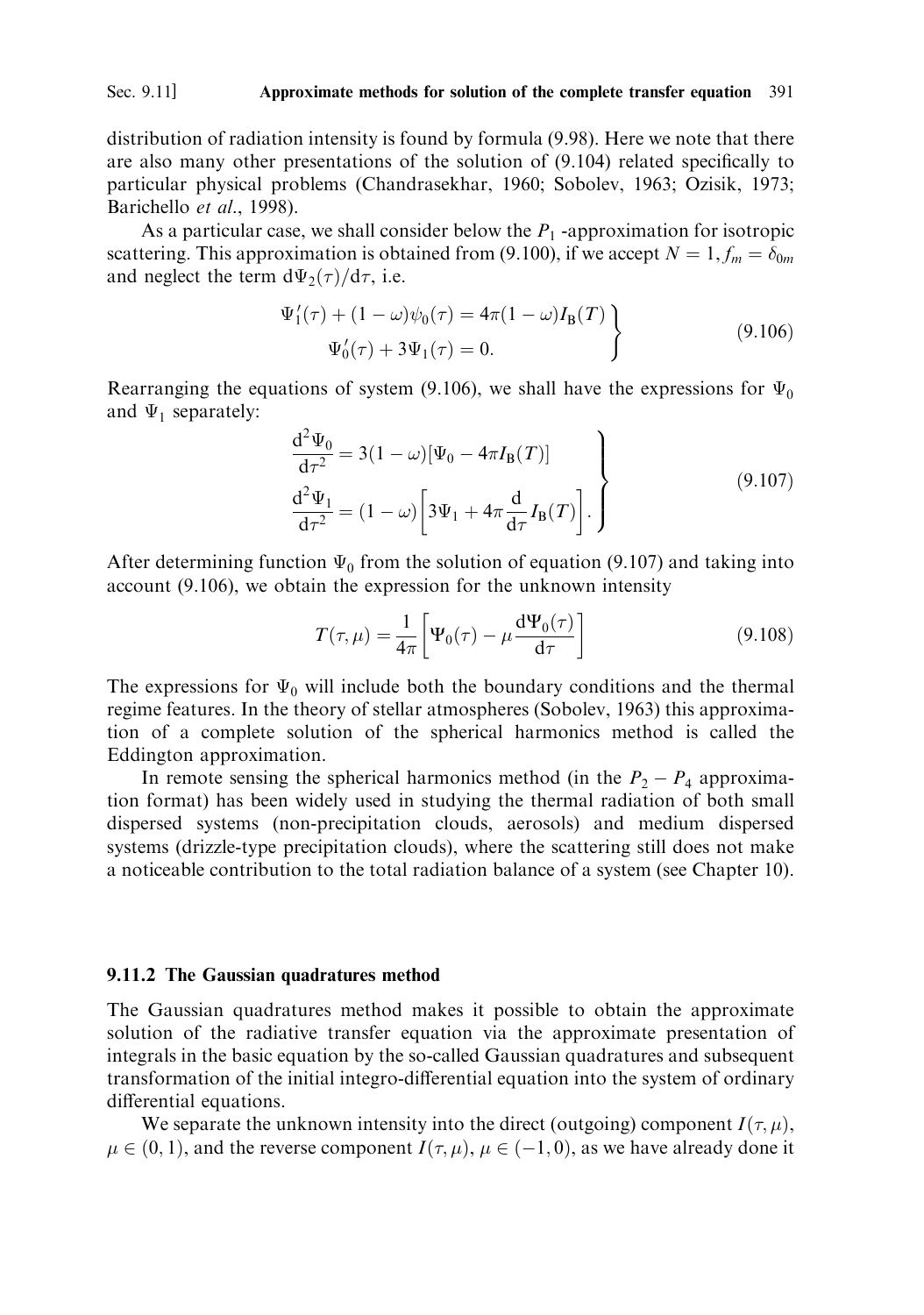in section 9.5, and we shall write the basic integro-differential equation in a slightly different (as compared to  $(9.50)$ – $(9.53)$ ) form:

$$
\mu \frac{\partial I(\tau, \mu)}{\partial \tau} + I(\tau, \mu) = (1 - \omega)I_{\mathcal{B}}[T(\tau)]
$$
  
 
$$
+ \frac{\omega}{2} \left[ \int_0^1 p(\mu, \mu') I(\tau, \mu') d\mu' + \int_0^1 p(\mu, -\mu') I(\tau, -\mu') d\mu' \right]
$$
(9.109)

for  $0 < \tau < \tau_0$ ,  $\mu > 0$  and

$$
\mu \frac{\partial I(\tau, -\mu)}{\partial \tau} + I(\tau, -\mu) = (1 - \omega)I_{\mathcal{B}}[T(\tau)]
$$

$$
+ \frac{\omega}{2} \left[ \int_0^1 p(\mu, -\mu')I(\tau, \mu') d\mu' + \int_0^1 p(\mu, \mu')I(\tau, -\mu') d\mu' \right]
$$
(9.110)

for  $0 < \tau < \tau_0$ ,  $\mu > 0$ .

Note that equations (9.109)–(9.110) are valid for positive values, i.e.  $\mu \in (0,1)$ , and two intensity components are distinguished by means of designations  $I(\tau,\mu)$  and  $I(\tau,-\mu).$ 

The integral terms in above equations can be approximately presented by the sums with using the formula for the double Gaussian quadrature:

$$
\int_0^1 f(\tau, \mu') d\mu' \cong \sum_{j=1}^N a_j f(\tau, \mu_j); \mu > 0,
$$
\n(9.111)

where  $a_i$  are weighting multipliers (Christoffel's coefficients), which are determined by the Gaussian quadrature formula, and  $\mu_i$  are the discrete values of  $\mu$ , which are determined by the Gaussian quadrature formula (Gradshteyn and Ryzhik,  $2000$ ).

The integro-differential equations  $(9.109)$  and  $(9.110)$  are transformed, by means of the  $N$ -point formula for the Gaussian quadrature, into the system of  $2N$ ordinary differential equations with respect to intensities  $I(\tau, \mu_i)$  and  $I(\tau, -\mu_i)$  $(i = 1, 2, \ldots, N)$ . After some transformations equations (9.109) and (9.110) can be reduced to the form (Ozisik, 1973):

$$
\frac{dI(\tau,\mu_i)}{d\tau} - \sum_{j=1}^{N} \alpha_{ij} I(\tau,\mu_j) - \sum_{j=1}^{N} \beta_{ij} I(\tau,-\mu_j) = \frac{1}{\mu_i} (1-\omega) I_B[T(\tau)],\tag{9.112}
$$

$$
\frac{dI(\tau, -\mu_i)}{d\tau} + \sum_{j=1}^{N} \beta_{ij} I(\tau, \mu_j) + \sum_{j=1}^{N} \alpha_{ij} I(\tau, -\mu_j) = -\frac{1}{\mu_i} (1 - \omega) I_B[T(\tau)], \qquad (9.113)
$$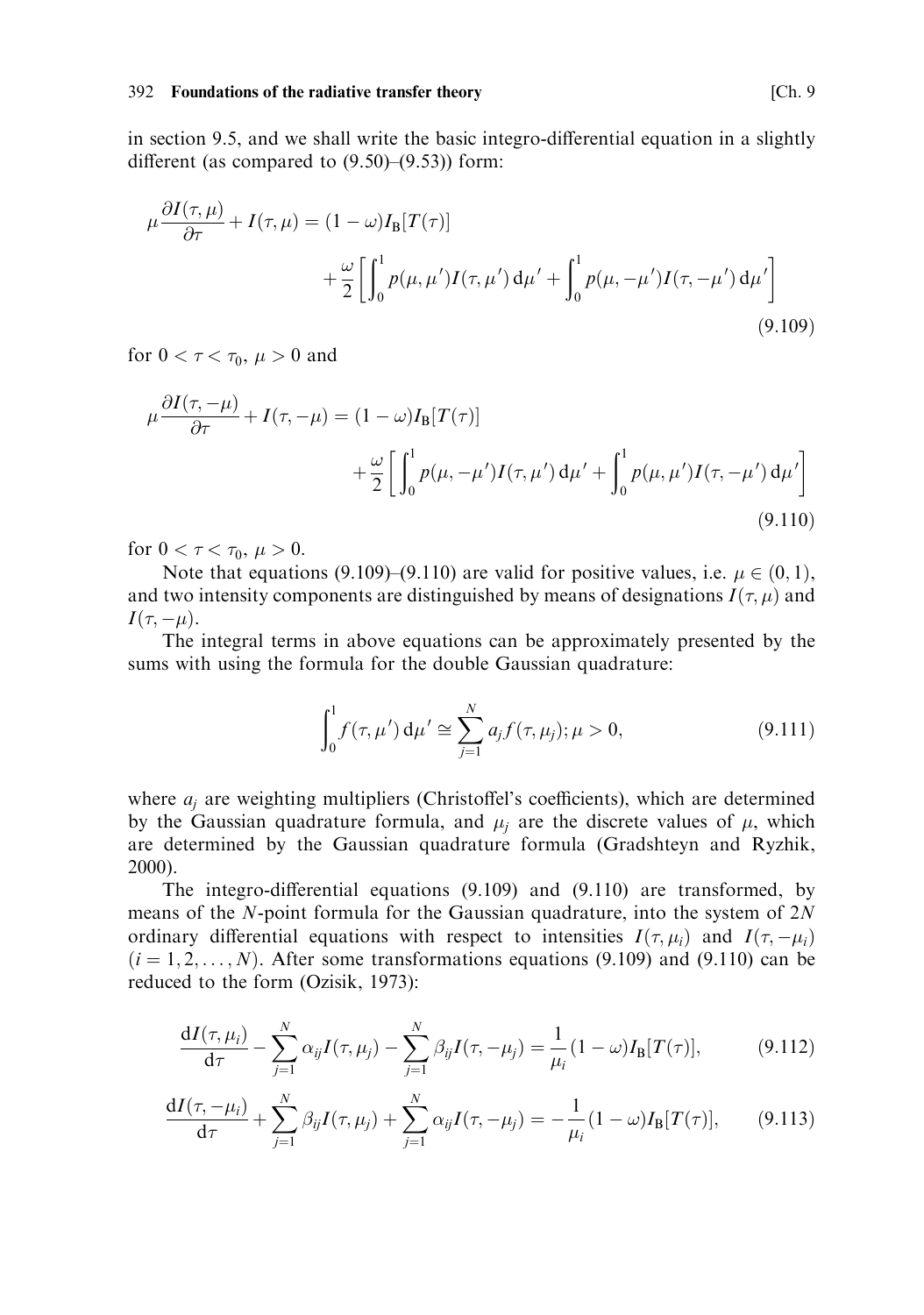#### Sec. 9.11] Approximate methods for solution of the complete transfer equation 393

where  $\mu_i \in (0, 1)$ ,  $i = 1, 2, ..., N$  and

$$
\alpha_{ij} = \frac{1}{\mu_i} \frac{\omega}{2} a_j p(\mu_i, \mu_j) - \frac{\delta_{ij}}{\mu_j},\tag{9.114}
$$

$$
\beta_{ij} = \frac{1}{\mu_i} \frac{\omega}{2} a_j p(\mu_i, -\mu_j).
$$
\n(9.115)

Equations (9.112) and (9.113) represent the system of  $2N$  linear ordinary differential equations with 2N unknown values  $I(\tau, \mu_i)$  and  $I(\tau, -\mu_i)$ ,  $(i = 1, 2, ..., N)$ , which should be solved simultaneously with  $2N$  corresponding boundary conditions.

Suppose that the solution of a homogeneous system of equations, corresponding to the system of  $(9.112)$  and  $(9.113)$ , can be written in the form of

$$
I(\tau, \mu_i) = g_i(k) \exp(k\tau); I(\tau, -\mu_i) = g_i^*(k) \exp(-k\tau), \tag{9.116}
$$

where  $i = 1, 2, \ldots, N$ .

After substitution of these solutions into homogeneous parts of equations  $(9.112)$  and  $(9.113)$  we shall obtain the system of 2N linear homogeneous algebraic equations with respect to  $g_i(k)$  and  $g_i^*(k)$  with k as a parameter. The allowable values of  $k$  are found from the condition, that the determinant composed of coefficients  $g_i(k)$  and  $g_i^*(k)$  becomes zero, if the resulting system of algebraic homogeneous equations has a nontrivial solution. Once the values of  $k_i$  are found, the algebraic equations are solved for each value of  $k_i$   $(j = 1, 2, ..., 2N)$  and the corresponding values of  $g_i(k)$  and  $g_i^*(k)(i = 1, 2, ..., N)$  are determined. The general solution of the system of equations (9.112) and (9.113) is written as a linear sum of general solutions of homogeneous equations and a particular solution:

$$
I(\tau, \mu_i) = \sum_{j=1}^{N} c_j g_i(k_j) \exp(k_j \tau) + I^p,
$$
\n(9.117)

$$
I(\tau, -\mu_i) = \sum_{j=1}^{N} c_j g_i^*(k_j) \exp(k_j \tau) + I^p,
$$
\n(9.118)

where  $c_i$  denotes 2N constants of integration, which should be found from 2N boundary conditions. For an isothermal medium the particular solution is found quite easily, and for a non-isothermal medium some special techniques can be used.

In microwave remote sensing the Gaussian quadratures method (true, in a slightly transformed form) has been applied in studying thermal radiation of almost all transparent media with inclusion of small dispersed scatterers (England, 1974, 1975). The internal scattering results in the effect of 'darkening' (or 'cooling') thermal radiation of the whole medium. In this case the 'cooling' effect will increase as the scattering albedo grows and medium's dielectric constant decreases. These effects should be expected from physical considerations (see section 9.9).

Natural media where these effects are possible include the glacial ice sheets of Antarctica and Greenland. As we have noted above (section 8.7), the negative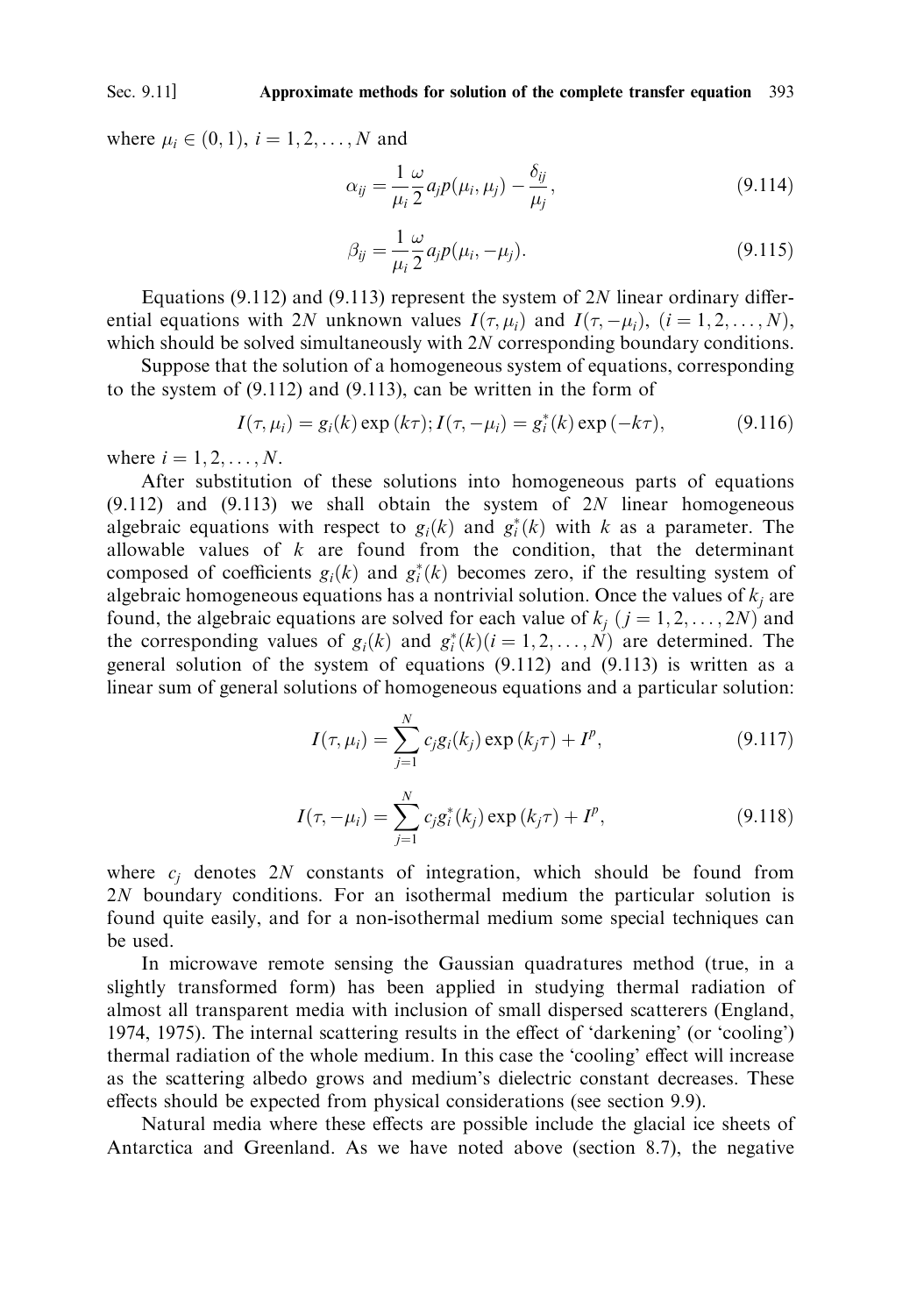frequency-selective spatial variation of thermal radiation of internal regions of Antarctica is caused by the effect of volume scattering of a glacial medium. Similar effects are quite possible for ground structures of the Moon and Mars as well

### 9.11.3 Approximate formulas

In the cases where fairly simple algorithms for reverse microwave remote sensing problems can be formed (see Chapter 13), the necessity arises of using approximate formulas which will take into account the main scattering effects. However, the pure absorption approximation, which is often used in practice (see section 9.4), where the scattering effects are fully ignored, unsatisfactorily describes the radiation of a scattering layer (of the atmosphere) for optical thickness values greater than 1.5.

Earlier Basharinov et al. (1967) suggested a method for the description of the radiothermal emission of a planar isothermal layer by means of effective coefficients of transmission,  $q$ , and reflection,  $r$ , in the following simple form:

$$
T_{\rm B} = T_0(1 - q - r),\tag{9.119}
$$

where  $T$  is the temperature of a medium,

$$
q = \frac{(1 - r_0^2) \exp(-k\tau_0)}{1 - r_0^2 \exp(-2k\tau_0)}; r = r_0 \frac{1 - \exp(-2k\tau_0)}{1 - r_0 \exp(-2k\tau_0)}.
$$
(9.120)

Here  $\tau_0$  is the total weakening in a scattering medium (for example, in a rain), and coefficients  $k$  and  $r_0$  for a symmetrical scattering indicatrix are equal to

$$
k = \sqrt{1 - \omega}; r_0 = \frac{1 - k}{1 - k}.
$$
\n(9.121)

The expressions for  $q$  and  $r$  were obtained by Ambartsumyan (Sobolev, 1963) on the basis of one-dimensional model of the scattering of stellar atmospheres. In deriving (9.119) the Kirchhoff law was used, where it was supposed that, owing to scattering, the fraction of radiation equal to  $rT$  was reflected backwards and was as though 'extracted' from the basic energy balance. The comparison of results of a complete solution of the transfer equation and calculations by formula (9.119), carried out on paper by Basharinov et al. (1967), has shown that expression (9.119) gives overestimated values of radiobrightness temperatures, the distinctions not exceeding  $15%$ .

Smirnov (1984) believes the following form of expression for the brightness temperature to be more correct:

$$
T_{\rm B} = T_0[1 - q - r(1 - q)]. \tag{9.122}
$$

Here it was supposed that the part of radiation that was not dissipated in the medium possessed effective reflection. In this case the radiobrightness temperatures of outgoing  $T^+$  and incident  $T^-$  radiation of the 'atmosphere – underlying surface'